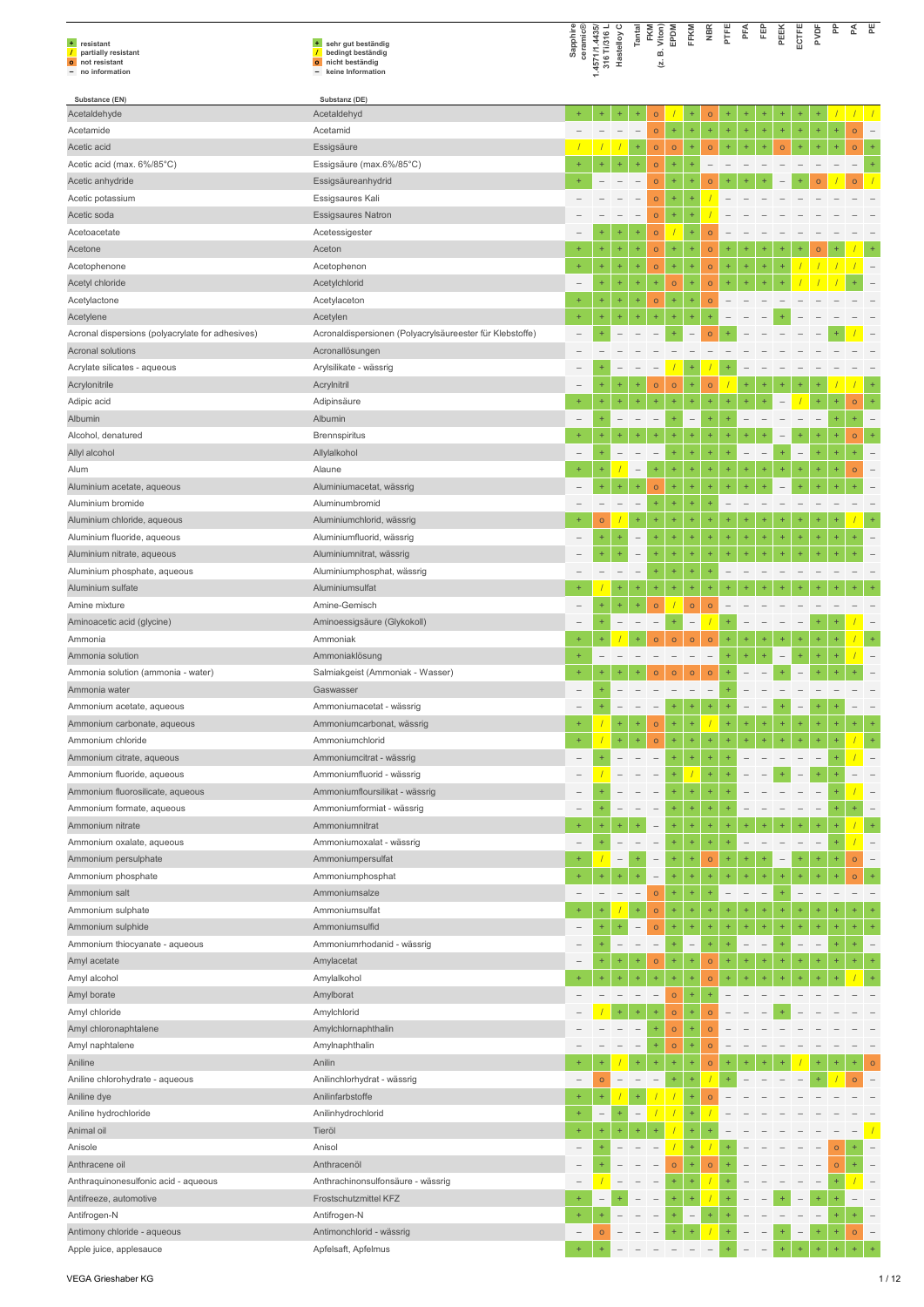| + resistant<br>$\prime$<br>partially resistant<br>o not resistant<br>- no information | + sehr gut beständig<br>$\prime$<br>bedingt beständig<br>nicht beständig<br>$\bullet$<br>keine Information | Sapphire<br>ceramic®     | 1.4571/1.4435/<br>316 Ti/316 L | Hastelloy C | Tantal    | FKM<br>Viton)<br>ø<br>Σ. | EPDM         | FFKM                     | <b>NBR</b> | PTFE      | PFA | 臣 | PEEK           | ECTFE                    | PVDF      | 운         | 준       | 뿐       |
|---------------------------------------------------------------------------------------|------------------------------------------------------------------------------------------------------------|--------------------------|--------------------------------|-------------|-----------|--------------------------|--------------|--------------------------|------------|-----------|-----|---|----------------|--------------------------|-----------|-----------|---------|---------|
| Substance (EN)                                                                        | Substanz (DE)                                                                                              |                          |                                |             |           |                          |              |                          |            |           |     |   |                |                          |           |           |         |         |
| Apricot juice                                                                         | Aprikosensaft                                                                                              | $\ddot{}$                |                                |             |           |                          |              |                          |            |           |     |   |                |                          |           |           |         |         |
| Aqua regia                                                                            | Königswasser                                                                                               | $+$                      | $\circ$                        | $\circ$     | ÷         | $\circ$                  | $\circ$      |                          | $\circ$    |           | ÷   |   | $\circ$        |                          |           | $\circ$   | $\circ$ | $\circ$ |
| Arabic acid - aqueous                                                                 | Arabinsäure - wässrig                                                                                      |                          |                                |             |           |                          | $\ddot{}$    | ÷                        | ÷          |           |     |   |                |                          |           |           |         |         |
| Argon                                                                                 | Argon                                                                                                      |                          |                                |             |           |                          |              | Ŧ                        |            |           |     |   |                |                          |           |           |         |         |
| Arsenic acid, aqueous                                                                 | Arsensäure, wässrig                                                                                        |                          |                                |             |           |                          |              | +                        |            |           |     |   |                |                          |           |           |         |         |
| Arsenic trichloride - aqueous                                                         | Arsentrichlorid - wässrig                                                                                  |                          |                                |             |           |                          |              | 4                        |            |           |     |   |                |                          |           |           | $\circ$ |         |
| Arsenious acid, aqueous                                                               | Arsenige Säure - wässrig                                                                                   |                          |                                |             |           |                          |              | ÷                        |            |           |     |   |                |                          |           |           |         |         |
| Ascorbic acid - aqueous                                                               | Ascorbinsäure - wässrig                                                                                    |                          |                                |             |           |                          | ÷            | ÷                        |            |           |     |   |                |                          |           |           |         |         |
| Aspartic acid - aqueous                                                               | Asparginsäure - wässrig                                                                                    |                          |                                |             |           |                          | $\ddot{}$    | ÷                        |            |           |     |   |                |                          |           |           |         |         |
| Asphalt                                                                               | Asphalt                                                                                                    |                          |                                |             | ÷         |                          | $\circ$      | ÷                        |            |           |     |   |                |                          |           |           |         |         |
| <b>ASTM</b> fuel A                                                                    | <b>ASTM-Kraftstoff A</b>                                                                                   |                          |                                |             |           |                          | $\circ$      |                          |            |           |     |   |                |                          |           |           |         |         |
| <b>ASTM</b> fuel B                                                                    | <b>ASTM-Kraftstoff B</b>                                                                                   | $+$                      |                                |             |           |                          | $\circ$      | 4                        |            |           |     |   |                |                          |           |           |         |         |
| <b>ASTM</b> fuel C                                                                    | <b>ASTM-Kraftstoff C</b>                                                                                   | $\ddot{}$                |                                |             |           |                          |              | ÷                        |            |           |     |   |                |                          |           |           |         |         |
| ASTM oil no. 1                                                                        | ASTM-Öl Nr. 1                                                                                              | $\ddot{}$                |                                |             |           |                          | $\mathsf{o}$ |                          | ÷          |           |     |   |                |                          |           |           |         |         |
|                                                                                       |                                                                                                            |                          |                                |             |           |                          | $\mathsf{o}$ | ÷                        |            |           |     |   |                |                          |           |           |         |         |
| ASTM oil no. 2                                                                        | ASTM-ÖI Nr. 2                                                                                              |                          |                                |             |           |                          | $\circ$      |                          |            |           |     |   |                |                          |           |           |         |         |
| ASTM oil no. 3                                                                        | ASTM-Öl Nr. 3                                                                                              | $+$                      |                                |             |           |                          | $\mathsf{o}$ | ÷                        |            |           |     |   |                |                          |           |           |         |         |
| ATE brake fluid                                                                       | ATE-Bremsflüssigkeit                                                                                       |                          |                                |             |           |                          | $\ddot{}$    | ÷                        | $\circ$    |           |     |   |                |                          |           |           |         |         |
| Barium chlorate - aqueous                                                             | Bariumchlorat - wässrig                                                                                    | $\overline{\phantom{0}}$ |                                |             |           |                          |              | ÷                        |            |           |     |   |                |                          |           |           | $\circ$ |         |
| Barium chloride, aqueous                                                              | Bariumchlorid, wässrig                                                                                     | $+$                      | $\ddot{}$                      |             | ÷         | $\ddot{}$                | $\ddot{}$    | ÷                        | $\ddot{}$  |           |     |   |                |                          |           |           | +       |         |
| Barium hydroxide, aqueous                                                             | Bariumhydroxid, wässrig                                                                                    | $\ddot{}$                | $^{+}$                         | $^{+}$      | $\ddot{}$ | ÷                        | ÷            | ÷                        |            |           |     |   |                |                          |           |           |         |         |
| Barium salt                                                                           | <b>Bariumsalze</b>                                                                                         |                          |                                |             |           | ÷                        |              | ÷                        |            |           |     |   |                |                          |           |           |         |         |
| Barium sulphide                                                                       | Bariumsulfid                                                                                               |                          |                                |             | $\circ$   |                          |              | Ŧ                        |            |           |     |   |                |                          |           |           |         |         |
| Battery acid (20% sulphuric acid, aqueous)                                            | Akkusäure (20 %-ige Schwefelsäure, wässrig)                                                                |                          |                                |             |           |                          |              | ÷                        |            |           |     |   |                |                          |           | $\ddot{}$ | $\circ$ |         |
| Beer                                                                                  | <b>Bier</b>                                                                                                |                          |                                |             |           |                          |              |                          |            |           |     |   |                |                          |           |           |         |         |
| Beeswax                                                                               | <b>Bienenwachs</b>                                                                                         | $\ddot{}$                |                                |             |           |                          |              | $\qquad \qquad -$        |            |           |     |   |                |                          |           |           | $\circ$ |         |
| Benzaldehyde - aqueous                                                                | Benzaldehyd - wässrig                                                                                      | $\ddot{}$                |                                |             |           |                          |              | ÷                        |            |           |     |   |                |                          |           | $\ddot{}$ |         |         |
| Benzene                                                                               | Benzol                                                                                                     |                          |                                |             |           |                          | $\mathsf{o}$ | ÷                        | $\circ$    |           |     |   |                |                          |           | $\circ$   |         |         |
| Benzenesulfonic acid - aqueous                                                        | Benzolsulfonsäure - wässrig                                                                                |                          |                                |             |           |                          | $\ddot{}$    | ÷                        | $^{+}$     |           |     |   | $\overline{O}$ |                          |           |           |         |         |
| Benzidine sulfonic acids - aqueous                                                    | Benzidinsulfonsäuren - wässrig                                                                             |                          |                                |             |           |                          |              | ÷                        |            |           |     |   |                |                          |           |           |         |         |
| Benzoic acid - aqueous (saturated)                                                    | Benzoesäure - wässrig (gesättigt)                                                                          | $\ddot{}$                |                                |             |           |                          | ÷            | ÷                        | $\ddot{}$  |           |     |   |                |                          | $+$       | $\ddot{}$ | $\circ$ |         |
| Benzyl alcohol                                                                        | Benzylalkohol                                                                                              |                          |                                |             |           |                          | $\ddot{}$    | $\ddot{}$                | $\circ$    |           |     |   |                |                          |           |           |         |         |
| Benzyl butyl phthalate - aqueous                                                      | Benzylbutylphtalat - wässrig                                                                               |                          |                                |             |           |                          | $\circ$      | ÷                        | $\circ$    |           |     |   |                |                          |           |           |         |         |
| Bergamot oil                                                                          | Bergamottöl                                                                                                | $+$                      |                                |             |           |                          | $\circ$      | $\overline{\phantom{0}}$ | $\circ$    |           |     |   |                |                          |           | $\circ$   | $\circ$ |         |
| Bisulfite (sodium bisulfite) - aqueous                                                | Bisulfit (Natriumbisulfit) - wässrig                                                                       | $\ddot{}$                |                                |             |           |                          |              | ÷                        |            |           |     |   |                |                          |           |           |         |         |
| <b>Bitumen</b>                                                                        | <b>Bitumen</b>                                                                                             |                          |                                |             |           |                          |              |                          |            |           |     |   |                |                          |           |           |         |         |
| <b>Black liquor</b>                                                                   | Schwarzlauge                                                                                               |                          |                                |             |           | ÷                        |              | ÷                        |            |           |     |   |                |                          |           |           |         |         |
| Blast furnace gas                                                                     | Hochofengas                                                                                                |                          |                                |             |           |                          |              |                          |            |           |     |   |                |                          |           |           |         |         |
| Borax - aqueous                                                                       | Borax - wässrig                                                                                            |                          |                                |             |           |                          |              | ÷                        | ÷          |           |     |   |                |                          |           |           |         |         |
| Boric acid - aqueous                                                                  | Borsäure - wässrig                                                                                         |                          |                                |             |           | $\overline{\phantom{0}}$ | ÷            | ÷                        | $\ddot{}$  | $\ddot{}$ |     |   |                | $\qquad \qquad -$        |           |           | $\circ$ |         |
| Boron hydrofluoric acid (fluoroboric acid)                                            | Borfluorwasserstoffsäure (Fluorborsäure)                                                                   | $\overline{\phantom{0}}$ | $\circ$                        |             |           | $\overline{\phantom{0}}$ | $\ddot{}$    |                          | $\ddot{}$  |           |     |   |                |                          | $\ddot{}$ | $\ddot{}$ | $\circ$ |         |
| Brine (cooling brine)                                                                 | Sole (Kühlsolen)                                                                                           | $+$                      |                                |             |           |                          | $\ddot{}$    | Ŧ                        |            |           |     |   |                |                          | $\ddot{}$ | $^{+}$    |         |         |
| Bromine (liquid)                                                                      | Brom (flüssig)                                                                                             | $\ddot{}$                |                                |             |           | $\qquad \qquad -$        | $\mathsf{o}$ | $\ddot{}$                | $\circ$    |           |     |   | $\overline{O}$ |                          | $\ddot{}$ | $\circ$   | $\circ$ |         |
| Bromochloromethane                                                                    | Chlorbrommethan                                                                                            |                          |                                |             |           |                          |              | ÷                        | $\circ$    |           |     |   |                |                          |           |           |         |         |
| Butadiene (gaseous)                                                                   | Butadien (gasförmig)                                                                                       | $\ddot{}$                | $+$                            |             |           |                          |              | ÷                        |            |           |     |   |                |                          |           |           |         |         |
| Butane (gaseous and liquid)                                                           |                                                                                                            | $\ddot{}$                |                                |             |           |                          |              | ÷                        | $\ddot{}$  |           |     |   |                |                          |           |           |         |         |
| Butanediol                                                                            | Butan (gasförmig und flüssig)<br><b>Butindiol</b>                                                          |                          |                                |             |           |                          | $\mathsf{o}$ |                          |            |           |     |   |                |                          | $\circ$   | $\circ$   |         |         |
|                                                                                       |                                                                                                            |                          |                                |             |           |                          |              |                          |            |           |     |   |                |                          |           |           |         |         |
| Butanediol - aqueous (10%)                                                            | Butandiol - wässrig (10 %)                                                                                 | $\ddot{}$                |                                |             |           |                          |              |                          | ÷          |           |     |   |                | $\overline{\phantom{0}}$ | $\ddot{}$ |           |         |         |
| Butanol (butyl alcohol)                                                               | Butanol (Butylalkohol)                                                                                     | $\ddot{}$                |                                |             |           |                          |              | ÷                        |            |           |     |   |                |                          |           |           |         |         |
| Butoxyl (methoxybutyl acetate)                                                        | Butoxyl (Methoxybutylacetat)                                                                               |                          |                                |             |           |                          |              |                          |            |           |     |   |                |                          |           |           |         |         |
| <b>Butter</b>                                                                         | <b>Butter</b>                                                                                              | $\ddot{}$                |                                |             |           |                          |              | $\qquad \qquad -$        |            |           |     |   |                |                          |           |           |         |         |
| <b>Buttermilk</b>                                                                     | <b>Buttermilch</b>                                                                                         | $+$                      |                                |             |           | $\overline{\phantom{a}}$ |              | $\overline{\phantom{0}}$ | $\ddot{}$  |           |     |   |                |                          |           |           | $\circ$ |         |
| Butyl acetate                                                                         | Butylacetat                                                                                                | $+$                      |                                |             |           |                          |              | ÷                        | $\circ$    |           |     |   |                |                          |           | $\circ$   |         |         |
| Butyl alcohol (butanol)                                                               | Butylalkohol (Butanol)                                                                                     | $\ddot{}$                |                                |             |           |                          | $\ddot{}$    | $\ddot{}$                |            |           |     |   |                |                          |           | $\ddot{}$ |         |         |
| Butyl phthalate                                                                       | Butylphtalat                                                                                               |                          |                                |             |           |                          | $\circ$      | ÷                        | $\circ$    |           |     |   |                |                          |           |           |         |         |
| Butylene (liquid)                                                                     | Butylen (flüssig)                                                                                          | $+$                      |                                |             |           |                          |              | ÷                        | $\ddot{}$  |           |     |   |                |                          |           |           |         |         |
| Butyric acid - aqueous                                                                | Buttersäure - wässrig                                                                                      |                          |                                |             |           |                          |              |                          |            |           |     |   |                |                          |           |           |         |         |
| Calcium acetate                                                                       | Kalziumacetat                                                                                              |                          |                                |             |           | $\circ$                  |              |                          |            |           |     |   |                |                          |           |           |         |         |
| Calcium acetate, aqueous                                                              | Kalziumacetat, wässrig                                                                                     |                          |                                |             |           | $\circ$                  | $\ddot{}$    | $\ddot{}$                |            |           |     |   |                |                          |           |           |         |         |
| Calcium bisulfite - aqueous                                                           | Calciumbisulfit - wässrig                                                                                  |                          |                                |             |           |                          |              | ÷                        |            |           |     |   |                |                          |           |           |         |         |
| Calcium bisulphite                                                                    | Kalziumbisulfit                                                                                            |                          |                                |             |           |                          | $\circ$      | ÷                        |            |           |     |   |                |                          |           |           |         |         |
| Calcium carbonate                                                                     | Kalziumcarbonat                                                                                            |                          |                                |             |           |                          | $\ddot{}$    | ÷                        |            |           |     |   |                |                          |           |           |         |         |
| Calcium chloride - aqueous                                                            | Calciumchlorid - wässrig                                                                                   |                          |                                |             |           | $\overline{\phantom{a}}$ | $\pm$        | ÷                        |            |           |     |   |                |                          |           |           |         |         |
| Calcium chloride, aqueous                                                             | Kalziumchlorid, wässrig                                                                                    |                          |                                |             |           | ÷                        |              | Ŧ                        |            |           |     |   |                |                          |           |           |         |         |
| Calcium cyanide                                                                       | Kalziumcyanid                                                                                              |                          |                                |             |           | $\overline{\phantom{0}}$ |              | ÷                        |            |           |     |   |                |                          |           |           |         |         |
| Calcium hydroxide (lime solute) - aqueous - (lime milk)                               | Calciumhydroxid (gel. Kalk) - wässrig - (Kalkmilch)                                                        |                          |                                |             |           |                          |              | ÷                        |            |           |     |   |                |                          |           |           |         |         |
| Calcium hydroxide, aqueous                                                            | Kalziumhydroxid, wässrig                                                                                   |                          |                                |             |           | $\circ$                  | $+$          | $\ddot{}$                |            |           |     |   |                |                          |           |           |         |         |
| Calcium hypochloride                                                                  | Kalziumhypochlorid                                                                                         |                          |                                |             |           | $\ddot{}$                | $\ddot{}$    | ÷                        | $\circ$    |           |     |   |                |                          |           |           |         |         |
| Calcium hypochlorite                                                                  | Kalziumhypochlorit                                                                                         |                          |                                |             |           |                          |              |                          | $\circ$    |           |     |   |                |                          |           |           |         |         |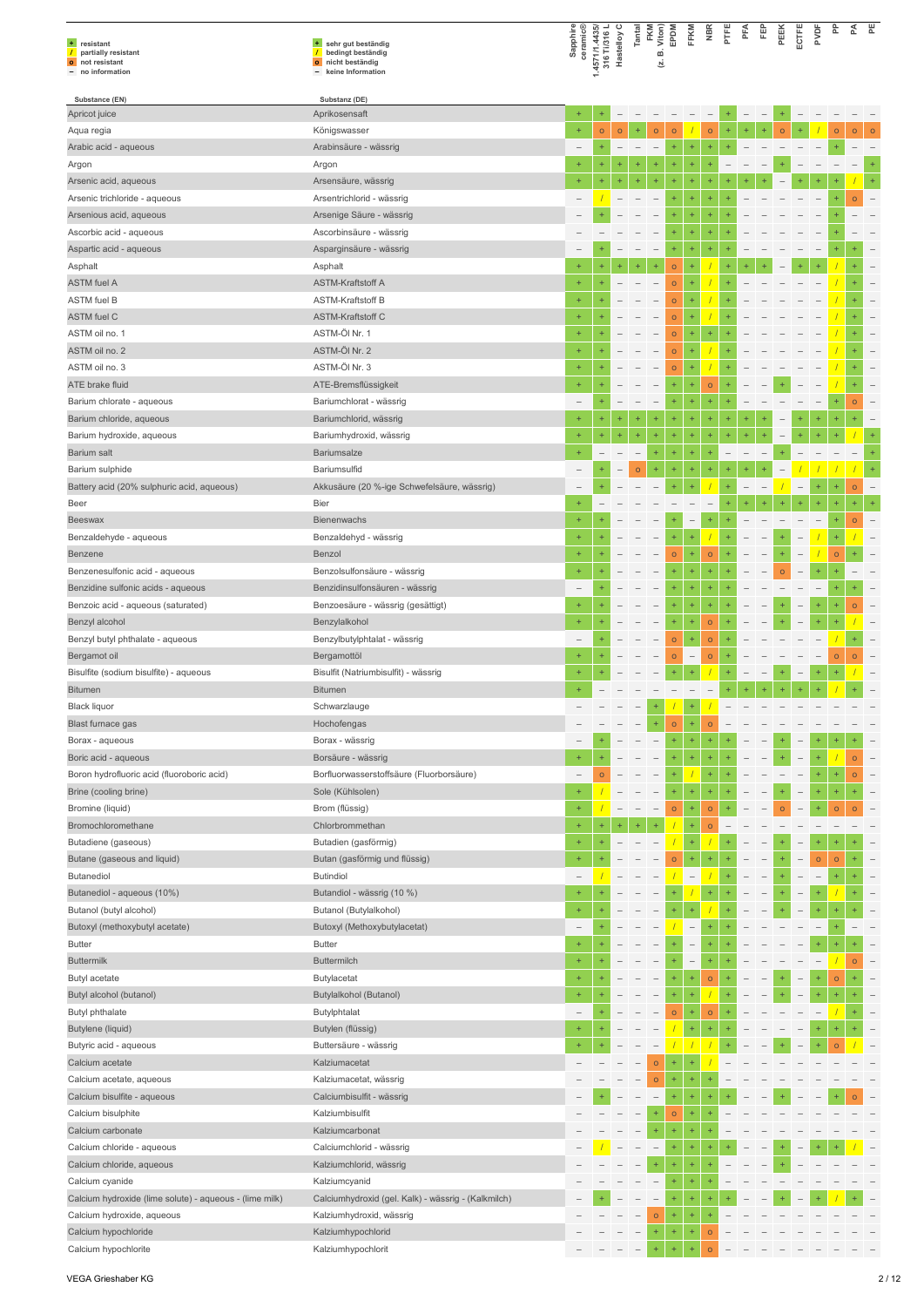| + resistant<br>$\prime$<br>partially resistant<br>o not resistant<br>- no information | + sehr gut beständig<br>$\overline{1}$<br>bedingt beständig<br>o nicht beständig<br>- keine Information | Sapphire<br>ceramic®     | 1.4571/1.4435/<br>316 Ti/316 L<br>Hastelloy C |                          | Tantal                   | FKM<br>Viton)<br>ωí<br>Σ. | EPDM              | FFKM                           | NBR                | PTFE      | PFA | Ë                        | PEEK    | ECTFE                    | PVDF      | 운              | ₹              | 뿐                        |
|---------------------------------------------------------------------------------------|---------------------------------------------------------------------------------------------------------|--------------------------|-----------------------------------------------|--------------------------|--------------------------|---------------------------|-------------------|--------------------------------|--------------------|-----------|-----|--------------------------|---------|--------------------------|-----------|----------------|----------------|--------------------------|
| Substance (EN)                                                                        | Substanz (DE)                                                                                           |                          |                                               |                          |                          |                           |                   |                                |                    |           |     |                          |         |                          |           |                |                |                          |
| Calcium hypochlorite (chlorinated lime) - aqueous                                     | Calciumhypochlorit (Chlorkalk) - wässrig                                                                | $\ddot{}$                |                                               |                          |                          | $\overline{\phantom{0}}$  | ÷<br>$\ddot{}$    | $\ddot{}$                      | $\circ$            |           |     |                          |         |                          |           |                | $\circ$        |                          |
| Calcium nitrate<br>Calcium nitrate - aqueous                                          | Kalziumnitrat (Kalksalpeter)<br>Calciumnitrat - wässrig                                                 | $\ddot{}$<br>$\ddot{}$   |                                               |                          |                          | $\ddot{}$                 | ÷                 | $\ddot{}$<br>$\ddot{}$         | $\ddot{}$<br>÷     |           |     |                          |         |                          |           |                |                |                          |
| Calcium phosphate, aqueous                                                            | Kalziumphosphat, wässrig                                                                                |                          |                                               |                          |                          |                           |                   |                                |                    |           |     |                          |         |                          |           |                |                |                          |
| Calcium salt                                                                          | Kalziumsalze                                                                                            |                          |                                               |                          |                          |                           | ÷                 | $\ddot{}$                      |                    |           |     |                          |         |                          |           |                |                |                          |
| Calcium silicate                                                                      | Kalziumsilikat                                                                                          |                          |                                               |                          |                          | $\ddot{}$                 | <sup>+</sup>      |                                |                    |           |     |                          |         |                          |           |                |                |                          |
| Calcium sulphide                                                                      | Kalziumsulfid                                                                                           |                          |                                               |                          |                          |                           |                   |                                |                    |           |     |                          |         |                          |           |                |                |                          |
| Calcium sulphite                                                                      | Kalziumsulfit                                                                                           |                          |                                               |                          |                          | $\ddot{}$                 | ÷                 | $\ddot{}$                      |                    |           |     |                          |         |                          |           |                |                |                          |
| Calcium thiosulphate                                                                  | Kalziumthiosulfat                                                                                       |                          |                                               |                          |                          | $\ddot{}$                 | ÷                 | ۰                              |                    |           |     |                          |         |                          |           |                |                |                          |
| Campher oil                                                                           | Champheröl                                                                                              |                          |                                               |                          |                          |                           | $\circ$           |                                |                    |           |     |                          |         |                          |           | $\Omega$       |                |                          |
| Caprylaldehyde (hexanal)                                                              | Caprylaldehyd (Hexanal)                                                                                 |                          |                                               |                          |                          | $\Omega$                  |                   |                                |                    |           |     |                          |         |                          |           |                |                |                          |
| Carbitol                                                                              | Carbitol                                                                                                |                          |                                               |                          |                          |                           |                   | $\ddot{}$                      |                    |           |     |                          |         |                          |           |                |                |                          |
| Carbolic acid (phenol)                                                                | Carbolsäure (Phenol)                                                                                    |                          |                                               |                          |                          |                           | $\circ$           | $\ddot{}$                      | $\mathsf{o}$       |           |     |                          |         |                          |           |                | $\circ$        |                          |
| Carbolineum (creosote; pesticides)                                                    | Carbolineum (Teeröl; Pflanzenschutzmittel)                                                              | $\ddot{}$                | $\ddot{}$                                     |                          |                          |                           |                   | $\ddot{}$                      |                    |           |     |                          |         |                          |           | $\circ$        | ÷              |                          |
| Carbon dioxide                                                                        | Kohlendioxid                                                                                            | $\ddot{}$<br>$+$         | $\ddot{}$                                     | ÷                        | $+$                      | ÷                         | Ŧ                 | $\ddot{}$<br>$\ddot{}$         | ÷                  |           |     |                          |         |                          |           |                |                |                          |
| Carbon disulphide<br>Carbon monoxide, dry                                             | Schwefelkohlenstoff<br>Kohlenmonoxid, trocken                                                           | ÷                        | $\ddot{}$                                     | ÷                        |                          | $\ddot{}$                 | $\mathsf{o}$<br>÷ | $\ddot{}$                      | $\circ$<br>÷       |           |     |                          |         |                          |           |                |                |                          |
| Carbon tetrachloride                                                                  | Tetrachlorkohlenstoff                                                                                   | $\ddot{}$                | ÷                                             |                          |                          | $\ddot{}$                 | $\circ$           |                                | $\circ$            |           |     |                          |         |                          |           |                | $\circ$        | $\circ$                  |
| Carbonic acid                                                                         | Kohlensäure                                                                                             | $\ddot{}$                | $\ddot{}$                                     | Ŧ                        |                          | $\ddot{}$                 | ÷                 | $\ddot{}$                      | ÷                  | ÷         | $+$ | ÷                        | $+$     | $\ddot{}$                | $\ddot{}$ | $\ddot{}$      | ÷,             | $\ddot{}$                |
| Caro's acid - aqueous                                                                 | Caro'sche Säure - wässrig                                                                               | $\qquad \qquad -$        | $\mathsf{o}$                                  | $\overline{\phantom{0}}$ | $\qquad \qquad -$        | $\overline{\phantom{a}}$  | $\circ$           | $\qquad \qquad -$              | $\circ$            | $\ddot{}$ |     |                          |         |                          |           | $\mathsf{o}$   | $\circ$        |                          |
| Castor oil                                                                            | Rizinusöl                                                                                               | $\ddot{}$                | ÷                                             |                          |                          | ÷                         |                   |                                |                    |           |     |                          |         |                          |           |                |                |                          |
| Caustic potash (50%)                                                                  | Kalilauge (50%)                                                                                         | $\overline{1}$           |                                               |                          | $\mathsf{o}$             | $\mathsf{o}$              | ÷                 |                                |                    |           |     |                          |         |                          |           |                |                |                          |
| Caustic potash (max. 10%/85°C)                                                        | Kalilauge (max. 10%/85°C)                                                                               | $+$                      |                                               |                          |                          | $\mathsf{o}$              | ÷                 | $\ddot{}$                      |                    |           |     |                          |         |                          |           |                |                |                          |
| Caustic soda (max. 10%/85°C)                                                          | Natronlauge (max. 10%/85°C)                                                                             | $\ddot{}$                | ÷                                             | ÷                        | $^{+}$                   | $\circ$                   | ÷                 |                                |                    |           |     |                          |         |                          |           |                |                |                          |
| Caustic solution                                                                      | Beizlösung                                                                                              | $\ddot{}$                | ÷                                             | ÷                        |                          |                           | $\circ$           | $\ddot{}$                      | $\circ$            |           |     |                          |         |                          |           |                |                |                          |
| Cellosolve (glycol ethyl ether)                                                       | Cellosolve (Glykolethylether)                                                                           |                          | +                                             |                          |                          |                           | $\circ$           | $\ddot{}$                      | $\circ$            |           |     |                          |         |                          |           | $\Omega$       |                |                          |
| Cellulose lacquers                                                                    | Celluloselacke                                                                                          |                          |                                               |                          |                          |                           |                   | $\ddot{}$                      | $\mathsf{o}$       |           |     |                          |         |                          |           |                |                |                          |
| Cetan (hexadecan)                                                                     | Cetan (Hexadecan)                                                                                       |                          |                                               |                          |                          |                           | $\circ$           | $\ddot{}$                      | ÷                  |           |     |                          |         |                          |           |                |                |                          |
| Cetyl alcohol                                                                         | Octylalkohol                                                                                            |                          |                                               |                          |                          |                           | $\ddot{}$         |                                |                    |           |     |                          |         |                          |           |                |                |                          |
| Chloral hydrate (chloral) - aqueous                                                   | Chloralhydrat (Chloral) - wässrig                                                                       | $\overline{\phantom{0}}$ |                                               |                          |                          |                           |                   | $\ddot{}$                      | $\bullet$          |           |     |                          | $+$     |                          | $\circ$   | $\circ$        | $\circ$        |                          |
| Chloric acid - aqueous<br>Chloric solvent                                             | Chlorsäure - wässrig<br>Chlorhaltige Lösungsmittel                                                      |                          | $\overline{O}$                                |                          |                          |                           | $\circ$           | $\ddot{}$                      | $\circ$<br>$\circ$ |           |     |                          |         |                          |           | $\circ$        | $\Omega$       |                          |
| Chlorine (gas) - dry                                                                  | Chlor (gasförmig) - trocken                                                                             | $\ddot{}$                |                                               |                          |                          |                           | $\circ$           | $\ddot{}$                      | $\circ$            |           |     |                          |         |                          | $+$       | $\mathsf{o}$   | $\circ$        |                          |
| Chlorine (gas) - wet (chlorine water)                                                 | Chlor (gasförmig) - feucht (Chlorwasser)                                                                | $+$                      | $\circ$                                       |                          |                          |                           | $\circ$           |                                | $\circ$            |           |     |                          | $\circ$ |                          |           | $\mathsf{o}$   | $\mathsf{o}$   |                          |
| Chlorine (liquid)                                                                     | Chlor (flüssig)                                                                                         |                          |                                               |                          |                          |                           | $\circ$           | ÷                              | $\circ$            |           |     |                          | $\circ$ |                          |           | $\circ$        | $\overline{O}$ |                          |
| Chlorine dioxide                                                                      | Chlordioxid                                                                                             | $\ddot{}$                |                                               | $\circ$                  | ÷                        | $\ddot{}$                 | $\circ$           |                                | $\circ$            |           |     |                          |         |                          |           |                |                |                          |
| Chlorine gas                                                                          | Chlorgas                                                                                                |                          |                                               |                          |                          |                           | O                 |                                | O                  |           |     |                          |         |                          |           |                |                |                          |
| Chlorine lime (calcium hypochlorite) - aqueous                                        | Chlorkalk (Calciumhypochlorit) - wässrig                                                                |                          |                                               |                          |                          |                           | ÷,                | $\ddot{}$                      | $\circ$            |           |     |                          |         |                          |           |                | $\circ$        |                          |
| Chlorine water (chlorine - moist)                                                     | Chlorwasser (Chlor - feucht)                                                                            | $\ddot{}$                | $\circ$                                       |                          | $\overline{\phantom{0}}$ | $\overline{\phantom{a}}$  | $\circ$           |                                | $\circ$            | $^{+}$    |     | $\overline{\phantom{m}}$ | $\circ$ | $\overline{\phantom{a}}$ |           | $\circ$        | $\circ$        | $\overline{\phantom{0}}$ |
| Chloroacetic acid                                                                     | Chloressigsäure                                                                                         | $\ddot{}$                |                                               |                          | $\pm$                    | $\circ$                   |                   | $\ddot{}$                      | $\circ$            | $\ddot{}$ |     |                          |         |                          |           |                | $\overline{O}$ |                          |
| Chloroacetic acid ethyl ester                                                         | Chloressigsäureethylester                                                                               | $+$                      |                                               |                          | $\overline{\phantom{0}}$ | $\ddot{}$                 | $\circ$           | $\ddot{}$                      | $\circ$            |           |     |                          |         |                          |           |                |                |                          |
| Chloroacetone                                                                         | Chloraceton                                                                                             | $\ddot{}$                |                                               |                          | $\qquad \qquad -$        | $\circ$                   | ÷                 | $\ddot{}$                      | $\circ$            |           |     |                          |         |                          |           |                |                |                          |
| Chlorobenzene                                                                         | Chlorbenzol                                                                                             | $\ddot{}$                | $+$                                           | $\ddot{}$                |                          | $\ddot{}$<br>÷            | $\circ$           | $\ddot{}$                      | $\circ$            |           |     |                          |         |                          |           |                |                |                          |
| Chlorobutadiene (chloroprene)<br>Chlorodiphenyl                                       | Chlorbutadien (Chloropren)<br>Chlordiphenyl                                                             | $\qquad \qquad -$        | ÷                                             |                          |                          |                           | $\circ$           | $\ddot{}$<br>$\qquad \qquad -$ | $\circ$<br>$\pm$   |           |     |                          |         |                          |           |                |                |                          |
| Chloroethanol (ethylene chlorohydrin)                                                 | Chlorethanol (Ethylenchlorhydrin)                                                                       |                          |                                               |                          |                          |                           | $\circ$           | ÷                              | $\circ$            |           |     |                          |         |                          |           |                |                |                          |
| Chloroform (trichlormethane)                                                          | Chloroform (Trichlormethan)                                                                             | $\ddot{}$                |                                               |                          |                          | $\ddot{}$                 | $\circ$           | $\ddot{}$                      | $\circ$            | $\ddot{}$ |     |                          |         |                          |           | $\ddot{}$      |                | $\circ$                  |
| Chloromethane (methyl chloride)                                                       | Chlormethan (Methylchlorid)                                                                             | $\qquad \qquad -$        |                                               |                          | $\overline{\phantom{0}}$ |                           | $\circ$           | $\ddot{}$                      | $\circ$            |           |     |                          |         |                          | $\circ$   | $\overline{O}$ |                |                          |
| Chloronaphthalene                                                                     | Chlornaphthalin                                                                                         | $\ddot{}$                |                                               |                          |                          | $\ddot{}$                 | $\circ$           | ÷                              | $\circ$            |           |     |                          |         |                          |           |                |                |                          |
| Chlorophenol (O-chlorophenol)                                                         | Chlorphenol (O-Chlorphenol)                                                                             | $\ddot{}$                | ÷                                             | ÷                        |                          | ÷                         | $\circ$           | $\ddot{}$                      | $\circ$            |           |     |                          |         |                          |           |                |                |                          |
| Chlorophenoxyacetic acid                                                              | Chlorphenoxyessigsäure                                                                                  | $\overline{\phantom{a}}$ | $\ddot{}$                                     |                          |                          | $\overline{\phantom{0}}$  | ÷                 | $\overline{\phantom{0}}$       | ÷                  |           |     |                          |         |                          |           |                |                |                          |
| Chlorosulphuric acid                                                                  | Chlorsulfonsäure                                                                                        | $+$                      |                                               | Ŧ                        |                          | $\mathsf{o}$              | $\circ$           | $\ddot{}$                      | $\circ$            |           |     |                          | $\circ$ |                          |           | $\mathsf{o}$   | $\circ$        | $\circ$                  |
| Chloroxylenol                                                                         | Chlorxylenol                                                                                            | $\qquad \qquad -$        | $\ddot{}$                                     |                          |                          | $\overline{\phantom{a}}$  | $\circ$           | $\ddot{}$                      | $\circ$            |           |     |                          |         |                          |           |                |                |                          |
| Chlortoluol                                                                           | Chlortoluol                                                                                             | $\ddot{}$                |                                               |                          |                          | $\ddot{}$                 | $\circ$           | $\ddot{}$                      | $\circ$            |           |     |                          |         |                          |           | $\circ$        | $\circ$        |                          |
| Choline chloride - aqueous                                                            | Cholinchlorid - wässrig                                                                                 |                          |                                               |                          |                          |                           | ÷,                | $\overline{\phantom{0}}$       | $\ddot{}$          |           |     |                          |         |                          |           |                |                |                          |
| Chrome alum                                                                           | Chromalaun                                                                                              | $\ddot{}$                | 7                                             | $\ddot{}$                |                          | $\ddot{}$                 | ÷                 | $^{+}$                         | ÷                  |           |     |                          |         |                          |           |                |                | $\ddot{}$                |
| Chromic acid (50%)                                                                    | Chromsäure (50%)                                                                                        | $\ddot{}$                | $\circ$                                       | $\circ$                  | $\ddot{}$                | $\ddot{}$                 |                   |                                | $\circ$            |           |     |                          |         |                          |           |                | $\circ$        | $\circ$                  |
| Chromium sulphate - aqueous                                                           | Chromsulfat - wässrig                                                                                   | $\qquad \qquad -$        |                                               |                          |                          | $\overline{\phantom{a}}$  | $\ddot{}$         | $\ddot{}$                      | $\ddot{}$          |           |     |                          |         |                          |           |                |                |                          |
| Cider                                                                                 | Apfelwein                                                                                               | $\ddot{}$                |                                               |                          |                          |                           | ÷                 | $\qquad \qquad -$              | $\ddot{}$          |           |     |                          |         |                          |           |                |                |                          |
| Citral (lemon grass oil)<br>Citric acid, aqueous                                      | Citral (Citronellöl)<br>Zitronensäure, wässrig                                                          | $\ddot{}$                |                                               | ÷                        |                          |                           | $\circ$<br>÷      | $\qquad \qquad -$<br>$\ddot{}$ | $\circ$<br>÷       |           |     |                          |         |                          |           | $\circ$        | $\circ$        |                          |
| Cobalt chloride                                                                       | Kobaltchlorid                                                                                           | $\qquad \qquad -$        | $\overline{\phantom{0}}$                      | $\overline{\phantom{a}}$ | $\overline{\phantom{0}}$ | $\ddot{}$                 | ÷                 | $\ddot{}$                      | ÷                  |           |     |                          |         |                          |           |                |                |                          |
| Coconut butter                                                                        | Kokosfett                                                                                               | $\ddot{}$                | ÷                                             | ł.                       |                          | $\ddot{}$                 | $\circ$           | $\ddot{}$                      |                    |           |     |                          |         |                          |           |                |                |                          |
| Coconut oil                                                                           | Kokosnußöl                                                                                              | $+$                      | $\ddot{}$                                     | $\pm$                    | $\ddot{}$                | $\overline{\phantom{a}}$  | $\circ$           | $\ddot{}$                      |                    |           |     |                          |         |                          |           |                | $\ddot{}$      | $\overline{\phantom{0}}$ |
| Cod liver oil                                                                         | Lebertran                                                                                               | $\ddot{}$                | ÷                                             | $\ddot{}$                | $\ddot{}$                | $\pm$                     | $\circ$           | $\ddot{}$                      | ÷                  |           |     |                          |         |                          |           |                |                |                          |
| Coffee                                                                                | Kaffee                                                                                                  | $\ddot{}$                | $+$                                           | ÷                        | $\ddot{}$                | $\ddot{}$                 | $\ddot{}$         | $\ddot{}$                      |                    |           |     |                          |         |                          |           |                |                |                          |
| Cola essence (Coca-Cola)                                                              | Cola-Essenz (Coca-Cola)                                                                                 | $\ddot{}$                | ÷                                             | $^{+}$                   | $\ddot{}$                | $\mathsf{o}$              | ÷                 |                                | $\circ$            |           |     |                          |         |                          |           |                |                |                          |
| Compressed-air supply                                                                 | Druckluftversorgung                                                                                     | $\ddot{}$                | $\ddot{}$                                     | Ŧ                        |                          |                           | $\circ$           |                                |                    |           |     |                          |         |                          |           |                |                |                          |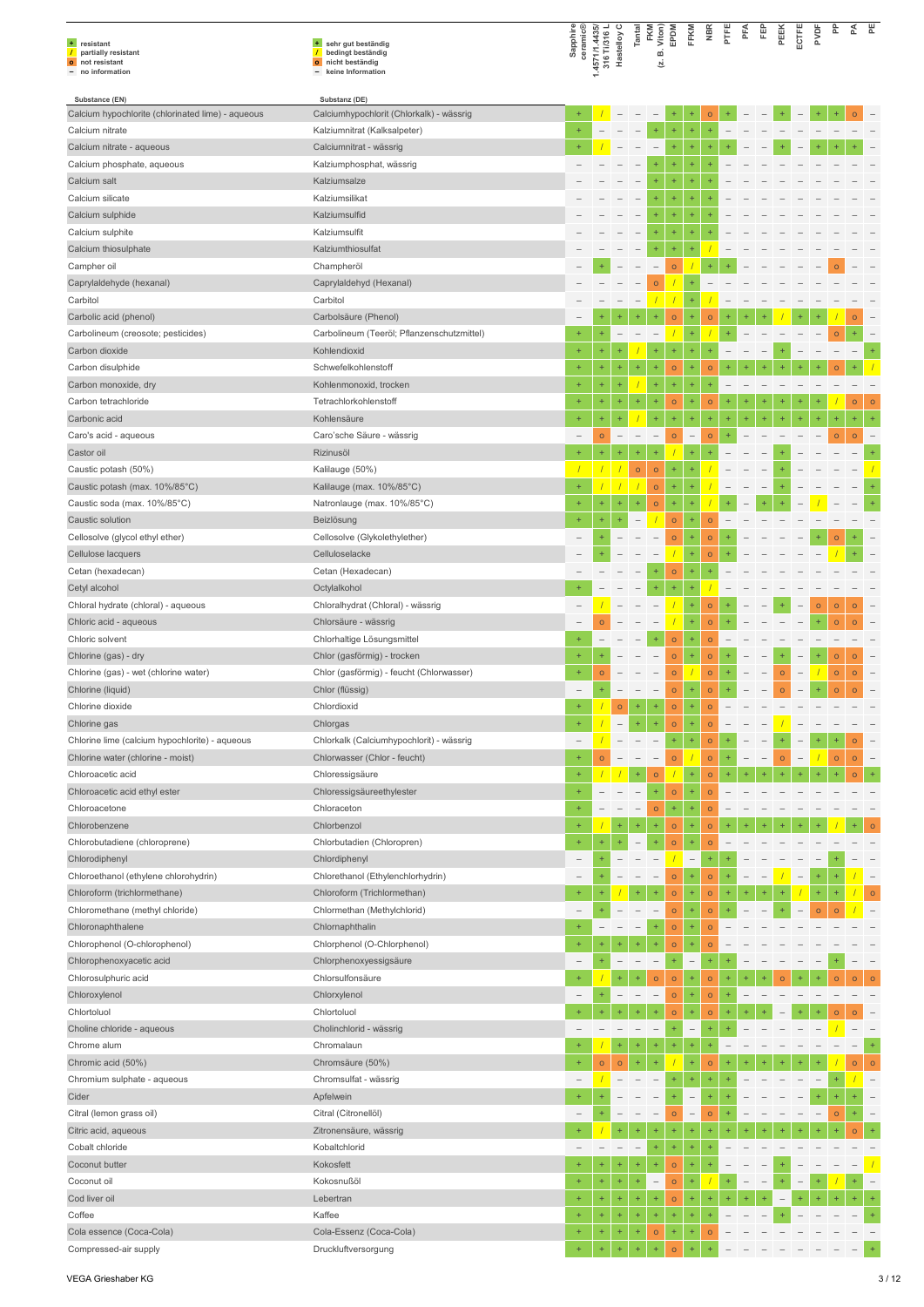|                                                                             |                                                                                     | Sapphire                              |                                |                          | Tantal                   | FKM<br>Viton)            | EPDM                     | FFKM              | NBR                      | PTFE      | PFA       | 臣                        | ECTFE<br>PEEK                   | PVDF            | 운                        | 쥰         | 뿐                        |
|-----------------------------------------------------------------------------|-------------------------------------------------------------------------------------|---------------------------------------|--------------------------------|--------------------------|--------------------------|--------------------------|--------------------------|-------------------|--------------------------|-----------|-----------|--------------------------|---------------------------------|-----------------|--------------------------|-----------|--------------------------|
| $+$<br>resistant<br>partially resistant<br>$\mathcal{L}$<br>o not resistant | + sehr gut beständig<br>bedingt beständig<br>$\prime$<br>nicht beständig<br>$\circ$ | ceramic®                              | 1.4571/1.4435/<br>316 Ti/316 L | Hastelloy                |                          | ωó<br>ञ्                 |                          |                   |                          |           |           |                          |                                 |                 |                          |           |                          |
| no information                                                              | keine Information                                                                   |                                       |                                |                          |                          |                          |                          |                   |                          |           |           |                          |                                 |                 |                          |           |                          |
| Substance (EN)                                                              | Substanz (DE)                                                                       |                                       |                                |                          |                          |                          |                          |                   |                          |           |           |                          |                                 |                 |                          |           |                          |
| Copper acetate, aqueous                                                     | Kupferacetat, wässrig                                                               |                                       |                                |                          |                          | $\circ$                  |                          |                   | $\circ$                  |           |           |                          |                                 |                 |                          |           |                          |
| Copper chloride, aqueous                                                    | Kupferchlorid, wässrig                                                              | $\ddot{}$                             | $\circ$                        | $\circ$                  | $\ddot{}$                | $\ddot{}$                | ÷                        | ÷                 | $\ddot{}$                | $\ddot{}$ | $\ddot{}$ | $^{+}$                   | $\ddot{}$                       | ÷               | $\ddot{}$                | $\circ$   |                          |
| Copper cyanide                                                              | Kupfercyanid                                                                        |                                       | $\pm$                          | $\overline{\phantom{0}}$ | $\overline{\phantom{a}}$ | ÷                        | ÷                        | $\ddot{}$         | $\pm$                    | $\ddot{}$ |           | $\ddot{}$                |                                 |                 |                          |           |                          |
| Copper salt                                                                 | Kupfersalze                                                                         |                                       |                                |                          |                          | $+$                      | $\ddot{}$                | $+$               | ÷                        |           |           |                          |                                 |                 |                          |           | $\ddot{}$                |
| Copper sulphate, aqueous                                                    | Kupfersulfat, wässrig<br>Maiskeimöl                                                 | $\overline{\phantom{a}}$<br>$\ddot{}$ | Ŧ                              | ÷                        | $^{+}$<br>$\ddot{}$      | $\ddot{}$<br>$\ddot{}$   | ÷                        | $\ddot{}$         | 4                        |           |           |                          | 4                               |                 |                          |           |                          |
| Corn germ oil<br>Corn oil                                                   | Maisöl                                                                              | $\ddot{}$                             | ÷                              | $\ddot{}$                | $\pm$                    | $\ddot{}$                | $\circ$<br>$\circ$       | $\ddot{}$         | ÷                        |           |           |                          |                                 |                 |                          |           |                          |
|                                                                             |                                                                                     | $\ddot{}$                             | ÷                              |                          |                          |                          |                          |                   |                          |           |           |                          |                                 |                 |                          |           |                          |
| Cottonseed oil<br>Creosol (methylcatechol)                                  | Baumwollsamenöl<br>Kreosol (Methylbrenzcatechin)                                    | $\overline{\phantom{0}}$              |                                |                          |                          | $\overline{\phantom{a}}$ | $\circ$<br>$\circ$       |                   | $\circ$                  |           |           |                          |                                 |                 |                          |           |                          |
| Crude oil                                                                   | Erdöl                                                                               | $\ddot{}$                             | $\ddot{}$                      | $\ddot{}$                | ÷                        | $\ddot{}$                | $\circ$                  | $\ddot{}$         | $\ddot{}$                |           |           |                          |                                 |                 |                          |           | $\circ$                  |
| Cyclanone (fatty alcohol sulfonate)                                         | Cyclanone (Fettalkoholsulfonat)                                                     |                                       | $\ddot{}$                      |                          |                          | $\qquad \qquad -$        | ÷                        | $\overline{a}$    | ÷                        |           |           |                          |                                 |                 | $\ddot{}$                |           | $\overline{\phantom{a}}$ |
| Cyclohexane                                                                 | Cyclohexan                                                                          |                                       | $\ddot{}$                      | ÷                        | ÷                        | $\ddot{}$                | $\circ$                  | $\ddot{}$         | 4                        | $\ddot{}$ |           |                          |                                 |                 |                          |           | $\ddot{}$                |
| Cyclohexanol                                                                | Cyclohexanol                                                                        | -                                     | ÷                              | ÷                        | ÷                        | ÷                        | $\circ$                  | ÷                 | $^{\rm +}$               | $\ddot{}$ | $\ddot{}$ | $\ddot{}$                | $\ddot{}$                       | ÷,<br>$\ddot{}$ | $\sqrt{2}$               | $\ddot{}$ | $\pm$                    |
| Cyclohexanone                                                               | Cyclohexanon                                                                        | -                                     | $\ddot{}$                      | $\ddot{}$                | $\ddot{}$                | $\circ$                  |                          | $\ddot{}$         | $\circ$                  | $\ddot{}$ | $\ddot{}$ | $\ddot{}$                | $\ddot{}$<br>$\ddot{}$          | $\ddot{}$       |                          |           |                          |
| Cymene                                                                      | Cymol                                                                               |                                       | $^{+}$                         |                          |                          | $\overline{\phantom{0}}$ | $\circ$                  | $\overline{a}$    | $\circ$                  | $\ddot{}$ |           |                          |                                 |                 | $\circ$                  |           | $\overline{\phantom{0}}$ |
| Decahydronaphthalene (decalin)                                              | Dekahydronaphtalin (Dekalin)                                                        |                                       | ÷                              |                          |                          | $\overline{\phantom{m}}$ | $\circ$                  | ÷                 | $\circ$                  |           |           |                          |                                 |                 |                          |           |                          |
| Decane                                                                      | Decane                                                                              |                                       |                                |                          |                          | $\pm$                    | $\circ$                  | $\ddot{}$         | $\ddot{}$                |           |           |                          |                                 |                 |                          |           |                          |
| Desmodur T                                                                  | Desmodur T                                                                          |                                       |                                |                          |                          | $\overline{\phantom{0}}$ | $\circ$                  | $\overline{a}$    | $\circ$                  |           |           |                          |                                 |                 |                          |           |                          |
| Desmophen                                                                   | Desmophen                                                                           | $\overline{\phantom{0}}$              | $\ddot{}$                      |                          |                          |                          | $\ddot{}$                | $\qquad \qquad -$ | ÷                        |           |           |                          |                                 |                 |                          |           |                          |
| Detergent (synth. household detergent)                                      | Waschmittel (synth. Haushaltswaschmittel)                                           | $\ddot{}$                             |                                |                          |                          | $\overline{\phantom{0}}$ |                          |                   |                          |           |           |                          |                                 |                 |                          |           |                          |
| Developing bath                                                             | Entwicklerbad                                                                       |                                       | $\ddot{}$                      |                          |                          | $+$                      |                          | $\ddot{}$         | ÷                        |           |           |                          |                                 |                 |                          |           |                          |
| Dextrin - aqueous                                                           | Dextrin - wässrig                                                                   |                                       |                                |                          |                          |                          | ÷                        | $\ddot{}$         | ÷                        |           |           |                          |                                 |                 |                          |           |                          |
| Dextrose (glucose) - aqueous                                                | Dextrose (Glukose) - wässrig                                                        |                                       |                                |                          |                          |                          | $\ddot{}$                |                   | ÷                        |           |           |                          |                                 |                 |                          |           | $\qquad \qquad -$        |
| Diacetone alcohol - anhydrous                                               | Diacetonalkohol - wasserfrei                                                        | -                                     | ÷                              |                          |                          |                          | ÷                        | $\ddot{}$         | $\circ$                  |           |           |                          |                                 |                 |                          |           |                          |
| Dibenzylsebacat                                                             | Dibenzylsebacat                                                                     |                                       |                                |                          |                          |                          |                          | $\ddot{}$         | $\circ$                  |           |           |                          |                                 |                 |                          |           |                          |
| Dibromdifluormethane                                                        | Dibromdifluormethan                                                                 |                                       |                                |                          |                          |                          |                          |                   | $\circ$                  |           |           |                          |                                 |                 |                          |           |                          |
| Dibromethylbenzene                                                          | Dibromethylbenzol                                                                   |                                       |                                |                          |                          | $\ddot{}$                | $\circ$                  | $\ddot{}$         | $\circ$                  |           |           |                          |                                 |                 |                          |           |                          |
| Dibutyl ether                                                               | Dibutylether                                                                        |                                       |                                |                          | $\overline{\phantom{0}}$ | $\mathsf{o}$             | $\circ$                  | $\ddot{}$         | $\circ$                  |           |           |                          |                                 |                 |                          |           | $\circ$                  |
| Dibutyl phthalate (palatinol C)                                             | Dibutylphthalat (Palatinol C)                                                       |                                       |                                | $\ddot{}$                | $\ddot{}$                | $\circ$                  |                          |                   | $\circ$                  |           |           |                          |                                 |                 |                          |           |                          |
| Dibutyl sebacate                                                            | Dibutylsebacat                                                                      |                                       |                                |                          |                          |                          |                          |                   | $\circ$                  |           |           |                          |                                 |                 |                          |           |                          |
| Dibutylamine                                                                | Dibutylamin                                                                         |                                       |                                |                          |                          | $\circ$                  | $\circ$                  |                   | $\circ$                  |           |           |                          |                                 |                 |                          |           |                          |
| Dichlordiisopropylether                                                     | Dichlorisopropylether                                                               | $\ddot{}$                             |                                |                          |                          | $\mathsf{o}$             | $\circ$                  | $+$               | $\circ$                  |           |           |                          |                                 |                 |                          |           |                          |
| Dichlorobenzene                                                             | Dichlorbenzol                                                                       |                                       |                                |                          |                          | $\ddot{}$                | $\circ$                  | $\ddot{}$         | $\circ$                  |           |           |                          |                                 |                 |                          |           |                          |
| Dichlorobutane                                                              | Dichlorbutan (Tetramethylenchlorid)                                                 |                                       |                                |                          |                          |                          | $\circ$                  |                   |                          |           |           |                          |                                 |                 |                          |           |                          |
| Dichloroethylene                                                            | Dichlorethylen                                                                      | $\ddot{}$                             | ÷                              |                          |                          |                          | $\circ$                  | $\ddot{}$         | $\circ$                  | $^{+}$    |           |                          | $+$<br>$\qquad \qquad -$        | $^{+}$          | $\circ$                  | $+$       |                          |
| Dichloromethane (methylene chloride)                                        | Dichlormethan (Methylenchlorid)                                                     | $+$                                   | $\ddot{}$                      | $\overline{\phantom{0}}$ |                          | $\overline{\phantom{a}}$ | $\circ$                  | $\ddot{}$         | $\circ$                  | $\ddot{}$ | ۳         | $\overline{\phantom{a}}$ | $\sqrt{ }$<br>$\qquad \qquad -$ | $\circ$         | $\circ$                  | $\circ$   | ÷                        |
| Dicyclohexylamine                                                           | Dicyclohexylamin                                                                    |                                       |                                |                          |                          | $\circ$                  | $\circ$                  | $\overline{a}$    | $\circ$                  |           |           |                          |                                 |                 |                          |           |                          |
| Dicyclohexylammonium nitrite                                                | Dicyclohexylammoniumnitrit                                                          |                                       | ÷                              |                          | $\overline{\phantom{a}}$ | $\overline{\phantom{a}}$ | $\pm$                    | $\ddot{}$         | $\pm$                    |           |           |                          |                                 |                 |                          |           |                          |
| Diesel fuel                                                                 | Dieselkraftstoff                                                                    | $\ddot{}$                             | $\ddot{}$                      | $\ddot{}$                |                          | $\ddot{}$                | $\circ$                  | ÷                 | $\ddot{}$                | $\ddot{}$ | $\ddot{}$ |                          |                                 |                 |                          |           |                          |
| Diesel oil                                                                  | Dieselöl                                                                            | $\pm$                                 | $\ddot{}$                      |                          |                          |                          | $\circ$                  | $\ddot{}$         |                          | $\ddot{}$ |           |                          |                                 |                 |                          |           |                          |
| Diethyl ether (ether)                                                       | Diethylether (Ether)                                                                | $\overline{\phantom{0}}$              |                                |                          |                          | $\qquad \qquad -$        | $\circ$                  | $\ddot{}$         | $\circ$                  |           |           |                          |                                 |                 | $\circ$                  |           |                          |
| Diethyl sebacate                                                            | Diethylsebacat                                                                      |                                       |                                |                          |                          | $+$                      | ÷                        |                   | $\circ$                  |           |           |                          |                                 |                 |                          |           |                          |
| Diethylamine                                                                | Diethylamin                                                                         |                                       |                                |                          |                          | $\circ$                  | $\circ$                  | $\ddot{}$         | $\circ$                  |           |           |                          |                                 | $\circ$         |                          |           |                          |
| Diethylenglycol                                                             | Diethylenglykol                                                                     | $\ddot{}$                             |                                | ÷                        | ÷                        |                          | ÷                        | $\ddot{}$         | ÷                        |           |           |                          |                                 |                 |                          |           |                          |
| Difluoro-dibromomethane                                                     | Difluordibrommethan                                                                 |                                       |                                |                          |                          | $\overline{\phantom{0}}$ |                          | $\qquad \qquad -$ | $\circ$                  |           |           |                          |                                 |                 |                          |           |                          |
| Diisobutyl ketone                                                           | Diisobutylketon                                                                     | $+$                                   | ÷                              | $\ddot{}$                | ÷                        | $\circ$                  | ÷                        | ÷                 | $\circ$                  |           |           |                          |                                 | $\circ$         |                          |           |                          |
| Diisobutylene                                                               | Diisobutylen                                                                        |                                       | ÷                              | $\ddot{}$                | $\ddot{}$                | $\ddot{}$                | $\circ$                  |                   |                          |           |           |                          |                                 |                 |                          |           |                          |
| Diisooctyl sebacate                                                         | Diisooctylsebacat                                                                   |                                       |                                |                          |                          |                          | $\circ$                  |                   | $\circ$                  |           |           |                          |                                 |                 |                          |           |                          |
| Diisopropyl ketone                                                          | Diisopropylketon                                                                    |                                       |                                | $\ddot{}$                | ÷                        | $\mathsf{o}$             | ÷                        | $+$               | $\circ$                  |           |           |                          |                                 |                 |                          |           |                          |
| Dimethyl formamide (DMF)                                                    | Dimethylformamid (DMF)                                                              |                                       |                                |                          |                          | $\circ$                  | ÷                        | $\ddot{}$         | $\circ$                  |           |           |                          |                                 | $\circ$         |                          |           |                          |
| Dimethyl hydrazine                                                          | Dimethylhydrazin                                                                    |                                       |                                |                          |                          | $\circ$                  | ÷                        | $\ddot{}$         | $\circ$                  |           |           |                          |                                 |                 |                          |           |                          |
| Dimethyl phthalate                                                          | Dimethylphthalat                                                                    |                                       |                                | $\overline{\phantom{m}}$ |                          |                          | $\overline{1}$           | $\ddot{}$         | $\circ$                  |           |           |                          |                                 |                 |                          |           |                          |
| Dimethyl sulfoxide (DMSO)                                                   | Dimethylsulfoxid (DMSO)                                                             |                                       |                                |                          |                          |                          | $\overline{\phantom{0}}$ | $\ddot{}$         | $\overline{\phantom{a}}$ |           |           |                          |                                 | $\circ$         |                          |           | $\overline{\phantom{a}}$ |
| Dimethylamine                                                               | Dimethylamin                                                                        |                                       |                                |                          |                          | $\overline{\phantom{0}}$ |                          | $\ddot{}$         | $\circ$                  | $+$       |           |                          | $\overline{\phantom{0}}$        | $\circ$         | $\overline{\phantom{a}}$ | $\circ$   |                          |
| Dimethylether (methyl ether)                                                | Dimethylether (Methylether)                                                         | $\overline{\phantom{0}}$              | $\ddot{}$                      |                          |                          |                          | ÷                        | $\ddot{}$         | $\ddot{}$                | $\ddot{}$ |           |                          |                                 |                 | $\circ$                  |           | $\pm$                    |
| Dinitrogen monoxide (laughing gas, nitrous oxide)                           | Distickstoffmonoxyd (Lachgas, Stickoxydul)                                          |                                       |                                |                          |                          |                          | ÷                        | $\ddot{}$         | $\ddot{}$                |           |           |                          |                                 |                 |                          |           |                          |
| Dinitrotoluol                                                               | Dinitrotoluol                                                                       |                                       |                                |                          |                          | $\mathsf{o}$             | $\circ$                  | $+$               | $\circ$                  |           |           |                          |                                 |                 |                          |           |                          |
| Dioctyl phthalate (DOP)                                                     | Dioctylphthalat (DOP)                                                               |                                       |                                |                          |                          |                          | ÷                        | $\ddot{}$         | $\circ$                  |           |           |                          |                                 |                 |                          |           |                          |
| Dioctyl sebacate (DOS)                                                      | Dioctylsebacat (DOS)                                                                |                                       |                                |                          |                          |                          | ÷                        |                   | $\circ$                  |           |           |                          |                                 |                 |                          |           |                          |
| Dioxane                                                                     | Dioxan                                                                              | $\ddot{}$                             |                                |                          | $\ddot{}$                | $\circ$                  |                          | $\ddot{}$         | $\circ$                  |           |           |                          |                                 | $\circ$         |                          |           |                          |
| Dioxolane                                                                   | Dioxolan                                                                            |                                       |                                |                          | $\overline{\phantom{a}}$ | $\circ$                  |                          | $\ddot{}$         | $\circ$                  |           |           |                          |                                 |                 |                          |           |                          |
| Diphenyl                                                                    | Diphenyl                                                                            | $\ddot{}$                             | $\ddot{}$                      | ÷                        | ÷                        | $\ddot{}$                | $\circ$                  |                   | $\bullet$                |           |           |                          |                                 |                 |                          |           |                          |
| Diphenyl ether                                                              | Diphenylether                                                                       |                                       |                                |                          |                          | $+$                      | $\circ$                  | $\ddot{}$         | $\circ$                  | $\ddot{}$ |           |                          |                                 |                 | $\Omega$                 |           | $\pm$                    |
| Dissousgas (acetylene + acetone)                                            | Dissousgas (Acetylen + Aceton)                                                      |                                       |                                |                          |                          | $\qquad \qquad -$        | ÷                        | $\overline{a}$    | $\circ$                  |           |           |                          |                                 |                 |                          |           |                          |
| Dodecyl alcohol                                                             | Dodecylalkohol                                                                      | $\ddot{}$                             | $\ddot{}$                      |                          |                          |                          |                          |                   |                          |           |           |                          |                                 |                 |                          |           |                          |
| Drilling fluids (cutting oils)                                              | Bohröle (Schneidöle)                                                                | $\ddot{}$                             |                                |                          |                          |                          | $\circ$                  | $\ddot{}$         |                          |           |           |                          |                                 |                 |                          |           |                          |
| Dyeing wetting agents (nekal BX)                                            | Färbereinetzmittel (Nekal BX)                                                       | $\overline{\phantom{0}}$              | $\ddot{}$                      |                          |                          | $\qquad \qquad -$        | ÷                        | $\qquad \qquad -$ | ÷                        | $\ddot{}$ |           |                          |                                 |                 |                          |           |                          |
| Edible oil                                                                  | Speiseöl                                                                            | $\ddot{}$                             |                                |                          |                          |                          | $\overline{O}$           |                   |                          |           |           |                          |                                 |                 |                          |           |                          |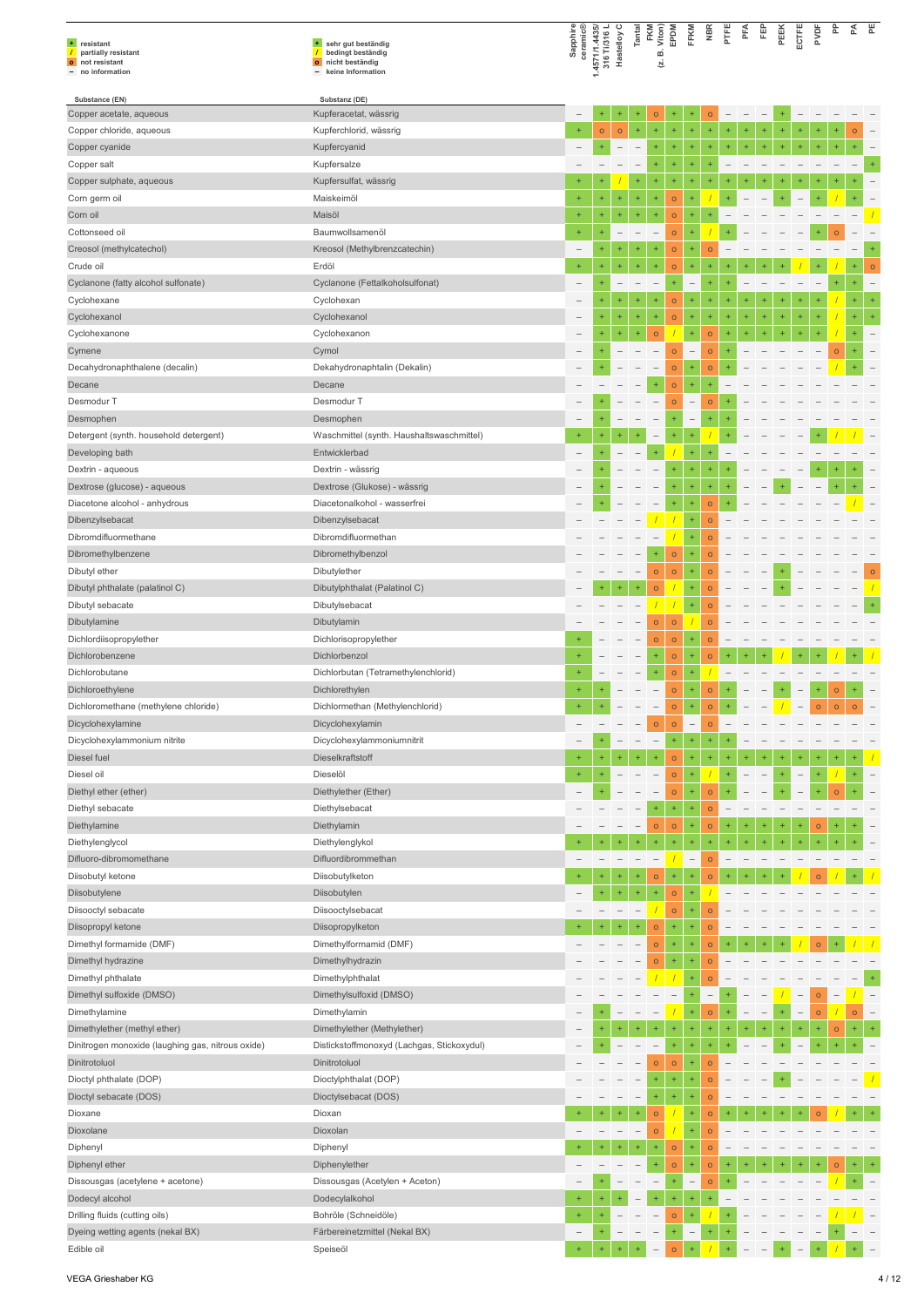| + resistant<br>partially resistant<br>$\prime$<br>o not resistant<br>- no information                                   | + sehr gut beständig<br>/ bedingt beständig<br>o nicht beständig<br>- keine Information | Sapphire<br>ceramic®     |              | 1.4571/1.4435/<br>316 Ti/316 L<br>Hastelloy C | Tantal                     | FKM<br>Viton)<br>ம்<br>브          | EPDM               | FFKM                     | <b>NBR</b>             | PTFE | PFA                      | Ë                        | PEEK     | ECTFE                    | pypF      | 운                       | ₫         | 뿐         |
|-------------------------------------------------------------------------------------------------------------------------|-----------------------------------------------------------------------------------------|--------------------------|--------------|-----------------------------------------------|----------------------------|-----------------------------------|--------------------|--------------------------|------------------------|------|--------------------------|--------------------------|----------|--------------------------|-----------|-------------------------|-----------|-----------|
| Substance (EN)                                                                                                          | Substanz (DE)                                                                           |                          |              |                                               |                            |                                   |                    |                          |                        |      |                          |                          |          |                          |           |                         |           |           |
| Epichlorohydrin                                                                                                         | Epichlorhydrin                                                                          |                          |              |                                               |                            | $\circ$                           | $\circ$            |                          |                        |      |                          |                          |          |                          |           |                         |           |           |
| Epoxide resin<br>Ethane                                                                                                 | Epoxidharze<br>Ethan                                                                    | $\ddot{}$<br>$\ddot{}$   | $\ddot{}$    | ÷<br>$\ddot{}$                                | $\ddot{}$<br>$^\mathrm{+}$ | $\circ$<br>$^{+}$                 | ÷,<br>$\circ$      | ÷                        |                        |      |                          |                          |          |                          |           |                         |           |           |
| Ethanol (ethyl alcohol)                                                                                                 | Ethanol (Ethylalkohol)                                                                  | $\ddot{}$                | $\ddot{}$    | $\ddot{}$                                     | $\ddot{}$                  | $\circ$                           | ÷                  |                          |                        |      |                          |                          |          |                          |           |                         |           |           |
| Ethanolamine (colamine)                                                                                                 | Ethanolamin (Colamin)                                                                   | $\overline{\phantom{a}}$ |              |                                               |                            | $\circ$                           |                    |                          |                        |      |                          |                          |          |                          |           |                         |           |           |
| Ether                                                                                                                   | Äther                                                                                   | $+$                      |              |                                               |                            |                                   |                    |                          |                        |      |                          |                          |          |                          |           |                         |           |           |
| Ether (Diethyl ether)                                                                                                   | Ether (Diethylether)                                                                    | $\ddot{}$                |              |                                               |                            |                                   | $\circ$            |                          | $\circ$                |      |                          |                          |          |                          |           | $\circ$                 |           |           |
| Ethereal oils                                                                                                           | Ätherische Öle                                                                          | $\ddot{}$                |              |                                               |                            |                                   | $\circ$            | $\ddot{}$                | $\circ$                |      |                          |                          |          |                          |           | $\circ$                 |           |           |
| Ethyl acetate                                                                                                           | Ethylacetat                                                                             | $\ddot{}$                |              |                                               |                            | $\circ$                           |                    | ÷                        | $\circ$                |      |                          |                          |          |                          | $\circ$   |                         |           |           |
| Ethyl acetate                                                                                                           | Essigester (Ethylacetat)                                                                | $\ddot{}$                |              |                                               |                            |                                   |                    |                          | $\circ$                |      |                          |                          |          |                          |           | $\circ$                 |           |           |
| Ethyl acrylate                                                                                                          | Acrylsäureethylester                                                                    |                          |              |                                               |                            | $\Omega$                          |                    |                          | $\Omega$               |      |                          |                          |          |                          |           |                         |           |           |
| Ethyl acrylic acid                                                                                                      | Ethylacrylsäure                                                                         |                          |              |                                               |                            |                                   |                    | $\overline{\phantom{a}}$ | $\circ$                |      |                          |                          |          |                          |           |                         |           |           |
| Ethyl alcohol - denatured or dep. on denaturant<br>Ethyl alcohol - fermented mash                                       | Ethylalkohol - vergällt o abh. von Vergällungsmittel<br>Ethylalkohol - Gärungsmaische   | $\ddot{}$                |              |                                               |                            |                                   | $\ddot{}$          | $\ddot{}$                | $\ddot{}$              |      |                          |                          |          |                          | $\ddot{}$ |                         |           |           |
| Ethyl alcohol + acetic acid                                                                                             | Ethylalkohol + Essigsäure                                                               | $\ddot{}$                |              |                                               |                            |                                   |                    | ÷                        |                        |      |                          |                          |          |                          |           |                         | $\circ$   |           |
| Ethyl benzene                                                                                                           | Ethylbenzol                                                                             |                          |              |                                               |                            | $\ddot{}$                         | $\ddot{}$          | $\ddot{}$                | $\circ$                |      |                          |                          |          |                          |           |                         |           |           |
| Ethyl benzoate                                                                                                          | Ethylbenzoat                                                                            |                          |              |                                               |                            | $\ddot{}$                         | $\circ$            | $\ddot{}$                | $\circ$                |      |                          |                          |          |                          |           |                         |           |           |
| Ethyl bromide                                                                                                           | Ethylbromid                                                                             |                          |              |                                               |                            | $\ddot{}$                         | $\circ$            | ÷                        |                        |      |                          |                          |          |                          |           |                         |           |           |
| Ethyl bromide - anhydrous                                                                                               | Ethylenbromid - wasserfrei                                                              |                          |              |                                               |                            | $\overline{\phantom{0}}$          | $\circ$            | $\ddot{}$                | $\circ$                |      |                          |                          | $\Omega$ |                          |           | $\Omega$                |           |           |
| Ethyl cellulose                                                                                                         | Ethylcellulose                                                                          |                          |              |                                               |                            | $\circ$                           |                    | ÷                        |                        |      |                          |                          |          |                          |           |                         |           |           |
| Ethyl chloride                                                                                                          | Ethylchlorid                                                                            |                          |              |                                               |                            |                                   | $\ddot{}$          |                          |                        |      |                          |                          |          |                          |           |                         |           |           |
| Ethyl cyclopentane                                                                                                      | Ethylcyclopentan                                                                        |                          |              |                                               |                            | ÷                                 | $\circ$            | ÷                        |                        |      |                          |                          |          |                          |           |                         |           |           |
| Ethyl ether                                                                                                             | Ethylether                                                                              |                          |              |                                               |                            | $\circ$                           | $\circ$            | 4                        | $\mathsf{o}$           | ÷    |                          |                          |          |                          |           | $\circ$                 |           |           |
| Ethyl formate                                                                                                           | Ethylformiat                                                                            |                          |              |                                               |                            |                                   |                    | ÷                        | $\circ$                |      |                          |                          |          |                          |           |                         |           |           |
| Ethyl mercaptane                                                                                                        | Ethylmercaptan                                                                          |                          |              |                                               |                            |                                   | $\qquad \qquad -$  | ÷<br>÷                   | $\Omega$               |      |                          |                          |          |                          |           |                         |           |           |
| Ethyl pentachloride benzene<br>Ethyl silicate                                                                           | Ethylpentachlorbenzol<br>Ethylsilikat                                                   |                          |              |                                               |                            | $\ddot{}$                         | $\circ$<br>Ŧ       | $\ddot{}$                | $\circ$                |      |                          |                          |          |                          |           |                         |           |           |
| Ethylene                                                                                                                | Ethylen                                                                                 |                          |              |                                               | ÷                          |                                   | $\circ$            | $\ddot{}$                |                        |      |                          |                          |          |                          |           |                         |           |           |
| Ethylene chloride                                                                                                       | Ethylenchlorid                                                                          |                          |              |                                               |                            |                                   | $\circ$            | ÷                        | $\circ$                |      |                          |                          |          |                          |           |                         |           |           |
| Ethylene chlorohydrine                                                                                                  | Ethylenchlorhydrin                                                                      |                          |              |                                               |                            | $\ddot{}$                         |                    | $\ddot{}$                | $\mathsf{o}$           | ÷    |                          |                          |          |                          |           |                         | $\circ$   |           |
| Ethylene diamine                                                                                                        | Ethylendiamin                                                                           |                          |              |                                               |                            | $\circ$                           | ÷                  | $\circ$                  | $\ddot{}$              |      |                          |                          |          |                          |           |                         |           |           |
| Ethylene dibromide                                                                                                      | Ethylendibromid                                                                         |                          |              |                                               |                            |                                   | $\circ$            | ÷                        | $\Omega$               |      |                          |                          |          |                          |           |                         |           |           |
| Ethylene dichloride                                                                                                     | Ethylendichlorid                                                                        |                          |              |                                               | $\overline{\phantom{a}}$   | $\ddot{}$                         | $\circ$            | ÷                        | $\circ$                |      |                          |                          |          |                          |           |                         |           |           |
| Ethylene glycol                                                                                                         | Ethylenglycol                                                                           |                          |              |                                               | ÷                          |                                   | ÷                  | 4                        | $\ddot{}$              | ÷    |                          |                          | ÷        |                          |           |                         |           |           |
| Ethylene oxide                                                                                                          | Ethylenoxid                                                                             |                          |              |                                               |                            | $\circ$                           | $\circ$            | $\circ$                  | $\circ$                | ÷    | ÷                        | $\ddot{}$                | ÷        |                          | $\ddot{}$ |                         |           |           |
| Exhaust gases - containing carbon dioxide                                                                               | Abgase - kohlendioxidhaltig                                                             | $\ddot{}$                |              | $\overline{\phantom{a}}$                      | $\overline{\phantom{0}}$   | $\ddot{}$                         | ÷                  | $\ddot{}$                | $\ddot{}$              | ÷    | $\overline{\phantom{0}}$ | $\overline{\phantom{0}}$ | $\circ$  | $\overline{\phantom{0}}$ | $\ddot{}$ |                         |           |           |
| Exhaust gases - containing carbon monoxide<br>Exhaust gases - containing hydrochloric acid                              | Abgase - kohlenmonoxidhaltig<br>Abgase - salzsäurehaltig                                |                          |              | $\circ$                                       | $\qquad \qquad -$          | ÷                                 | $\ddot{}$          | ÷                        | $\ddot{}$              |      |                          |                          |          |                          | ÷         | ÷                       | $\circ$   |           |
| Exhaust gases - containing hydrogen fluoride                                                                            | Abgase - fluorwasserstoffhaltig                                                         | $\overline{\phantom{0}}$ |              | $\overline{\phantom{a}}$                      | $\overline{\phantom{0}}$   | $\ddot{}$                         | ÷                  | $\ddot{}$                | $\ddot{}$              |      |                          |                          | $\circ$  | $\qquad \qquad -$        | $\ddot{}$ |                         |           |           |
| Exhaust gases - containing nitrous compounds                                                                            | Abgase - nitrosehaltig                                                                  | $+$                      | $\ddot{}$    |                                               | $\overline{\phantom{a}}$   | $\hspace{1.0cm} - \hspace{1.0cm}$ | $\ddot{}$          | $\ddot{}$                |                        |      |                          |                          |          | $\overline{\phantom{0}}$ | $\ddot{}$ | $\ddot{}$               | $\circ$   |           |
| Exhaust gases - containing sulphur dioxide (dry)                                                                        | Abgase - schwefeldioxidhaltig (trocken)                                                 | $+$                      | $\ddot{}$    | $\ddot{}$                                     | $\qquad \qquad -$          | $\ddot{}$                         | Ŧ                  | ۰                        |                        |      |                          |                          |          | $\overline{\phantom{0}}$ | $+$       | ÷                       |           |           |
| Exhaust gases - containing sulphur trioxide (dry)                                                                       | Abgase - schwefeltrioxidhaltig (trocken)                                                | $\ddot{}$                | $\ddot{}$    | ÷                                             | $\qquad \qquad -$          | $\pm$                             | $\ddot{}$          | ÷                        |                        |      |                          |                          |          | $\qquad \qquad -$        | $\ddot{}$ | $\ddot{}$               | $\ddot{}$ |           |
| Exhaust gases - containing sulphuric acid - (sulphur trioxide m Abgase - schwefelsäurehaltig - (Schwefeltrioxid feucht) |                                                                                         | $\ddot{}$                |              |                                               | $\overline{\phantom{a}}$   | ÷                                 | $\ddot{}$          |                          |                        |      |                          |                          | $\circ$  | $\qquad \qquad -$        | $\ddot{}$ |                         | $\circ$   |           |
| Fats, fatty oils                                                                                                        | Fette, fette Öle                                                                        | $\ddot{}$                | $\ddot{}$    | ÷                                             | $^{+}$                     | $\overline{\phantom{0}}$          | $\circ$            | ÷                        |                        |      |                          |                          | ÷        | $\qquad \qquad -$        | $\ddot{}$ |                         |           |           |
| Fatty acids                                                                                                             | Fettsäuren                                                                              | $\ddot{}$                | $\ddot{}$    |                                               | $\ddot{}$                  | $\ddot{}$                         | $\circ$            | ÷                        |                        | ÷    |                          |                          |          | $\ddot{}$                | $\ddot{}$ | ÷                       |           |           |
| Fatty alcohol sulfates (sulfated fats) - aqueous                                                                        | Fettalkoholsulfate (sulfatierte Fette) - wässrig                                        | $\qquad \qquad -$        |              |                                               |                            |                                   |                    | ÷                        | $+$                    |      |                          |                          |          |                          |           |                         |           |           |
| Fatty alcohols                                                                                                          | Fettalkohole                                                                            | $\overline{\phantom{0}}$ |              |                                               |                            |                                   | $\ddot{}$          | ÷                        | $+$                    |      |                          |                          |          |                          |           |                         |           |           |
| Fixing salt<br>Fluorine (dry)                                                                                           | Fixiersalz<br>Fluor (trocken)                                                           | $\overline{\phantom{0}}$ |              |                                               |                            | $\ddot{}$                         | $\circ$            | ÷                        | $\circ$                |      |                          |                          | $\circ$  |                          |           | $\circ$                 | $\circ$   |           |
| Fluorine (wet)                                                                                                          | Fluor (feucht)                                                                          | $\qquad \qquad -$        |              |                                               |                            |                                   | $\circ$            | $\circ$                  | $\circ$                |      |                          |                          | $\circ$  | $\overline{\phantom{0}}$ | $\circ$   | $\circ$                 | $\circ$   |           |
| Fluoroboric acid (boron hydrofluoric acid)                                                                              | Fluorborsäure (Borfluorwasserstoffsäure)                                                |                          | $\mathsf{o}$ |                                               |                            |                                   | $\ddot{}$          |                          |                        |      |                          |                          |          |                          |           |                         | $\circ$   |           |
| Fluorocarbons (Freon)                                                                                                   | Fluorkohlenstoffe (Frigen)                                                              | $+$                      |              |                                               |                            |                                   |                    |                          |                        |      |                          |                          |          |                          |           |                         |           |           |
| Fluorosilicic acid                                                                                                      | Fluorkieselsäure                                                                        |                          |              |                                               |                            |                                   |                    |                          |                        |      |                          |                          |          |                          |           | ÷                       | $\circ$   |           |
| Fluorosilicic acid (Hydrofluorosilicic acid)                                                                            | Kieselfluorwasserstoffsäure (Kieselflußsäure)                                           |                          |              |                                               |                            |                                   |                    |                          |                        |      |                          |                          |          |                          |           | ÷                       | $\circ$   |           |
| Food fats and oils                                                                                                      | Lebensmittelfette und -öle                                                              | $\ddot{}$                |              |                                               |                            |                                   | $\circ$            |                          |                        |      |                          |                          |          |                          |           |                         |           |           |
| Formaldehyde                                                                                                            | Formaldehyd                                                                             | $\ddot{}$                | $\ddot{}$    |                                               |                            | $\Omega$                          |                    |                          |                        |      |                          |                          |          |                          |           |                         |           | $\ddot{}$ |
| Formaldehyde (40%)                                                                                                      | Formaldehyd (40%)                                                                       | $\ddot{}$                |              |                                               |                            |                                   |                    |                          |                        |      |                          |                          |          |                          |           |                         |           |           |
| Formic acid                                                                                                             | Ameisensäure                                                                            | $+$                      |              |                                               |                            |                                   |                    |                          |                        |      |                          |                          |          |                          |           |                         | $\Omega$  |           |
| Formic acid (max. 10%/85°C)                                                                                             | Ameisensäure (max. 10%/85°C)                                                            | $\ddot{}$                |              |                                               |                            | $\circ$                           |                    |                          |                        |      |                          |                          |          |                          |           |                         |           |           |
| Formic acid methyl ester                                                                                                | Ameisensäuremethylester                                                                 | $\ddot{}$                |              |                                               |                            |                                   |                    | ÷                        | $\circ$                |      |                          |                          |          |                          |           |                         |           |           |
| Freon TF (Freon 113)<br>Frigene 12 B1 (Freon 12 B1)                                                                     | Freon TF (Freon 113)<br>Frigen 12 B1 (Freon 12 B1)                                      | $+$<br>$\ddot{}$         | $\ddot{}$    | ÷                                             |                            |                                   | $\circ$            | $\circ$<br>÷             | $\ddot{}$<br>$\ddot{}$ |      |                          |                          |          |                          | $\ddot{}$ | $\circ$                 |           |           |
| Frigene 13                                                                                                              | Frigen 13                                                                               | $\ddot{}$                | $\ddot{}$    |                                               |                            |                                   | $\circ$<br>$\circ$ |                          | $\ddot{}$              |      |                          |                          |          | $\overline{\phantom{0}}$ | $\circ$   | $\mathsf{o}$<br>$\circ$ |           |           |
| Frigene 13 B 1 (Halon 1301)                                                                                             | Frigen 13 B 1 (Halon 1301)                                                              | $\ddot{}$                | $\ddot{}$    |                                               | $\overline{\phantom{0}}$   | $\overline{\phantom{0}}$          | $\circ$            | ÷                        | $\ddot{}$              |      |                          |                          |          |                          |           | $\circ$                 |           |           |
| Frigene 22                                                                                                              | Frigen 22                                                                               | $+$                      | $\ddot{}$    |                                               | $\overline{\phantom{a}}$   | $\overline{\phantom{0}}$          | $\circ$            |                          | $\circ$                |      |                          |                          |          |                          | $\circ$   | $\circ$                 |           |           |
| Frigene 23                                                                                                              | Frigen 23                                                                               | $+$                      | $\ddot{}$    | ÷                                             |                            |                                   | $\circ$            | $\circ$                  | $\ddot{}$              |      |                          |                          |          |                          |           | $\circ$                 |           |           |
| Frigene 502                                                                                                             | Frigen 502                                                                              | $\ddot{}$                | $\ddot{}$    |                                               |                            |                                   | $\circ$            | $\overline{1}$           | $\mathsf{o}$           |      |                          |                          |          |                          |           |                         |           |           |
| Frigene substitute HFCKW 123                                                                                            | Frigenersatz HFCKW 123                                                                  | $\ddot{}$                | Ŧ            |                                               |                            |                                   | $\circ$            | $\circ$                  | $\circ$                |      |                          |                          |          |                          |           |                         |           |           |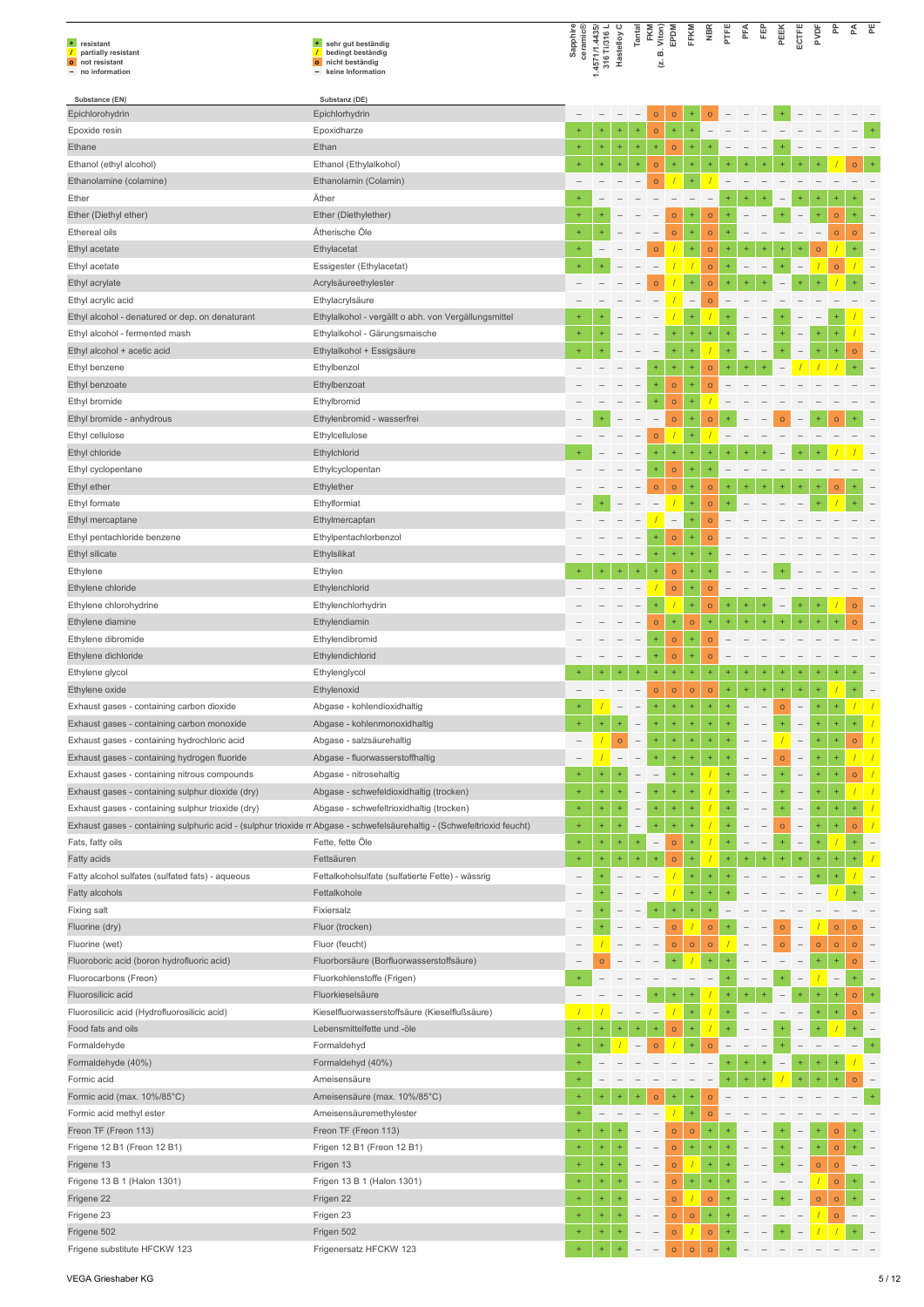| + resistant<br>$\overline{1}$<br>partially resistant<br>o not resistant<br>- no information | + sehr gut beständig<br>/ bedingt beständig<br>o nicht beständig<br>- keine Information | Sapphire<br>ceramic®     | 1.4571/1.4435/<br>316 Ti/316 L<br>Hastelloy C |                                   | Tantal                                 | FKM<br>B. Viton)<br>Σj        | EPDM                 | FFKM                     | <b>NBR</b>                          | PTFE      | PFA            | 臣         | PEEK    | ECTFE        | ğ         | 운                                 | 준                        | 뿐                        |
|---------------------------------------------------------------------------------------------|-----------------------------------------------------------------------------------------|--------------------------|-----------------------------------------------|-----------------------------------|----------------------------------------|-------------------------------|----------------------|--------------------------|-------------------------------------|-----------|----------------|-----------|---------|--------------|-----------|-----------------------------------|--------------------------|--------------------------|
| Substance (EN)                                                                              | Substanz (DE)                                                                           |                          |                                               |                                   |                                        |                               |                      |                          |                                     |           |                |           |         |              |           |                                   |                          |                          |
| Frigene substitute HFCKW 134a                                                               | Frigenersatz HFCKW 134a                                                                 | $\ddot{}$                | ÷                                             |                                   |                                        |                               |                      | $\circ$                  | $\overline{\phantom{0}}$            |           |                |           |         |              |           |                                   |                          |                          |
| Fruit juices                                                                                | Fruchtsäfte                                                                             | $\ddot{}$                | $\ddot{}$                                     | ÷.                                |                                        |                               |                      | Ĭ.                       |                                     | $+$       |                |           | $+$     |              |           |                                   |                          |                          |
| Fruit tree carbolineum (creosote)<br>Fuel oil, heavy                                        | Obstbaum-Karbolineum (Karbolineum)<br>Heizöl, schwer                                    | $\ddot{}$<br>$\ddot{}$   | $\ddot{}$                                     |                                   |                                        |                               | $\circ$              | ÷<br>Ŧ                   | $\circ$                             |           |                |           |         |              |           | $\circ$                           |                          | $\mathsf{o}$             |
| Fuel oil, light                                                                             | Heizöl, leicht                                                                          | $\ddot{}$                | $\ddot{}$                                     | Ŧ                                 |                                        | ÷                             | $\circ$              | $\ddot{}$                | $\ddot{}$                           |           |                |           |         |              |           |                                   |                          |                          |
| Fumaric acid                                                                                | Fumarsäure                                                                              |                          |                                               |                                   |                                        | +                             | $\qquad \qquad -$    | ÷                        | ÷                                   |           |                |           |         |              |           |                                   |                          |                          |
| Furfural (furanaldehyde)                                                                    | Furfural (Furanaldehyd)                                                                 | ÷                        |                                               |                                   |                                        | $\circ$                       |                      | ÷                        | $\circ$                             |           |                |           |         |              |           | $\overline{O}$                    |                          |                          |
| Furfuryl alcohol                                                                            | Furfurylalkohol                                                                         |                          |                                               |                                   |                                        |                               |                      | $\ddot{}$                | $\circ$                             |           |                |           |         |              |           |                                   |                          |                          |
| Furyl carbinol                                                                              | Furylcarbinol                                                                           |                          |                                               |                                   |                                        |                               |                      | ÷                        | $\overline{O}$                      |           |                |           |         |              |           |                                   |                          |                          |
| Galvanic bath, chromium                                                                     | Galvanik-Bad (Chrom)                                                                    |                          |                                               |                                   |                                        |                               | $\circ$              | ÷                        | $\circ$                             |           |                |           |         |              |           |                                   |                          |                          |
| Gelatin, aqueous                                                                            | Gelatine, wässrig                                                                       |                          |                                               |                                   |                                        | $\overline{\phantom{a}}$      | $\circ$              | $\qquad \qquad -$        |                                     |           |                |           |         |              |           |                                   |                          |                          |
| Glucose                                                                                     | Glucose                                                                                 | $\ddot{}$<br>4           | ÷<br>÷                                        | ÷<br>$\ddot{}$                    | $\ddot{}$<br>$\ddot{}$                 | ÷                             | $\ddot{}$            | ÷<br>$\ddot{}$           | $+$<br>4                            |           |                |           |         |              |           |                                   |                          |                          |
| Glycerol<br>Glycerol triacetate                                                             | Glycerin<br>Glycerintriacetat                                                           | $\qquad \qquad -$        |                                               |                                   |                                        | ÷<br>$\circ$                  | $\ddot{}$<br>÷       | $\ddot{}$                |                                     |           |                |           |         |              |           |                                   |                          |                          |
| Glycine (amino acetic acid) - aqueous                                                       | Glykokoll (Aminoessigsäure) - wässrig                                                   |                          |                                               |                                   |                                        | $\overline{\phantom{a}}$      | $\ddot{}$            | $\qquad \qquad -$        |                                     |           |                |           |         |              |           |                                   |                          |                          |
| Glycol                                                                                      | Glykol                                                                                  | $+$                      | ÷                                             |                                   |                                        |                               | ÷                    | $\ddot{}$                | ÷                                   |           |                |           |         |              |           |                                   |                          |                          |
| Glycol ethyl ether (cellosolve)                                                             | Glykolethylether (Cellosolve)                                                           |                          | ÷                                             |                                   |                                        |                               | $\circ$              | ÷                        | $\circ$                             |           |                |           |         |              | $\ddot{}$ | $\circ$                           |                          |                          |
| Glycolic acid - aqueous                                                                     | Glykolsäure - wässrig                                                                   |                          |                                               |                                   |                                        |                               | $\ddot{}$            | ÷                        | $\ddot{}$                           |           |                |           |         |              |           | ÷                                 | $\circ$                  |                          |
| Hair shampoo                                                                                | Haarshampoo                                                                             | $\ddot{}$                | ÷                                             | $\ddot{}$                         |                                        | $\overline{\phantom{0}}$      |                      | $\overline{\phantom{a}}$ |                                     |           |                |           |         |              |           |                                   | ÷                        |                          |
| Helium                                                                                      | Helium                                                                                  | $\ddot{}$                | $\ddot{}$                                     | $\ddot{}$                         | $\ddot{}$                              | ÷                             | $\ddot{}$            | ÷                        | ÷                                   |           |                |           |         |              |           |                                   |                          | ÷                        |
| Heptane                                                                                     | Heptan                                                                                  | $\ddot{}$                |                                               |                                   | $\ddot{}$                              | ÷                             | $\circ$              | ÷                        |                                     |           |                |           |         |              |           |                                   |                          |                          |
| Hexaldehyde                                                                                 | Hexaldehyd                                                                              | -                        |                                               |                                   |                                        | $\circ$                       | ÷                    | ÷                        | $\circ$                             |           |                |           |         |              |           |                                   |                          |                          |
| Hexamethylenetetramine - aqueous                                                            | Hexamethylentetramin - wässrig                                                          |                          | $\ddot{}$                                     |                                   |                                        | $\overline{\phantom{a}}$      | ÷                    | ÷                        | ÷                                   |           |                |           |         |              |           |                                   |                          |                          |
| Hexane                                                                                      | Hexan                                                                                   | $\ddot{}$<br>$\ddot{}$   | $\ddot{}$                                     | ÷                                 |                                        | ÷<br>÷                        | $\circ$              | ÷<br>÷                   | $\ddot{}$<br>÷                      |           | ÷              |           |         | ÷            |           | ÷                                 | $\ddot{}$                |                          |
| Hexyl alcohol<br>Humic acids                                                                | Hexylalkohol<br>Huminsäuren                                                             | $\overline{\phantom{0}}$ |                                               |                                   |                                        |                               | $\circ$<br>$\ddot{}$ | $\overline{\phantom{0}}$ | ÷                                   |           |                |           |         |              |           |                                   | $\circ$                  |                          |
| Hydraulic fluid (water in oil, HSB)                                                         | Hydraulikfl. (Wasser in Öl, HSB)                                                        | $+$                      |                                               |                                   |                                        |                               | $\circ$              | $\ddot{}$                |                                     |           |                |           |         |              |           |                                   |                          |                          |
| Hydraulic fluid, mineral oils (H, H-L, H-LP)                                                | Hydraulikfl. Mineralöle (H, H-L, H-LP)                                                  | $\ddot{}$                |                                               |                                   |                                        |                               | $\circ$              | $\ddot{}$                |                                     |           |                |           |         |              |           |                                   |                          |                          |
| Hydraulic fluid, phosphoric esters (HSD)                                                    | Hydraulikfl. Phosphorsäureester (HSD)                                                   | $\ddot{}$                |                                               |                                   |                                        |                               |                      | ÷                        | $\circ$                             |           |                |           |         |              |           | $\circ$                           | $\circ$                  |                          |
| Hydraulic fluid, polyglycol water (HSC)                                                     | Hydraulikfl. Polyglykol-Wasser (HSC)                                                    | $\pm$                    |                                               |                                   |                                        |                               | $\ddot{}$            | $\ddot{}$                | $\ddot{}$                           |           |                |           |         |              |           |                                   | +                        |                          |
| Hydraulic fluid, water-oil emulsions (HSA)                                                  | Hydraulikfl. Wasser-Öl-Emulsionen (HSA)                                                 | $\ddot{}$                |                                               |                                   |                                        |                               | $\circ$              | ÷                        |                                     |           |                |           |         |              |           |                                   |                          |                          |
| Hydrazine                                                                                   | Hydrazin                                                                                | $\overline{\phantom{0}}$ |                                               |                                   |                                        | $\circ$                       | ÷                    | ÷                        | $\circ$                             |           |                |           |         |              |           |                                   |                          |                          |
| Hydrazine hydrate - aqueous                                                                 | Hydrazinhydrat - wässrig                                                                | $\overline{\phantom{a}}$ | $\overline{O}$                                |                                   |                                        | $\overline{\phantom{a}}$      | $\ddot{}$            | ÷                        | $\circ$                             | ÷         |                |           |         |              |           | $\circ$                           |                          |                          |
| Hydrobromic acid - aqueous                                                                  | Bromwasserstoffsäure - wässrig                                                          | $\ddot{}$                | $\mathsf{o}$                                  |                                   |                                        | $\overline{\phantom{a}}$      | $\ddot{}$            | ÷                        | $\circ$                             | $\ddot{}$ |                |           | $\circ$ |              | $\ddot{}$ | $\ddot{}$                         | $\circ$                  | $\qquad \qquad -$        |
| Hydrochloric acid                                                                           | Salzsäure                                                                               | $\ddot{}$                | $\mathsf{o}$                                  | $\circ$                           | $\ddot{}$                              | ÷<br>$\ddot{}$                | $\circ$<br>÷         | ÷<br>÷                   | $\circ$<br>$\overline{\phantom{a}}$ |           |                |           |         |              |           | $\circ$                           | $\circ$                  |                          |
| Hydrochloric acid (max. 6%/85°C)<br>Hydrocyanic acid - aqueous                              | Salzsäure (max. 6%/85°C)<br>Blausäure - wässrig                                         | $\ddot{}$                |                                               | $\circ$                           |                                        |                               |                      |                          |                                     |           |                |           |         |              |           |                                   | $\circ$                  |                          |
| Hydrofluoric acid (45%)                                                                     | Flusssäure (45%)                                                                        | $\ddot{}$                |                                               |                                   |                                        |                               |                      |                          |                                     |           |                |           |         |              |           | $\ddot{}$                         | $\circ$                  |                          |
| Hydrogen                                                                                    | Wasserstoff                                                                             | $+$                      |                                               |                                   |                                        | ÷                             |                      | $\ddot{}$                |                                     |           |                |           |         |              |           | $\hspace{1.0cm} - \hspace{1.0cm}$ | $\overline{\phantom{a}}$ | $\ddot{}$                |
| Hydrogen chloride gas                                                                       | Chlorwasserstoffgas                                                                     | $\pm$                    | $\ddot{}$                                     | $\overline{\phantom{a}}$          | $\overline{\phantom{a}}$               | $\overline{\phantom{m}}$      |                      | $\ddot{}$                |                                     |           |                |           |         |              |           | $\ddot{}$                         | $\circ$                  | $\qquad \qquad -$        |
| Hydrogen peroxide (50%/25°C)                                                                | Wasserstoffperoxid (50%/25°C)                                                           | $\ddot{}$                | ÷                                             | $\circ$                           | $\overline{\phantom{0}}$               | ÷                             | $\circ$              | $\ddot{}$                | $\circ$                             |           |                |           |         |              |           |                                   |                          | $\circ$                  |
| Hydrogen peroxide (max. 6%/85°C)                                                            | Wasserstoffperoxid (max. 6%/85°C)                                                       | $\ddot{}$                | $\ddot{}$                                     | $\circ$                           | $\overline{\phantom{a}}$               | $\circ$                       | $\circ$              | ÷                        | $\circ$                             |           |                |           |         |              |           |                                   |                          | $\circ$                  |
| Hydrogen sulphide                                                                           | Schwefelwasserstoff                                                                     | $\ddot{}$                |                                               |                                   | $\pm$                                  | $\circ$                       | ÷                    | $\ddot{}$                | $\circ$                             |           |                |           |         |              |           | $\circ$                           | $\ddot{}$                | Ŧ                        |
| Hydroquinone                                                                                | Hydrochinon                                                                             | $\overline{\phantom{0}}$ | $\overline{\phantom{a}}$                      |                                   |                                        | $\overline{1}$                | $\circ$              | $\ddot{}$                | $\circ$                             | $\ddot{}$ | $\ddot{}$      |           |         | $\ddot{}$    | $+$       | $\ddot{}$                         | $\circ$                  | $\overline{\phantom{a}}$ |
| Hydroxylamine sulphate - aqueous                                                            | Hydroxylaminsulfat - wässrig                                                            | $\overline{\phantom{0}}$ | ÷                                             |                                   | $\qquad \qquad -$                      | $\overline{\phantom{a}}$      | $\pm$                | $\ddot{}$                | $\pm$                               | $\ddot{}$ |                |           |         |              |           |                                   |                          |                          |
| Illuminating gas<br>Impregnating oils (wood tar)                                            | Leuchtgas                                                                               | $\ddot{}$<br>$\ddot{}$   | $\ddot{}$<br>$\ddot{}$                        | $\ddot{}$                         | $\ddot{}$                              | ÷<br>$\overline{\phantom{a}}$ | $\circ$              | ÷<br>$\ddot{}$           | $\ddot{}$                           | ÷         |                |           |         |              |           |                                   |                          | $\ddot{}$                |
| lodine                                                                                      | Imprägnieröle (Holzteer)<br>Jod                                                         | $+$                      |                                               |                                   | $\ddot{}$                              | ÷                             | $\circ$              | $\ddot{}$                | $\circ$                             |           | $\ddot{}$      |           |         | $\ddot{}$    |           | $\circ$                           | $\circ$                  | $\ddot{}$                |
| lodine + potassium iodide - aqueous                                                         | Jod+Jodkalium - wässrig                                                                 | $\ddot{}$                |                                               |                                   |                                        |                               |                      | $\ddot{}$                |                                     |           |                |           |         |              | $\ddot{}$ |                                   | $\circ$                  |                          |
| Iron chloride                                                                               | Eisenchlorid                                                                            | $\ddot{}$                | $\circ$                                       |                                   | $\overline{\phantom{0}}$               | $\ddot{}$                     | $\ddot{}$            | ÷                        | $\ddot{}$                           |           | ÷              | $\ddot{}$ |         | <sup>+</sup> |           | $\ddot{}$                         | $\ddot{}$                |                          |
| Iron nitrate                                                                                | Eisennitrat                                                                             | $\ddot{}$                | ÷                                             | $\qquad \qquad -$                 | ÷                                      | $\pm$                         | $\ddot{}$            | $\ddot{}$                | $\ddot{}$                           | $\ddot{}$ | $\ddot{}$      | $\ddot{}$ |         | $\ddot{}$    |           | $\ddot{}$                         | $\ddot{}$                | $\ddot{}$                |
| Iron(II)sulphate, aqueous                                                                   | Eisen(II)Sulfat, wässrig                                                                | $\ddot{}$                | ÷                                             |                                   | $\ddot{}$                              | $\ddot{}$                     | ÷                    | $\ddot{}$                | $\ddot{}$                           |           |                |           |         |              |           |                                   |                          | Ŧ                        |
| Iron(III)chloride, aqueous                                                                  | Eisen(III)Chlorid, wässrig                                                              | $\ddot{}$                | $\circ$                                       | $\bullet$                         | ÷                                      | $\pm$                         | $\ddot{}$            | $\ddot{}$                |                                     |           |                |           |         |              |           |                                   | $\overline{\phantom{0}}$ | $\ddot{}$                |
| Isobutanol                                                                                  | Isobutanol                                                                              | $\ddot{}$                | $\ddot{}$                                     | $\hspace{1.0cm} - \hspace{1.0cm}$ | $\qquad \qquad -$                      | $\overline{\phantom{a}}$      | $\ddot{}$            | $\ddot{}$                |                                     |           |                |           |         |              |           |                                   |                          | $\overline{a}$           |
| Isobutyl alcohol                                                                            | Isobutylalkohol                                                                         | $\ddot{}$                | $\ddot{}$                                     | $\ddot{}$                         | $\ddot{}$                              | ÷                             | ÷                    | ÷                        | $\circ$                             |           |                |           |         |              |           |                                   | $\overline{O}$           |                          |
| Isododecane                                                                                 | Isododecan                                                                              | $\ddot{}$                | ÷                                             | $\ddot{}$                         | ÷                                      | $\pm$                         | $\circ$              | $\ddot{}$                | $\ddot{}$                           |           |                |           |         |              |           |                                   |                          |                          |
| Isooctane                                                                                   | Isooctan                                                                                | $\ddot{}$<br>$\ddot{}$   | $\ddot{}$                                     | $\ddot{}$                         | $\ddot{}$                              | $\ddot{}$<br>$\ddot{}$        | $\circ$              | $\ddot{}$                | $\ddot{}$                           |           |                |           |         |              |           |                                   |                          |                          |
| Isooctanol<br>Isophorone                                                                    | Isooctanol<br>Isophoron                                                                 | $\overline{\phantom{0}}$ | $\overline{\phantom{0}}$                      |                                   | $\qquad \qquad -$<br>$\qquad \qquad -$ | $\circ$                       | ÷<br>$\ddot{}$       | $\ddot{}$                | $\circ$                             |           |                |           |         |              |           |                                   |                          |                          |
| Isopropanol                                                                                 | Isopropanol                                                                             | $\ddot{}$                | ÷                                             | $\ddot{}$                         | $\ddot{}$                              | Ŧ                             | ÷                    | $\ddot{}$                |                                     |           |                |           |         |              |           |                                   |                          |                          |
| Isopropyl acetate                                                                           | Isopropylacetat                                                                         | $\overline{\phantom{0}}$ |                                               | $\overline{\phantom{a}}$          | $\overline{\phantom{0}}$               | $\circ$                       | $\overline{1}$       | ÷                        | $\circ$                             | ÷         | $\ddot{}$      | $\ddot{}$ |         |              |           |                                   |                          |                          |
| Isopropyl benzene                                                                           | Isopropylbenzol                                                                         | $\ddot{}$                | $\ddot{}$                                     | $\ddot{}$                         | $\ddot{}$                              | ÷                             | $\circ$              | ÷                        | $\circ$                             | $\ddot{}$ | Ŧ              |           |         |              |           |                                   |                          |                          |
| Isopropyl chloride                                                                          | Isopropylchlorid                                                                        |                          |                                               |                                   |                                        | ÷                             | $\circ$              | $\ddot{}$                | $\circ$                             |           |                |           |         |              |           |                                   |                          |                          |
| Isopropyl ether                                                                             | Isopropylether                                                                          | $\ddot{}$                | ÷                                             | $^{+}$                            | $\ddot{}$                              | $\circ$                       | $\circ$              | ÷                        |                                     |           | ÷              | $\ddot{}$ |         | ÷            |           | $\circ$                           | ÷                        | $\circ$                  |
| Kerosene                                                                                    | Kerosin, Flugbenzin                                                                     | $\ddot{}$                | ÷                                             | $\ddot{}$                         | $\qquad \qquad -$                      | ÷,                            | $\circ$              | ÷                        | $\ddot{}$                           | $\ddot{}$ | $\overline{1}$ |           |         |              |           |                                   |                          |                          |
| Lacquer solvent                                                                             | Lacklösungsmittel                                                                       | $\ddot{}$                | $\ddot{}$                                     | ÷                                 | $\pm$                                  | $\circ$                       | $\circ$              | $\ddot{}$                | $\circ$                             |           |                |           |         |              |           |                                   |                          |                          |
| Lacquers                                                                                    | Lacke                                                                                   | $\ddot{}$                | ÷                                             | $\ddot{}$                         | $\ddot{}$                              | $\ddot{}$                     | $\circ$              | $\ddot{}$                |                                     |           |                |           |         |              |           |                                   |                          |                          |
| Lactam amino acid                                                                           | Lactam-Aminosäuren                                                                      |                          |                                               |                                   |                                        | $\circ$                       |                      | $\ddot{}$                | $\circ$                             |           |                |           |         |              |           |                                   |                          |                          |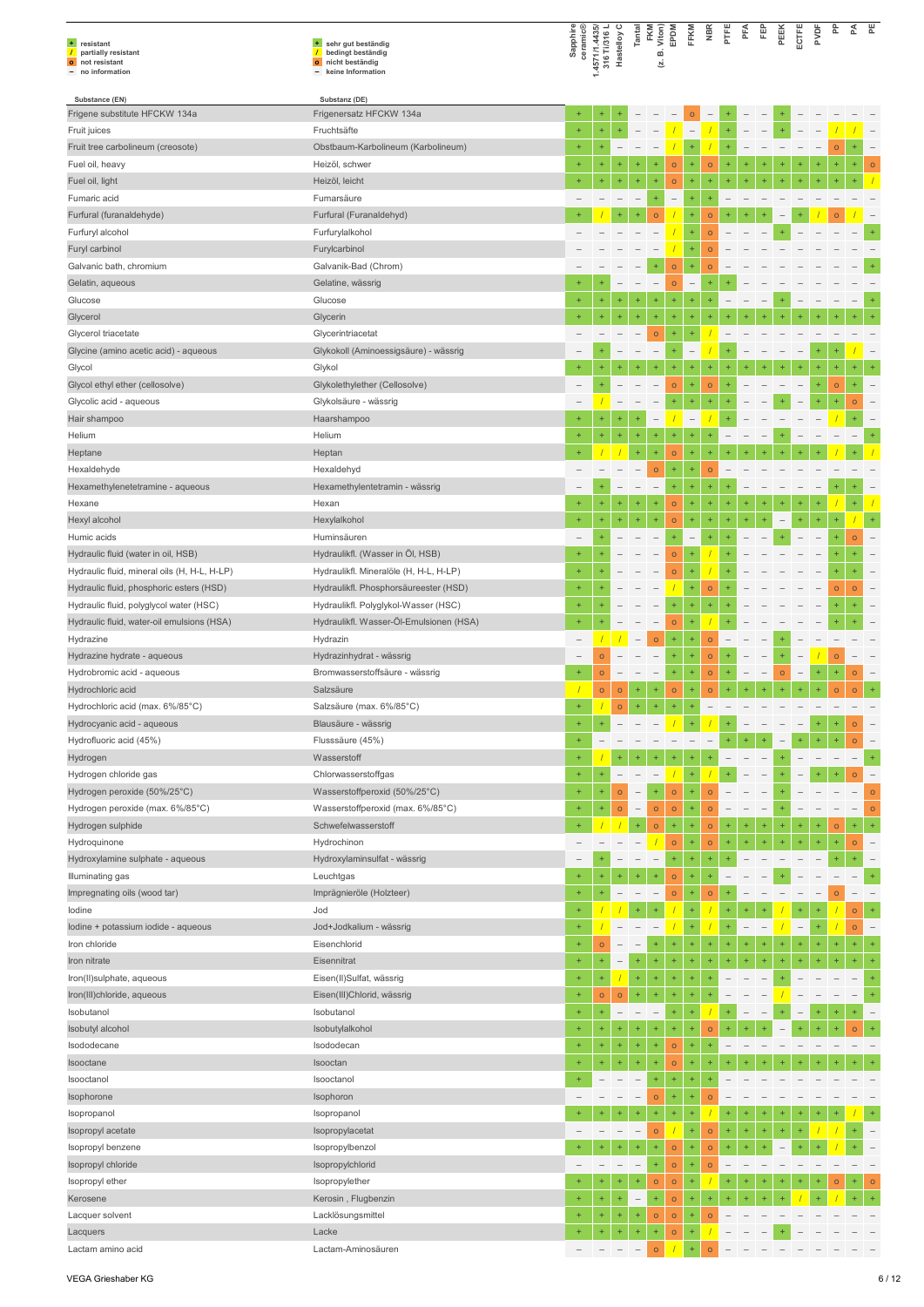| + resistant<br>$\sqrt{ }$<br>partially resistant<br>o not resistant<br>- no information | + sehr gut beständig<br>$\sqrt{ }$<br>bedingt beständig<br>o nicht beständig<br>- keine Information | Sapphire<br>ceramic®     | 1.4571/1.4435/<br>316 Ti/316 L<br>Hastelloy C |                          | Tantal                   | FKM<br>Viton)<br>ø<br>Σj | EPDM                     | FFKM                     | <b>NBR</b>           | PTFE                             | PFA                      | 臣                        | PEEK                     | ECTFE                    | PVDF                     | 운         | 준                 | PΕ        |
|-----------------------------------------------------------------------------------------|-----------------------------------------------------------------------------------------------------|--------------------------|-----------------------------------------------|--------------------------|--------------------------|--------------------------|--------------------------|--------------------------|----------------------|----------------------------------|--------------------------|--------------------------|--------------------------|--------------------------|--------------------------|-----------|-------------------|-----------|
| Substance (EN)                                                                          | Substanz (DE)                                                                                       |                          |                                               |                          |                          |                          |                          |                          |                      |                                  |                          |                          |                          |                          |                          |           |                   |           |
| Lactic acid, cold                                                                       | Milchsäure, kalt                                                                                    | $^{+}$                   |                                               |                          |                          |                          |                          |                          |                      |                                  |                          |                          |                          |                          |                          |           |                   |           |
| Lactic acid, hot                                                                        | Milchsäure, heiß                                                                                    | $\ddot{}$                |                                               |                          | $\ddot{}$                | ÷                        | $\circ$                  | $\ddot{}$                | $\circ$              | $\ddot{}$                        | $\ddot{}$                |                          |                          | ÷                        |                          |           |                   |           |
| Laughing gas                                                                            | Lachgas                                                                                             | $\ddot{}$                |                                               | ÷                        | $\ddot{}$                | ÷                        |                          | ÷                        | ÷                    |                                  | $\ddot{}$                |                          | $\overline{\phantom{0}}$ |                          |                          |           |                   |           |
| Lavender oil                                                                            | Lavendelöl                                                                                          | $\ddot{}$                | ÷                                             | ÷                        | $\ddot{}$                | $\ddot{}$                | $\circ$                  | ٠                        | $\circ$              |                                  |                          |                          |                          |                          |                          |           |                   |           |
| Lead acetate - aqueous                                                                  | Bleiacetat - wässrig                                                                                | ÷                        |                                               |                          |                          |                          | $\ddot{}$                | $\ddot{}$                |                      |                                  |                          |                          |                          |                          |                          |           |                   |           |
| Lead nitrate - aqueous                                                                  | Bleinitrat - wässrig                                                                                |                          | ÷                                             |                          |                          | $\overline{\phantom{m}}$ | $^{+}$                   | $\ddot{}$                | ÷                    |                                  |                          |                          |                          |                          |                          |           |                   |           |
| Lemon juice                                                                             | Zitronensaft                                                                                        |                          |                                               |                          |                          | $\ddot{}$                | ÷                        | ÷                        |                      |                                  |                          |                          |                          |                          |                          |           |                   |           |
| Light oil (crude benzene)                                                               | Leichtöl (Rohbenzol)                                                                                | $+$                      | ÷                                             | $\ddot{}$                | $\ddot{}$                | ÷                        | $\circ$                  | ÷                        |                      |                                  |                          |                          |                          |                          |                          |           |                   |           |
| Lime bleach                                                                             | Kalkbleiche                                                                                         |                          |                                               |                          |                          | ÷                        | ÷                        | ÷                        |                      |                                  |                          |                          |                          |                          |                          |           |                   |           |
| Linoleic acid                                                                           | Linolsäure                                                                                          |                          |                                               |                          | $\overline{\phantom{0}}$ |                          | $\circ$                  |                          |                      |                                  |                          |                          |                          |                          |                          |           |                   |           |
| Linseed oil                                                                             | Leinöl                                                                                              | $\ddot{}$<br>$\ddot{}$   | $\ddot{}$<br>÷                                | ÷                        | $\ddot{}$                | $\ddot{}$<br>÷           | $\circ$                  | $\ddot{}$                |                      |                                  |                          |                          |                          |                          |                          |           |                   |           |
| Liquid petroleum gas (LPG)                                                              | Flüssig-Petroleum-Gas (LPG)                                                                         |                          |                                               |                          |                          |                          | $\circ$                  | $\ddot{}$<br>$\ddot{}$   |                      |                                  |                          |                          |                          |                          |                          |           |                   |           |
| Lithium chloride - aqueous                                                              | Lithiumchlorid - wässrig                                                                            | $\ddot{}$                |                                               |                          |                          |                          | $\ddot{}$                |                          | ÷                    |                                  |                          |                          |                          |                          |                          |           |                   |           |
| Lubricating oils                                                                        | Schmieröle                                                                                          | $\ddot{}$                |                                               |                          |                          | $\qquad \qquad -$        | $\circ$                  | ÷                        |                      |                                  |                          |                          |                          |                          |                          |           |                   |           |
| Lye, caustic soda solution                                                              | Alkalilauge, Ätznatronlösung                                                                        |                          |                                               |                          |                          | $\circ$                  | $^{+}$                   | $\ddot{}$                |                      |                                  |                          |                          |                          |                          |                          |           |                   |           |
| Lysol                                                                                   | Lysol                                                                                               |                          |                                               |                          |                          | ÷                        | $\circ$                  | $\ddot{}$<br>$\ddot{}$   | $\circ$<br>$\ddot{}$ |                                  | $\ddot{}$                |                          |                          |                          |                          |           | $\circ$           |           |
| Magnesium chloride, aqueous                                                             | Magnesiumchlorid, wässrig                                                                           |                          |                                               |                          |                          | ÷                        | ÷<br>÷                   | $\ddot{}$                | $\ddot{}$            | $\ddot{}$<br>$\ddot{}$           | $\ddot{}$                | ÷<br>$\ddot{}$           | $\ddot{}$                | 4                        |                          |           |                   |           |
| Magnesium hydroxide, aqueous                                                            | Magnesiumhydroxid, wässrig                                                                          |                          |                                               |                          |                          | $\ddot{}$                | $\ddot{}$                | $\ddot{}$                | ÷                    |                                  |                          |                          |                          |                          |                          |           |                   | $\ddot{}$ |
| Magnesium salt<br>Magnesium sulphate, aqueous                                           | Magnesiumsalze<br>Magnesiumsulfat, wässrig                                                          | $\ddot{}$                |                                               |                          | $\ddot{}$                | ÷                        | $^{+}$                   | $\ddot{}$                |                      |                                  |                          |                          |                          |                          |                          |           | ÷                 | ÷         |
| Maleic acid, aqueous                                                                    | Maleinsäure, wässrig                                                                                | $\ddot{}$                |                                               |                          | $\ddot{}$                | ÷                        |                          | ÷                        |                      |                                  |                          |                          |                          |                          |                          |           |                   |           |
| Maleic anhydride                                                                        | Maleinsäureanhydrid                                                                                 | $\overline{\phantom{0}}$ | $+$                                           | ÷                        | $\ddot{}$                | $\mathsf{o}$             |                          | Ŧ                        | $\circ$              |                                  |                          |                          |                          |                          |                          |           |                   |           |
| Malic acid                                                                              |                                                                                                     | $\ddot{}$                | ÷                                             |                          |                          | ł                        |                          |                          |                      |                                  |                          |                          |                          |                          |                          |           |                   |           |
| Manganese chloride - aqueous                                                            | Apfelsäure<br>Manganchlorid - wässrig                                                               |                          |                                               |                          |                          |                          |                          |                          |                      |                                  |                          |                          |                          |                          |                          |           |                   |           |
|                                                                                         |                                                                                                     | $+$                      |                                               |                          |                          |                          |                          | $\ddot{}$                | ÷                    |                                  |                          |                          |                          |                          |                          |           |                   |           |
| Manganese sulphate - aqueous                                                            | Mangansulfat - wässrig                                                                              |                          |                                               |                          |                          | $\overline{\phantom{a}}$ | $\ddot{}$                |                          |                      |                                  |                          |                          |                          |                          |                          |           |                   |           |
| Mercaptans                                                                              | Mercaptane<br>Quecksilber                                                                           | $\ddot{}$                |                                               |                          |                          | ÷                        | $\circ$<br>÷             | ÷<br>÷                   | $\mathsf{o}$<br>÷    |                                  |                          |                          |                          |                          |                          |           |                   |           |
| Mercury<br>Mercury chloride, aqueous                                                    | Quecksilberchlorid, wässrig                                                                         | $\overline{\phantom{0}}$ |                                               |                          |                          | ÷                        | ÷                        | ÷                        | ÷                    |                                  |                          |                          |                          |                          |                          |           |                   |           |
|                                                                                         | Quecksilbersalze - wässrig                                                                          |                          | ÷                                             |                          |                          | $\overline{\phantom{a}}$ | $\ddot{}$                | $\ddot{}$                | $\ddot{}$            |                                  |                          |                          |                          |                          |                          |           | $\circ$           |           |
| Mercury salts - aqueous                                                                 | Quecksilberdämpfe                                                                                   | $\ddot{}$                |                                               |                          |                          | ÷                        |                          | $\ddot{}$                |                      |                                  |                          |                          |                          |                          |                          |           |                   |           |
| Mercury vapours                                                                         |                                                                                                     |                          |                                               |                          |                          | $\overline{\phantom{m}}$ |                          | $\overline{\phantom{0}}$ |                      |                                  |                          |                          |                          |                          |                          |           |                   |           |
| Mersols (alkane sulfonic acid chlorides)<br>Mesitylene oxide                            | Mersole (Alkansulfonsäurechloride)<br>Mesityl-Oxid                                                  |                          |                                               |                          |                          | $\circ$                  |                          | $\ddot{}$                | $\circ$              |                                  |                          |                          |                          |                          |                          |           |                   |           |
| Methacrylic acid                                                                        | Methacrylsäure                                                                                      |                          |                                               |                          |                          | $\circ$                  |                          | $\ddot{}$                | $\circ$              |                                  |                          |                          |                          |                          |                          |           |                   |           |
| Methane                                                                                 | Methan                                                                                              | $\ddot{}$                |                                               | ÷                        |                          | ÷                        | $\circ$                  | ÷                        | ÷                    |                                  |                          |                          |                          |                          |                          |           | $\qquad \qquad -$ | $\ddot{}$ |
| Methanol (methyl alcohol)                                                               | Methanol (Methylalkohol)                                                                            | $\ddot{}$                |                                               | Ŧ                        |                          | $\circ$                  | ÷                        | ÷                        | ÷                    |                                  |                          |                          |                          |                          |                          |           | $\circ$           | $\ddot{}$ |
| Methoxybutanol                                                                          | Methoxybutanol                                                                                      | $\overline{\phantom{0}}$ | $\pm$                                         | $\overline{\phantom{0}}$ | $\overline{\phantom{m}}$ | $\overline{\phantom{a}}$ | $\pm$                    | ÷,                       | $\pm$                | $\begin{array}{c} + \end{array}$ | $\overline{\phantom{0}}$ | $\overline{\phantom{a}}$ | $+$                      | $\overline{\phantom{0}}$ | $\overline{\phantom{a}}$ | $\ddot{}$ |                   |           |
| Methyl acetate                                                                          | Methylacetat                                                                                        |                          |                                               | ÷,                       | ÷,                       | $\circ$                  |                          |                          | $\circ$              |                                  |                          |                          |                          |                          |                          |           |                   |           |
| Methyl acetoacetate                                                                     | Methylacetoacetat                                                                                   |                          |                                               |                          |                          | $\circ$                  |                          | $\ddot{}$                | $\circ$              |                                  |                          |                          |                          |                          |                          |           |                   |           |
| Methyl acrylate                                                                         | Methylacrylat                                                                                       |                          |                                               |                          |                          | $\circ$                  |                          | ÷                        | $\circ$              |                                  |                          |                          |                          |                          |                          |           |                   |           |
| Methyl acrylic acid                                                                     | Methylacrylsäure                                                                                    |                          |                                               |                          |                          | $\circ$                  |                          | $\ddot{}$                | $\circ$              |                                  |                          |                          |                          |                          |                          |           |                   |           |
| Methyl alcohol (methanol)                                                               | Methylalkohol (Methanol)                                                                            |                          |                                               |                          |                          |                          | $\pm$                    | $\ddot{}$                | $\circ$              |                                  |                          |                          |                          |                          |                          |           |                   |           |
| Methyl aniline                                                                          | Methylanilin                                                                                        |                          |                                               |                          | $\qquad \qquad -$        |                          | $\overline{\phantom{a}}$ | ÷                        | $\circ$              |                                  |                          |                          |                          |                          |                          |           |                   |           |
| Methyl benzoate                                                                         | Methylbenzoat                                                                                       |                          |                                               |                          |                          | ÷                        | $\circ$                  | ÷                        | $\circ$              |                                  |                          |                          |                          |                          |                          |           |                   |           |
| Methyl bromide                                                                          | Methylbromid                                                                                        |                          |                                               |                          |                          | $\ddot{}$                | $\circ$                  | $\ddot{}$                |                      |                                  |                          |                          |                          |                          |                          |           |                   |           |
| Methyl butyl ketone                                                                     | Methylbutylketon                                                                                    |                          |                                               |                          |                          | $\circ$                  | $\ddot{}$                | $\ddot{}$                | $\circ$              |                                  |                          |                          |                          |                          |                          |           |                   |           |
| Methyl carbonate                                                                        | Methylcarbonat                                                                                      |                          |                                               |                          | $\qquad \qquad -$        | $\ddot{}$                | $\circ$                  | $\ddot{}$                | $\circ$              |                                  |                          |                          |                          |                          |                          |           |                   |           |
| Methyl cellosolve                                                                       | Methyl Cellosolve                                                                                   |                          |                                               |                          | $\overline{\phantom{a}}$ | $\circ$                  |                          | $\ddot{}$                | $\circ$              |                                  |                          |                          |                          |                          |                          |           |                   |           |
| Methyl cellulose                                                                        | Methylcellulose                                                                                     |                          |                                               |                          | $\overline{\phantom{a}}$ | $\circ$                  |                          | $\ddot{}$                |                      |                                  |                          |                          |                          |                          |                          |           |                   |           |
| Methyl chloride                                                                         | Methylchlorid                                                                                       |                          |                                               | ÷                        | $\ddot{}$                |                          | $\circ$                  | $\ddot{}$                | $\circ$              |                                  |                          |                          |                          |                          |                          |           |                   |           |
| Methyl chloroform                                                                       | Methylchloroform                                                                                    |                          |                                               |                          |                          | $\ddot{}$                | $\circ$                  | $\ddot{}$                | $\circ$              |                                  |                          |                          |                          |                          |                          |           |                   |           |
| Methyl cyclopentane                                                                     | Methylcyclopentan                                                                                   |                          |                                               |                          |                          | ÷                        | $\circ$                  | ÷                        | $\circ$              |                                  |                          |                          |                          |                          |                          |           |                   |           |
| Methyl ethyl ketone                                                                     | Methylethylketon                                                                                    |                          |                                               |                          |                          |                          | $\sqrt{2}$               | $\ddot{}$                | $\circ$              |                                  |                          |                          |                          |                          |                          |           |                   |           |
| Methyl ethyl ketone peroxide                                                            | Methylethylketonperoxid                                                                             |                          |                                               | $\overline{\phantom{0}}$ | $\qquad \qquad -$        | $\circ$                  | $\circ$                  | $\ddot{}$                | $\circ$              |                                  |                          |                          |                          |                          |                          |           |                   |           |
| Methyl formate                                                                          | Methylformiat                                                                                       |                          |                                               |                          | $\overline{\phantom{0}}$ | $\overline{\phantom{m}}$ |                          | $\ddot{}$                | $\circ$              |                                  |                          |                          |                          |                          |                          |           |                   |           |
| Methyl glycol                                                                           | Methylglykol                                                                                        |                          |                                               |                          |                          | $\circ$                  |                          | $\overline{\phantom{0}}$ | $\circ$              |                                  |                          |                          |                          |                          |                          |           |                   |           |
| Methyl isobutyl ketone (MIBK)                                                           | Methylisobutylketon, MIBK                                                                           |                          |                                               |                          |                          | $\circ$                  | $\circ$                  | $\ddot{}$                | $\circ$              |                                  |                          |                          |                          |                          |                          |           |                   |           |
| Methyl isopropyl ketone                                                                 | Methylisopropylketon                                                                                |                          |                                               |                          | $\overline{\phantom{0}}$ | $\circ$                  | $\circ$                  | $\ddot{}$                | $\circ$              |                                  |                          |                          |                          |                          |                          |           |                   |           |
| Methyl methacrylate                                                                     | Methylmethacrylat                                                                                   |                          |                                               |                          | $\overline{\phantom{0}}$ | $\circ$                  | $\circ$                  | $\ddot{}$                | $\circ$              |                                  |                          |                          |                          |                          |                          | $\circ$   |                   |           |
| Methyl oleate                                                                           | Methyloleat                                                                                         |                          |                                               |                          |                          | ÷                        |                          | $\ddot{}$                | $\circ$              |                                  |                          |                          |                          |                          |                          |           |                   |           |
| Methyl salicylate                                                                       | Methylsalicylat                                                                                     |                          |                                               |                          |                          |                          |                          | $\ddot{}$                | $\circ$              |                                  |                          |                          |                          |                          |                          |           |                   |           |
| Methylamine - aqueous                                                                   | Methylamin - wässrig                                                                                |                          |                                               |                          |                          |                          |                          | $\circ$                  | $\circ$              |                                  |                          |                          |                          |                          | $\circ$                  |           |                   |           |
| Methyl-D-bromide                                                                        | Methyl-D-Bromid                                                                                     |                          |                                               |                          |                          | ÷                        | $\overline{\phantom{a}}$ | ÷                        | $\circ$              |                                  |                          |                          |                          |                          |                          |           |                   |           |
| Methylene chloride                                                                      | Methylenchlorid                                                                                     |                          |                                               |                          |                          |                          | $\circ$                  | ÷                        | $\circ$              |                                  |                          |                          |                          |                          | $\circ$                  |           |                   |           |
| Methylene dichloride                                                                    | Methylendichlorid                                                                                   | $\overline{\phantom{a}}$ |                                               |                          |                          |                          | $\circ$                  | $\ddot{}$                | $\circ$              |                                  |                          |                          |                          |                          |                          |           |                   |           |
| Milk                                                                                    | Milch                                                                                               |                          | ÷                                             | ÷                        | $\ddot{}$                | ÷                        | $\ddot{}$                | ÷                        | ÷                    |                                  | ÷                        |                          |                          |                          |                          |           |                   |           |
| Mineral oil                                                                             | Mineralöl                                                                                           | $^{+}$                   | $\ddot{}$                                     | $\ddot{}$                | $\ddot{}$                | $\ddot{}$                | $\circ$                  | $\ddot{}$                | $\ddot{}$            | $^{+}$                           | ÷                        | $\ddot{}$                | $\ddot{}$                | $\ddot{}$                | $\ddot{}$                | $\ddot{}$ | $\ddot{}$         |           |
| Mineral water                                                                           | Mineralwasser                                                                                       | $\ddot{}$                |                                               |                          |                          | $\overline{\phantom{a}}$ | $^\mathrm{+}$            | $\overline{\phantom{a}}$ | ÷                    | $\ddot{}$                        |                          | $\overline{\phantom{0}}$ | $\ddot{}$                | $\overline{\phantom{a}}$ | ÷                        | $\ddot{}$ |                   |           |
| Molasses, molasses flavouring                                                           | Melasse, Melassewürze                                                                               | $\qquad \qquad -$        | $\ddot{}$                                     |                          |                          |                          | $\ddot{}$                | ÷                        | $\ddot{}$            | ÷                                |                          |                          |                          |                          | $\ddot{}$                | $\ddot{}$ |                   |           |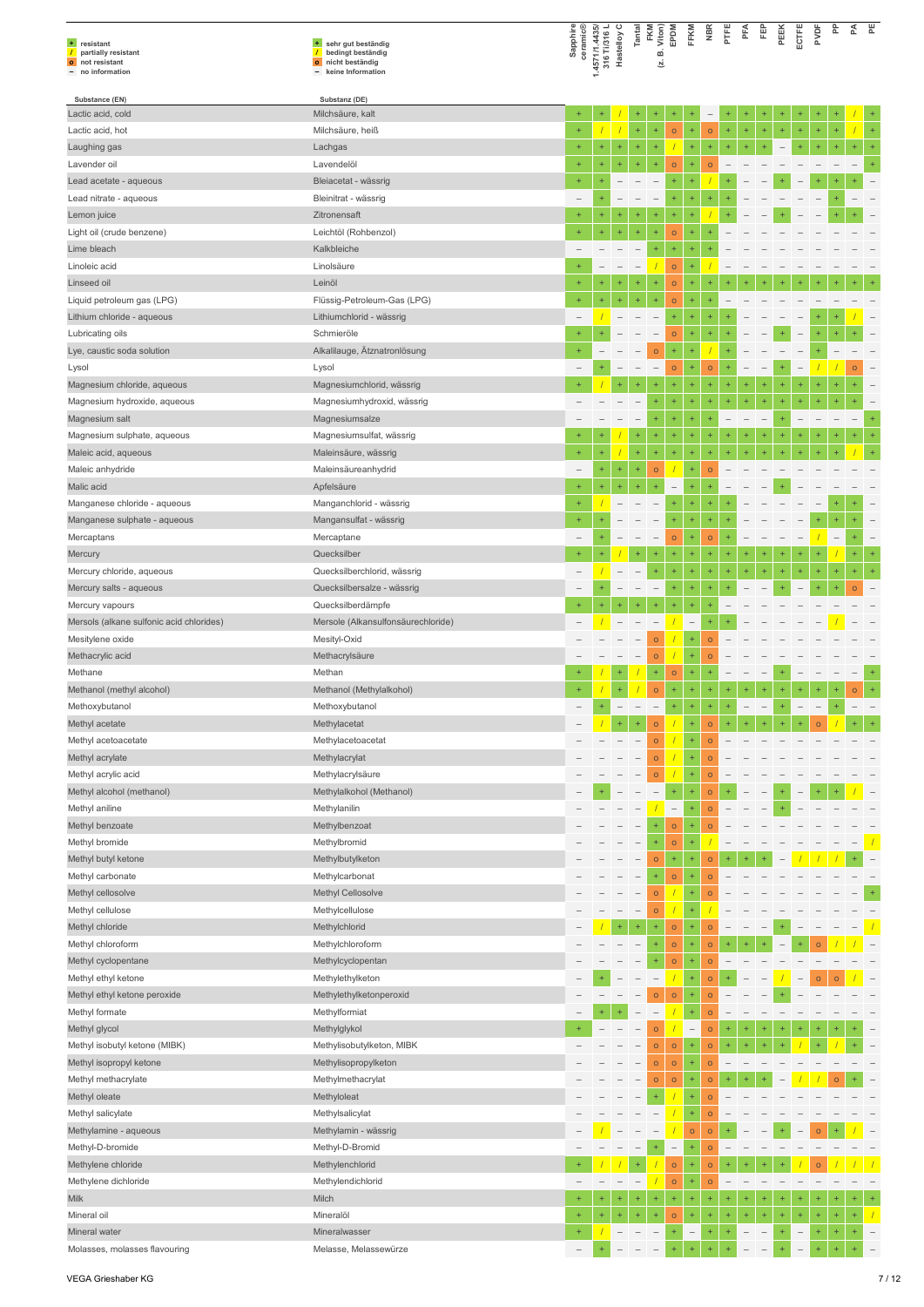| + resistant<br>partially resistant<br>$\sqrt{ }$<br>o not resistant<br>- no information | + sehr gut beständig<br>bedingt beständig<br>$\overline{1}$<br>o nicht beständig<br>- keine Information | Sapphire<br>ceramic®     | 1.4571/1.4435/<br>316 Ti/316 L | Hastelloy C              | Tantal                   | FKM<br>B. Viton)<br>Γ.              | EPDM                     | FFKM                     | <b>NBR</b>               | PTFE                     | PFA                      | Ë         | PEEK                              | ECTFE                    | PVDF      | 운         | 준              | 붙                        |
|-----------------------------------------------------------------------------------------|---------------------------------------------------------------------------------------------------------|--------------------------|--------------------------------|--------------------------|--------------------------|-------------------------------------|--------------------------|--------------------------|--------------------------|--------------------------|--------------------------|-----------|-----------------------------------|--------------------------|-----------|-----------|----------------|--------------------------|
| Substance (EN)                                                                          | Substanz (DE)                                                                                           |                          |                                |                          |                          |                                     |                          |                          |                          |                          |                          |           |                                   |                          |           |           |                |                          |
| Mono bromobenzene                                                                       | Monobrombenzol                                                                                          | $\ddot{}$                |                                |                          |                          |                                     | $\mathsf{o}$             | +                        | $\circ$                  |                          |                          |           |                                   |                          |           |           |                | $\Omega$                 |
| Mono methyl aniline                                                                     | Monomethylanilin                                                                                        | $\ddot{}$                |                                |                          |                          |                                     | $\overline{\phantom{a}}$ | $\ddot{}$                | $\circ$                  |                          |                          |           |                                   |                          |           |           |                |                          |
| Mono methylhydrazine                                                                    | Monomethylhydrazin                                                                                      |                          |                                |                          |                          |                                     | ÷                        | ÷                        |                          |                          |                          |           |                                   |                          |           |           |                |                          |
| Mono nitrotoluol                                                                        | Mononitrotoluol<br>Monovinylacetylen                                                                    |                          |                                |                          |                          | $\circ$<br>٠                        | $\circ$<br>÷             | ÷<br>÷                   | $\Omega$                 |                          |                          |           |                                   |                          |           |           |                |                          |
| Mono vinylacetylene<br>Monoethanolamine                                                 | Monoethanolamin                                                                                         |                          |                                |                          |                          | $\circ$                             |                          | ÷                        | $\circ$                  |                          |                          |           |                                   |                          |           |           |                |                          |
| Morpholine - pure                                                                       | Morpholin - rein                                                                                        |                          |                                |                          |                          | $\overline{\phantom{a}}$            |                          |                          | $\circ$                  |                          |                          |           |                                   |                          |           |           |                |                          |
| Naphtalene                                                                              | Naphthalin                                                                                              | $\ddot{}$                | $\ddot{}$                      | $\ddot{}$                | ÷                        | $\ddot{}$                           | $\mathsf{o}$             | ÷                        | $\circ$                  |                          |                          |           |                                   |                          |           |           |                |                          |
| Naphtenic acid                                                                          | Naphthensäuren                                                                                          | $\ddot{}$                | $\ddot{}$                      | $\ddot{}$                | $\ddot{}$                | $\ddot{}$                           | $\circ$                  | ÷                        |                          |                          |                          |           |                                   |                          |           |           |                |                          |
| Naptha                                                                                  | Naptha                                                                                                  |                          |                                |                          |                          | $\ddot{}$                           | $\circ$                  | ÷                        |                          |                          |                          |           |                                   |                          |           |           |                |                          |
| Natural gas                                                                             | Erdgas                                                                                                  | $\ddot{}$                | ÷                              | ÷                        | ÷                        | $\ddot{}$                           | $\circ$                  | ÷                        |                          |                          |                          |           |                                   |                          |           |           |                | $\ddot{}$                |
| Neatsfoot oil                                                                           | Knochenöl                                                                                               | $\ddot{}$                | ÷                              | $\ddot{}$                | ÷                        | $\overline{\phantom{a}}$            | $\circ$                  | ÷                        |                          |                          |                          |           |                                   |                          |           |           |                |                          |
| Nekal BX - aqueous (dyeing wetting agent)                                               | Nekal BX - wässrig (Färbereinetzmittel)                                                                 |                          | ÷                              |                          |                          | $\overline{\phantom{0}}$            | $+$                      |                          | ÷                        |                          |                          |           |                                   |                          |           |           |                |                          |
| Neon                                                                                    | Neon                                                                                                    | $\ddot{}$                | ÷                              |                          | $\ddot{}$                | $\ddot{}$                           | $\ddot{}$                | ÷                        |                          |                          |                          |           |                                   |                          |           |           |                |                          |
| Nickel acetate                                                                          | Nickelacetat                                                                                            |                          |                                |                          | $\overline{\phantom{0}}$ | $\circ$                             | $\ddot{}$                | ÷                        |                          |                          |                          |           |                                   |                          |           |           |                |                          |
| Nickel chloride                                                                         | Nickelchlorid                                                                                           | $+$                      |                                | $\ddot{}$                | $\ddot{}$                | $\ddot{}$                           | $\ddot{}$                | ÷                        |                          |                          |                          |           |                                   |                          |           |           |                |                          |
| Nickel salt                                                                             | Nickelsalze                                                                                             |                          |                                | $\overline{\phantom{0}}$ | $\overline{\phantom{a}}$ | $\ddot{}$                           | ÷                        | ÷                        | $\ddot{}$                |                          |                          |           |                                   |                          |           |           |                | $\ddot{}$                |
| Nickel sulphate                                                                         | Nickelsulfat                                                                                            |                          | ÷                              |                          | ÷                        | $\ddot{}$                           | ÷                        | ÷                        |                          |                          |                          |           |                                   |                          |           |           |                | $\qquad \qquad -$        |
| Nitric acid                                                                             | Salpetersäure                                                                                           |                          | $\mathsf{o}$                   | $\circ$                  | $\ddot{}$                |                                     | $\circ$                  | $\ddot{}$                | $\circ$                  | $+$                      | $\ddot{}$                | $\ddot{}$ | $\circ$                           |                          |           | $\circ$   | $\circ$        | $\circ$                  |
| Nitric acid (max. 6%/85°C)                                                              | Salpetersäure (max. 6%/85°C)                                                                            | $\ddot{}$                | ÷                              | $\ddot{}$                | $\ddot{}$                | $\ddot{}$                           | $\ddot{}$                | ÷                        |                          |                          |                          |           | $\circ$                           |                          |           |           |                |                          |
| Nitrobenzene                                                                            | Nitrobenzol                                                                                             | $\ddot{}$                | ÷                              | $+$                      | $\ddot{}$                |                                     | $\mathsf{o}$             |                          | $\circ$                  |                          |                          |           |                                   |                          |           | $\circ$   |                |                          |
| Nitrobenzoic acids - aqueous                                                            | Nitrobenzoesäuren - wässrig                                                                             | $\overline{\phantom{0}}$ | ÷                              |                          |                          | $\overline{\phantom{a}}$            | $\ddot{}$                | ÷                        | ÷                        |                          |                          |           |                                   |                          |           |           |                |                          |
| Nitroethane                                                                             | Nitroethan                                                                                              | $\ddot{}$                | $\overline{a}$                 |                          | $\overline{\phantom{0}}$ | $\circ$                             |                          | ÷                        | $\circ$                  |                          |                          |           |                                   |                          |           |           |                |                          |
| Nitrogen                                                                                | Stickstoff                                                                                              | $\ddot{}$                | ÷                              | ÷                        | $\ddot{}$                | $\ddot{}$                           |                          | ÷                        |                          |                          |                          |           |                                   |                          |           |           |                |                          |
| Nitrogen oxides (nitrous gases)<br>Nitrogen tetraoxide                                  | Stickoxide (Nitrose Gase)<br>Stickstofftetraoxid                                                        |                          |                                | $\qquad \qquad -$        | $\overline{\phantom{a}}$ | $\overline{\phantom{m}}$<br>$\circ$ | $\mathsf{o}$             | ÷                        | $\circ$<br>$\circ$       |                          |                          |           |                                   |                          |           | $\Omega$  | $\Omega$       |                          |
| Nitromethane                                                                            | Nitromethan                                                                                             |                          |                                |                          |                          | $\circ$                             | $\circ$                  | ÷                        | $\circ$                  |                          |                          |           |                                   |                          |           |           |                |                          |
| Nitropropane                                                                            | Nitropropan                                                                                             |                          |                                |                          |                          | $\circ$                             |                          | ÷                        | $\circ$                  |                          |                          |           |                                   |                          |           |           |                |                          |
| Nitrotoluene (o-, m-, p) - pure                                                         | Nitrotoluole (o-, m-, p) - rein                                                                         |                          | ÷                              |                          | $\overline{\phantom{0}}$ | $\qquad \qquad -$                   | $\circ$                  |                          |                          |                          |                          |           |                                   | $\overline{\phantom{0}}$ |           |           | $\circ$        |                          |
| Noble gases                                                                             | Edelgase                                                                                                | $\ddot{}$                |                                | $\ddot{}$                | $\ddot{}$                | $\ddot{}$                           | ÷                        | ÷                        | $\ddot{}$                |                          |                          |           |                                   |                          |           |           |                |                          |
| Octachlorotoluene                                                                       | Octachlortoluol                                                                                         | $\ddot{}$                |                                |                          |                          | $\ddot{}$                           | $\mathsf{o}$             | ÷                        | $\circ$                  |                          |                          |           |                                   |                          |           |           |                |                          |
| Octadecane                                                                              | Octadekan                                                                                               |                          |                                |                          |                          | ÷                                   | $\circ$                  | ÷                        |                          |                          |                          |           |                                   |                          |           |           |                |                          |
| Octane                                                                                  | Octan                                                                                                   |                          |                                |                          |                          | $\ddot{}$                           | $\mathsf{o}$             | ÷                        |                          | ÷                        | $\ddot{}$                |           | $\ddot{}$                         | ÷                        | $\ddot{}$ | $\ddot{}$ | $\circ$        | $\overline{\phantom{a}}$ |
| Oleic acid                                                                              | Ölsäure                                                                                                 |                          | $\overline{\phantom{0}}$       |                          | $\overline{\phantom{a}}$ |                                     | $\mathsf{o}$             | ÷                        | $\circ$                  | ÷                        | ÷                        | $\ddot{}$ | $\ddot{}$                         | $\ddot{}$                | $\ddot{}$ |           | $\ddot{}$      |                          |
| Oleum (fuming sulphuric acid)                                                           | Oleum (rauchende Schwefelsäure)                                                                         |                          |                                | $\mathsf{o}$             | $\circ$                  | $^{+}$                              | $\circ$                  | ÷                        | $\circ$                  | ÷                        | $\ddot{}$                |           |                                   | $\circ$                  | $\circ$   | $\circ$   | $\circ$        | $\circ$                  |
| Oleum spirit                                                                            | Oleumspiritus                                                                                           | $\ddot{}$                | $\overline{\phantom{m}}$       | $\qquad \qquad -$        | $\overline{\phantom{a}}$ | $\ddot{}$                           | $\circ$                  | ÷                        |                          | $\overline{\phantom{0}}$ | $\overline{\phantom{0}}$ |           | $\hspace{1.0cm} - \hspace{1.0cm}$ |                          |           |           |                |                          |
| Olive oil                                                                               | Olivenöl                                                                                                |                          |                                |                          |                          |                                     |                          |                          |                          |                          |                          |           |                                   |                          |           |           |                |                          |
| Orange juice                                                                            | Apfelsinensaft                                                                                          | $\ddot{}$                |                                |                          |                          |                                     |                          |                          |                          |                          |                          |           |                                   |                          |           |           |                |                          |
| Ortho-chloroethyl benzene                                                               | Ortho-Chlorethylbenzol                                                                                  | $\ddot{}$                | $\overline{\phantom{0}}$       |                          | $\overline{\phantom{0}}$ | $\ddot{}$                           | $\circ$                  |                          | $\Omega$                 |                          |                          |           |                                   |                          |           |           |                |                          |
| Oxalic acid                                                                             | Oxalsäure                                                                                               | $\ddot{}$                | $\circ$                        |                          | ÷                        | $\ddot{}$                           | $\pm$                    | Ŧ                        |                          |                          |                          |           |                                   |                          |           |           |                |                          |
| Oxygen (gaseous, 100-200°C)                                                             | Sauerstoff (gasförmig, 100-200°C)                                                                       | $\ddot{}$                | ÷                              | $\ddot{}$                | ÷                        |                                     | $\circ$                  | ÷                        | $\circ$                  |                          |                          |           |                                   |                          |           |           |                |                          |
| Oxygen (gaseous, cold)                                                                  | Sauerstoff (gasförmig, kalt)                                                                            | $\ddot{}$                | $^{+}$                         | $\ddot{}$                | ÷                        | $\ddot{}$                           | ÷                        | ÷                        |                          |                          |                          |           |                                   |                          |           |           |                | $\ddot{}$                |
| Ozone                                                                                   | Ozon                                                                                                    | $\ddot{}$                | $\ddot{}$                      |                          | $\ddot{}$                | $\overline{1}$                      |                          |                          | $\circ$                  |                          |                          |           |                                   |                          |           |           |                | $\circ$                  |
| Palmitic acid                                                                           | Palmitinsäure                                                                                           | $\ddot{}$                | $\overline{\phantom{a}}$       |                          | $\overline{\phantom{a}}$ | $\ddot{}$                           | $\circ$                  | ÷,                       | $\ddot{}$                | $\ddot{}$                | $\ddot{}$                | $\ddot{}$ | $\ddot{}$                         | ÷                        |           |           | ÷              | $\circ$                  |
| Paraffin                                                                                | Paraffin<br>Erdnußöl                                                                                    | $\ddot{}$                | ÷                              | $\ddot{}$                | ÷                        | $\ddot{}$<br>$\ddot{}$              | $\circ$                  | ÷<br>÷                   | $\ddot{}$                | $\ddot{}$                | $\ddot{}$                | $\ddot{}$ | $\ddot{}$                         |                          |           |           |                |                          |
| Peanut oil                                                                              | Pentan (N-Pentan)                                                                                       | $\ddot{}$<br>$\ddot{}$   | $\ddot{}$<br>$\ddot{}$         | $\ddot{}$<br>$\pm$       | $\ddot{}$<br>$\ddot{}$   | $\ddot{}$                           | $\circ$                  | ÷                        |                          |                          |                          |           |                                   |                          |           |           |                |                          |
| Pentane (n-pentane)<br>Peracetic acid - aqueous (6%)                                    | Peressigsäure - wässrig (6 %)                                                                           |                          | $\ddot{}$                      |                          | $\overline{\phantom{0}}$ |                                     | $\circ$<br>$+$           | ÷                        | $\circ$                  |                          |                          |           |                                   |                          |           |           | $\overline{O}$ |                          |
| Perchloric acid                                                                         | Perchlorsäure                                                                                           |                          |                                |                          |                          |                                     |                          |                          |                          |                          |                          |           |                                   |                          |           |           | $\circ$        | $\ddot{}$                |
| Pesticides (creosote)                                                                   | Pflanzenschutzmittel (Karbolineum)                                                                      | $\ddot{}$                |                                |                          |                          |                                     |                          |                          |                          |                          |                          |           |                                   |                          |           | $\circ$   |                |                          |
| Petrol, leaded                                                                          | Benzin, verbleit                                                                                        | $\ddot{}$                | $\overline{\phantom{0}}$       |                          |                          |                                     |                          |                          |                          |                          |                          |           |                                   |                          |           | $\circ$   |                |                          |
| Petrol, super                                                                           | Benzin, Super                                                                                           | $\ddot{}$                | $\ddot{}$                      |                          | $+$                      | $\ddot{}$                           | $\circ$                  | ÷.                       |                          |                          |                          |           |                                   |                          |           |           |                |                          |
| Petrol, unleaded                                                                        | Benzin, unverbleit                                                                                      | $\ddot{}$                |                                |                          |                          | ÷                                   |                          | $\overline{\phantom{a}}$ |                          |                          | $\ddot{}$                |           |                                   | ÷                        |           |           |                |                          |
| Petrol-benzene-alcohol - (super fuel methanol mixture)                                  | Benzin-Benzol-Spiritus - (Superkraftstoff-Methanol-Gemisch)                                             | $\ddot{}$                |                                |                          |                          |                                     | $\circ$                  | ÷                        | $\circ$                  |                          |                          |           |                                   |                          |           | $\circ$   |                |                          |
| Petroleum benzine, petroleum ether                                                      | Petroleumbenzin, Petrolether                                                                            | $\ddot{}$                |                                |                          |                          |                                     | $\circ$                  | ÷,                       | $\ddot{}$                |                          |                          |           |                                   |                          |           |           |                |                          |
| Phenol - aqueous (saturated)                                                            | Phenol - wässrig (gesättigt)                                                                            | $\ddot{}$                |                                |                          |                          |                                     |                          | ÷                        |                          |                          |                          |           |                                   |                          |           |           |                |                          |
| Phenyl benzene                                                                          | Phenylbenzol                                                                                            |                          |                                |                          |                          |                                     | $\circ$                  |                          | $\circ$                  |                          |                          |           |                                   |                          |           |           |                |                          |
| Phenyl ethyl ether                                                                      | Phenylethylether                                                                                        |                          |                                |                          |                          | $\circ$                             | $\circ$                  | ÷                        | $\circ$                  |                          |                          |           |                                   |                          |           |           |                |                          |
| Phenylhydrazine                                                                         | Phenylhydrazin                                                                                          |                          |                                |                          |                          | $\ddot{}$                           | $\circ$                  | ÷                        | $\circ$                  |                          |                          |           |                                   |                          |           |           |                |                          |
| Phosgene (gaseous)                                                                      | Phosgen (gasförmig)                                                                                     |                          |                                |                          |                          |                                     | $\circ$                  | ÷                        | $\overline{\phantom{0}}$ |                          |                          |           |                                   |                          |           | $\circ$   |                |                          |
| Phosgene (liquid)                                                                       | Phosgen (flüssig)                                                                                       |                          |                                |                          | $\overline{\phantom{0}}$ | $\overline{\phantom{a}}$            | $\circ$                  | ÷                        | $\qquad \qquad -$        | ÷                        |                          |           |                                   |                          |           |           |                |                          |
| Phosphoric acid                                                                         | Phosphorsäure                                                                                           |                          | $\mathsf{o}$                   | $\mathsf{o}$             | ÷                        | $\ddot{}$                           | $\mathsf{o}$             | ÷                        | $\circ$                  | ÷                        | $\ddot{}$                |           | 4                                 | $\ddot{}$                |           | $\ddot{}$ | $\circ$        | ÷                        |
| Phosphoric acid (max. 6%/85°C)                                                          | Phosphorsäure (max. 6%/85°C)                                                                            | $\ddot{}$                | $\ddot{}$                      | $\ddot{}$                | $\ddot{}$                | $\ddot{}$                           | $+$                      | $\ddot{}$                | $\overline{\phantom{a}}$ | ÷                        | $\ddot{}$                |           | ÷                                 | $\ddot{}$                | $\ddot{}$ | $\ddot{}$ | $\circ$        | $\ddot{}$                |
| Phosphorus chlorides                                                                    | Phosphorchloride                                                                                        | $\overline{\phantom{0}}$ | $\overline{1}$                 | $\overline{\phantom{0}}$ | $\overline{\phantom{0}}$ | $\overline{\phantom{m}}$            | $\circ$                  | ÷                        | $\circ$                  | $\ddot{}$                | $\overline{\phantom{0}}$ |           |                                   | $\overline{\phantom{0}}$ | $+$       | $\ddot{}$ | $\circ$        |                          |
| Phosphorus trichloride                                                                  | Phosphortrichlorid                                                                                      |                          |                                |                          |                          | $\ddot{}$                           | ÷                        | ÷                        | $\circ$                  | $\ddot{}$                | $\ddot{}$                |           |                                   | $\ddot{}$                |           |           |                |                          |
| Photo - emulsions, developers, fixing baths                                             | Foto - Emulsionen, Entwickler, Fixierbäder                                                              |                          |                                |                          |                          |                                     |                          | $\ddot{}$                |                          | ÷                        |                          |           |                                   |                          | $+$       |           |                |                          |
| Picric acid                                                                             | Pikrinsäure                                                                                             |                          |                                |                          |                          | $\ddot{}$                           |                          | ÷,                       | $\circ$                  | $\ddot{}$                |                          |           |                                   |                          |           | $\ddot{}$ | $\circ$        |                          |
| Pine needle oil                                                                         | Fichtennadelöl                                                                                          |                          |                                |                          |                          |                                     | $\circ$                  | ÷                        |                          |                          |                          |           |                                   |                          |           |           |                |                          |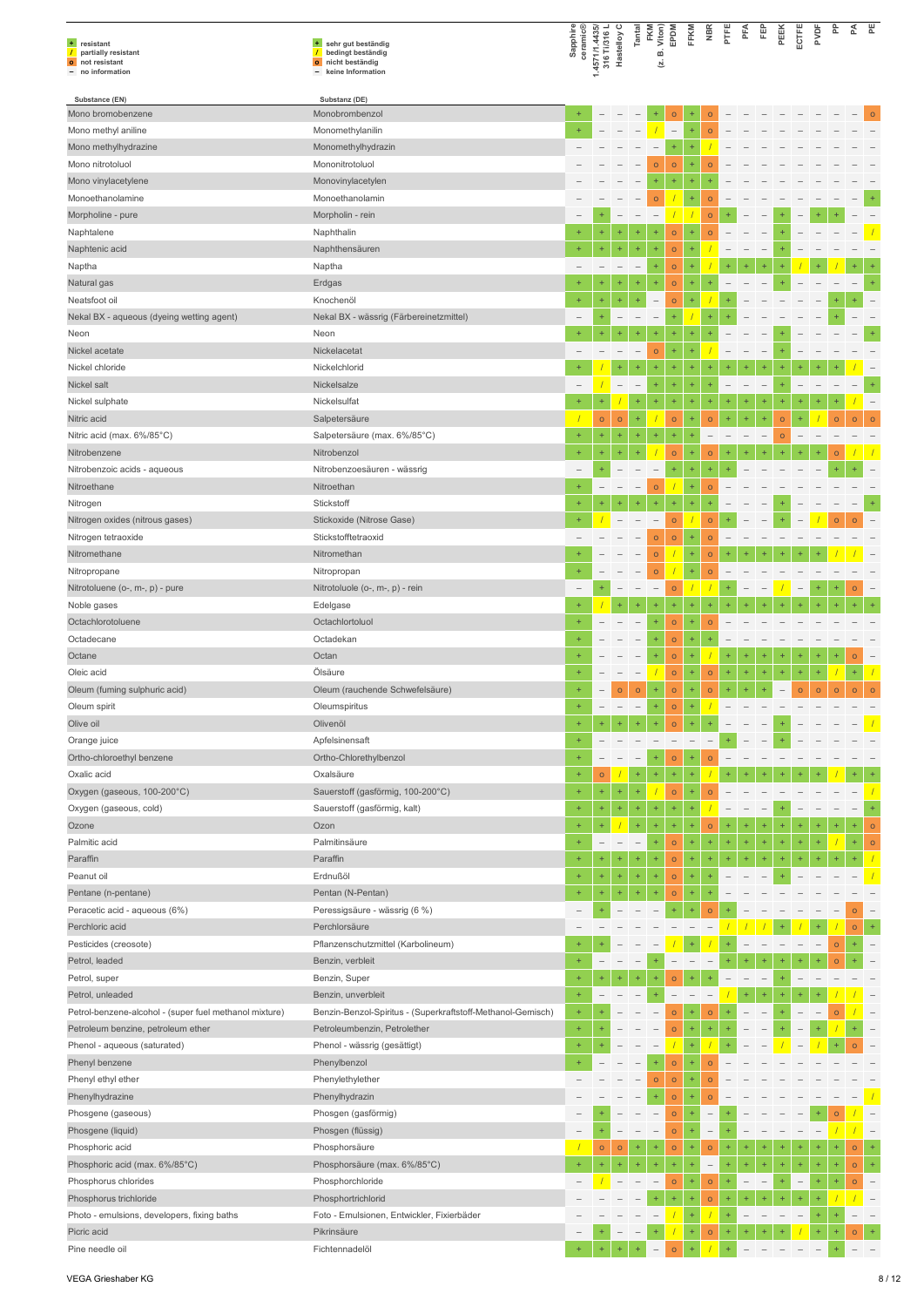| + resistant<br>$\overline{1}$<br>partially resistant<br>o not resistant<br>- no information | + sehr gut beständig<br>$\mathcal{L}$<br>bedingt beständig<br>o nicht beständig<br>keine Information | Sapphire<br>ceramic®     | 1.4571/1.4435/<br>316 Ti/316 L | Hastelloy C              | Tantal                   | FKM<br>Viton)<br>ம்<br>Σ. | EPDM                    | FFKM                                                 | <b>NBR</b>         | PTFE                 | PFA |           | PEEK      | ECTFE                    | ğ         | 운         | 준        | 뿐                        |
|---------------------------------------------------------------------------------------------|------------------------------------------------------------------------------------------------------|--------------------------|--------------------------------|--------------------------|--------------------------|---------------------------|-------------------------|------------------------------------------------------|--------------------|----------------------|-----|-----------|-----------|--------------------------|-----------|-----------|----------|--------------------------|
| Substance (EN)                                                                              | Substanz (DE)                                                                                        |                          |                                |                          |                          |                           |                         |                                                      |                    |                      |     |           |           |                          |           |           |          |                          |
| Pine oil                                                                                    | Pinienöl, Kiefernöl                                                                                  | $\ddot{}$                | +                              |                          |                          |                           | $\mathsf{o}$            | +                                                    |                    |                      |     |           |           |                          |           |           |          |                          |
| Pine oil (pine needle oil)                                                                  | Kiefernnadelöl (Fichtennadelöl)                                                                      | $+$                      | $\ddot{}$                      | $\ddot{}$                | $\ddot{}$                |                           | $\circ$                 | $\ddot{}$                                            |                    | ÷                    |     |           |           |                          |           |           |          |                          |
| Pineapple juice                                                                             | Ananassaft                                                                                           |                          | $\ddot{}$                      | $\ddot{}$                | ÷                        |                           |                         |                                                      |                    |                      |     |           |           |                          |           |           |          |                          |
| Pinene<br>Piperidine                                                                        | Pinen<br>Piperidin                                                                                   |                          |                                |                          |                          | $\circ$                   | $\circ$<br>$\mathsf{o}$ | ÷                                                    | $\circ$            |                      |     |           |           |                          |           |           |          |                          |
| Polyvinyl acetate emulsion                                                                  | Polyvinylacetat-Emulsion                                                                             |                          |                                |                          |                          | $\overline{\phantom{0}}$  | $\ddot{}$               |                                                      |                    |                      |     |           |           |                          |           |           |          |                          |
| Potash (potassium carbonate) - aqueous                                                      | Pottasche (Kaliumcarbonat) - wässrig                                                                 |                          |                                |                          |                          |                           |                         |                                                      |                    |                      |     |           |           |                          | $\circ$   |           |          |                          |
| Potassium acetate (acetic potash)                                                           | Kaliumacetat (essigsaures Kali)                                                                      | -                        | $\ddot{}$                      | $\ddot{}$                | ÷                        | $\circ$                   | $\ddot{}$               | $\ddot{}$                                            |                    |                      |     |           |           |                          |           |           |          |                          |
| Potassium acetate, aqueous                                                                  | Kaliumacetat, wässrig                                                                                |                          |                                | $^{+}$                   | ÷                        | $\circ$                   | ÷                       | 4                                                    | $\circ$            |                      |     |           |           |                          |           |           |          |                          |
| Potassium aluminum sulfate (alum) - aqueous                                                 | Kalium-Aluminiumsulfat (Alaun) - wässrig                                                             |                          |                                |                          |                          |                           |                         | ÷                                                    | $\ddot{}$          |                      |     |           |           |                          |           |           |          |                          |
| Potassium bromate - aqueous                                                                 | Kaliumbromat - wässrig                                                                               |                          |                                |                          |                          |                           | ÷                       | ÷                                                    | ÷                  |                      |     |           |           |                          |           |           |          |                          |
| Potassium bromide - aqueous                                                                 | Kaliumbromid - wässrig                                                                               | $\overline{\phantom{0}}$ |                                |                          |                          |                           | ÷                       | $\ddot{}$                                            | +                  |                      |     |           |           |                          | $\ddot{}$ |           | $\circ$  |                          |
| Potassium carbonate (potash) - aqueous                                                      | Kaliumcarbonat (Pottasche) - wässrig                                                                 |                          |                                |                          |                          |                           |                         | $\ddot{}$                                            | $\ddot{}$          |                      |     |           |           |                          | $\circ$   |           |          |                          |
| Potassium chlorate - aqueous                                                                | Kaliumchlorat - wässrig                                                                              |                          |                                |                          |                          |                           |                         | $\ddot{}$                                            |                    |                      |     |           |           |                          |           |           |          |                          |
| Potassium chloride, aqueous                                                                 | Kaliumchlorid, wässrig                                                                               |                          |                                |                          |                          |                           |                         |                                                      |                    |                      |     |           |           |                          |           |           |          |                          |
| Potassium chromate - aqueous                                                                | Kaliumchromat - wässrig                                                                              |                          |                                |                          |                          |                           | $\ddot{}$               | $\ddot{}$                                            |                    |                      |     |           |           |                          |           |           |          |                          |
| Potassium copper cyanide                                                                    | Kaliumkupfercyanid                                                                                   |                          |                                |                          |                          | ÷                         | $\ddot{}$               | $\ddot{}$                                            | ÷                  |                      |     |           |           |                          |           |           |          |                          |
| Potassium cyanide - aqueous                                                                 | Cyankali (Kaliumcyanid) - wässrig                                                                    |                          |                                |                          |                          | $\overline{\phantom{m}}$  | ÷                       | 4                                                    |                    |                      |     |           |           |                          |           |           |          |                          |
| Potassium cyanide, aqueous                                                                  | Kaliumcyanid, wässrig                                                                                | $+$                      | ÷                              |                          | ÷                        | $\ddot{}$                 | ÷                       | ÷                                                    | $\ddot{}$          |                      |     |           |           |                          |           |           |          | $\ddot{}$                |
| Potassium dichromate                                                                        | Kaliumdichromat                                                                                      |                          |                                |                          | ÷                        | $\ddot{}$                 |                         | 4                                                    |                    |                      |     |           |           |                          |           |           |          |                          |
| Potassium ferricyanide                                                                      | Ferricyankalium (Kaliumferricyanid)                                                                  |                          |                                |                          |                          |                           |                         | ÷                                                    |                    |                      |     |           |           |                          |           |           |          |                          |
| Potassium hydrogen fluoride - aqueous                                                       | Kaliumhydrogenfluorid - wässrig                                                                      | -                        |                                |                          |                          |                           |                         | $\qquad \qquad -$                                    | ÷                  |                      |     |           |           |                          |           |           | $\Omega$ |                          |
| Potassium hydroxide (caustic potash) - aqueous                                              | Kaliumhydroxid (Kalilauge) - wässrig                                                                 | $+$                      |                                |                          |                          |                           | ÷                       | ÷                                                    | $\circ$            |                      |     |           |           |                          | $\circ$   |           |          |                          |
| Potassium hypochlorite - aqueous                                                            | Kaliumhypochlorit - wässrig                                                                          | $\ddot{}$                |                                |                          |                          |                           |                         | ÷                                                    | $\circ$            |                      |     |           |           |                          |           |           | $\circ$  |                          |
| Potassium iodide - aqueous                                                                  | Kaliumjodid - wässrig                                                                                | $\overline{\phantom{0}}$ |                                |                          |                          | $\overline{\phantom{0}}$  | $\ddot{}$               | $\ddot{}$                                            | ÷                  |                      |     |           |           | -                        | $\ddot{}$ |           |          |                          |
| Potassium nitrate                                                                           | Kaliumnitrat                                                                                         |                          |                                |                          |                          |                           | $\ddot{}$               | $\ddot{}$<br>÷                                       | ÷<br>$\ddot{}$     | ÷<br>$\overline{1}$  |     |           | ÷         | $\overline{\phantom{0}}$ | $+$       |           |          |                          |
| Potassium nitrite - aqueous<br>Potassium perchlorate, aqueous                               | Kaliumnitrit - wässrig<br>Kaliumperchlorat, wässrig                                                  | $\ddot{}$                |                                |                          |                          |                           | ÷                       | $\ddot{}$                                            | $\circ$            | ÷                    |     |           | 4         | $\ddot{}$                | $\ddot{}$ |           | 4        |                          |
| Potassium permanganate - aqueous                                                            | Kaliumpermanganat - wässrig                                                                          |                          |                                |                          |                          |                           | $\mathsf{o}$            | ÷                                                    | $\circ$            |                      |     |           |           |                          |           |           | $\circ$  |                          |
| Potassium peroxide - aqueous                                                                | Kaliumperoxid - wässrig                                                                              |                          |                                |                          |                          |                           | $\mathsf{o}$            | ÷                                                    | $\mathsf{o}$       |                      |     |           |           |                          |           |           | $\circ$  |                          |
| Potassium persulfate - aqueous                                                              | Kaliumpersulfat - wässrig                                                                            |                          |                                |                          |                          |                           | $\ddot{}$               | $\ddot{}$                                            | $\circ$            |                      |     |           |           |                          |           |           | $\circ$  |                          |
| Potassium phosphates - aqueous                                                              | Kaliumphosphate - wässrig                                                                            |                          |                                |                          |                          |                           |                         | ÷                                                    |                    |                      |     |           |           |                          |           |           |          |                          |
| Potassium salts                                                                             | Kaliumsalze                                                                                          |                          |                                |                          |                          | ÷                         | $\ddot{}$               | $\ddot{}$                                            | $\ddot{}$          |                      |     |           |           |                          |           |           |          |                          |
| Potassium sulphate                                                                          | Kaliumsulfat                                                                                         | $\ddot{}$                |                                |                          | $\ddot{}$                | $\ddot{}$                 | ÷                       | 4                                                    |                    |                      |     |           |           |                          |           |           |          |                          |
| Potassium sulphide - aqueous                                                                | Kaliumsulfid - wässrig                                                                               |                          |                                |                          |                          |                           |                         |                                                      |                    |                      |     |           |           |                          |           |           |          |                          |
| Potassium sulphite                                                                          | Kaliumsulfit                                                                                         | $\qquad \qquad -$        |                                |                          | $^{+}$                   | $\ddot{}$                 | ÷                       | ÷                                                    |                    |                      |     |           |           |                          |           |           |          | $\ddot{}$                |
| Processed cheese, 60% fat                                                                   | Schmelzkäse, 60% Fett i.Tr.                                                                          | $\ddot{}$                |                                |                          | 4                        |                           |                         |                                                      |                    |                      |     |           |           |                          |           |           |          |                          |
| Propane                                                                                     | Propan                                                                                               | ÷                        | $\pm$                          | $\pm$                    | $\pm$                    | $\ddot{}$                 | $\circ$                 | ÷                                                    | $\ddot{}$          |                      |     |           |           |                          |           | $\circ$   |          |                          |
| Propanol (propyl alcohol)                                                                   | Propanol (Propylalkohol)                                                                             | $\ddot{}$                | $\ddot{}$                      | $\ddot{}$                | $\ddot{}$                | $\ddot{}$                 | $\ddot{}$               | $\ddot{}$                                            | ÷                  |                      |     |           |           |                          |           |           |          |                          |
| Propionitrile                                                                               | Propionitril                                                                                         | $\overline{\phantom{0}}$ |                                |                          |                          |                           | $\circ$                 | $\ddot{}$                                            | $\ddot{}$          |                      |     |           |           |                          |           |           |          |                          |
| Propyl acetate                                                                              | Propylacetat                                                                                         |                          |                                |                          | $\overline{\phantom{a}}$ | $\circ$                   |                         | ÷                                                    | $\overline{O}$     |                      |     |           |           |                          |           |           |          |                          |
| Propyl nitrate                                                                              | Propylnitrat                                                                                         |                          |                                |                          |                          | $\circ$                   |                         | $\ddot{}$                                            | $\overline{O}$     |                      |     |           |           |                          |           |           |          |                          |
| Propylene                                                                                   | Propylen                                                                                             |                          |                                |                          | $\overline{\phantom{a}}$ | $\ddot{}$                 | $\circ$                 | $\ddot{}$                                            | $\circ$            |                      |     |           |           |                          |           |           |          |                          |
| Propylene glycol                                                                            | Propylenglykol                                                                                       | $+$                      | $\ddot{}$                      |                          |                          | $\overline{\phantom{a}}$  | ÷                       | $\ddot{}$                                            | $\ddot{}$          |                      |     |           |           |                          | $\ddot{}$ |           |          |                          |
| Propylene oxide                                                                             | Propylenoxid                                                                                         | $\overline{\phantom{0}}$ | ÷                              |                          |                          | $\circ$                   | $\circ$                 | $\circ$                                              | $\circ$            | ÷                    |     |           |           |                          |           |           |          |                          |
| Protein solutions                                                                           | Eiweißlösungen<br>Pydraul-A 150                                                                      | $+$                      |                                |                          |                          |                           | ÷                       |                                                      | ÷                  |                      |     |           |           |                          |           |           |          |                          |
| Pydraul-A 150<br>Pydraul-A 200                                                              | Pydraul-A 200                                                                                        | $\overline{\phantom{0}}$ |                                |                          |                          | $\overline{\phantom{a}}$  |                         | $\overline{\phantom{a}}$                             | $\circ$            |                      |     |           |           |                          |           |           |          |                          |
| Pydraul-AG                                                                                  | Pydraul-AG                                                                                           | -                        |                                |                          |                          |                           |                         | $\overline{\phantom{0}}$<br>$\overline{\phantom{0}}$ | $\circ$<br>$\circ$ |                      |     |           |           |                          |           |           |          |                          |
| Pydraul-F-9                                                                                 | Pydraul-F-9                                                                                          | $\overline{\phantom{0}}$ |                                | $\qquad \qquad -$        |                          | $\overline{\phantom{a}}$  | $\ddot{}$               | $\overline{\phantom{a}}$                             | $\circ$            |                      |     |           |           |                          |           |           | $\circ$  | $\overline{\phantom{0}}$ |
| Pyranol                                                                                     | Pyranol                                                                                              | $\ddot{}$                | $\ddot{}$                      | $\ddot{}$                | ÷                        | $\ddot{}$                 | $\circ$                 | ÷                                                    | ÷                  |                      |     |           |           |                          |           |           |          |                          |
| Pyridine                                                                                    | Pyridin                                                                                              | $\ddot{}$                | $\ddot{}$                      | $\pm$                    | $\ddot{}$                | $\circ$                   |                         | $\ddot{}$                                            | $\circ$            | ÷                    |     |           |           |                          | $\circ$   |           | $\circ$  |                          |
| Pyroligneous acid                                                                           | Holzessig                                                                                            |                          |                                |                          |                          | $\circ$                   | 7                       | ÷                                                    | $\circ$            |                      |     |           |           |                          |           |           |          |                          |
| Pyrrole                                                                                     | Pyrrol                                                                                               |                          |                                |                          | $\qquad \qquad -$        | $\circ$                   | $\circ$                 | ÷                                                    | $\circ$            |                      |     |           |           |                          |           |           |          |                          |
| Rapeseed oil                                                                                | Rapsöl                                                                                               |                          |                                | $+$                      | $\ddot{}$                | $\overline{\phantom{0}}$  | $\circ$                 | $\ddot{}$                                            |                    |                      |     |           |           |                          |           |           |          |                          |
| Raspberry essence                                                                           | Himbeer-Essenz                                                                                       | $\ddot{}$                | $\ddot{}$                      | $\ddot{}$                | ÷                        |                           | $\ddot{}$               |                                                      | $\overline{O}$     |                      |     |           |           |                          |           |           |          |                          |
| Resorcinol (50%)                                                                            | Resorcin (50%)                                                                                       |                          |                                |                          |                          |                           |                         |                                                      |                    |                      |     |           | $\circ$   |                          |           |           | Ō        |                          |
| Saccharin (sweetener)                                                                       | Saccharin (Süßstoff)                                                                                 | $\ddot{}$                | $\ddot{}$                      | $+$                      | Ŧ                        | $\overline{\phantom{0}}$  |                         | $\overline{\phantom{0}}$                             | $\ddot{}$          | $\ddot{}$            |     |           |           |                          |           |           |          |                          |
| Salicylic acid                                                                              | Salicylsäure                                                                                         |                          |                                | $\overline{\phantom{0}}$ | $\qquad \qquad -$        | $\ddot{}$                 | $\ddot{}$               | ÷                                                    |                    | 4                    | ÷   |           | $\circ$   |                          |           |           |          |                          |
| Saline solution                                                                             | Kochsalzlösung                                                                                       |                          |                                | $\ddot{}$                | $\ddot{}$                | $\ddot{}$                 | $\ddot{}$               | $\ddot{}$                                            | ÷                  | $\ddot{\phantom{1}}$ |     |           |           |                          | ÷         |           | ÷        | $\ddot{}$                |
| Salt water                                                                                  | Salzwasser                                                                                           |                          |                                |                          | ÷                        | $\overline{\phantom{0}}$  | ÷                       | ÷                                                    |                    |                      |     |           |           |                          |           |           |          | $\ddot{}$                |
| Silicate ester                                                                              | Silicatester                                                                                         | $\overline{\phantom{0}}$ | ۰                              | $\overline{\phantom{a}}$ | $\overline{\phantom{0}}$ | $\ddot{}$                 | $\circ$                 | ÷                                                    |                    |                      |     |           |           |                          |           |           |          |                          |
| Silicone grease                                                                             | Silikonfette                                                                                         | $\ddot{}$                | ÷                              | $^{+}$                   | ÷                        | $\ddot{}$                 | $\ddot{}$               | $\ddot{}$                                            |                    |                      |     |           |           |                          |           |           |          | $\ddot{}$                |
| Silicone oil                                                                                | Silikonöle                                                                                           | $+$                      | $\ddot{}$                      | ÷                        | ÷                        | $\ddot{}$                 | ÷                       | ÷                                                    | ÷                  | $\ddot{}$            | $+$ | $\ddot{}$ | $\ddot{}$ | ÷                        | ÷         | $\ddot{}$ |          |                          |
| Silver nitrate                                                                              | Silbernitrat                                                                                         |                          | $\ddot{}$                      | $\overline{\phantom{a}}$ | ÷                        | $\ddot{}$                 | ÷                       | $\ddot{}$                                            | $\circ$            | $\ddot{}$            | ÷   | $\ddot{}$ | $\ddot{}$ | $\ddot{}$                | $\ddot{}$ |           |          |                          |
| Skydrol 500                                                                                 | Skydrol 500                                                                                          |                          |                                |                          |                          |                           | ÷                       | $\ddot{}$                                            | $\circ$            | ٠                    |     |           |           |                          |           |           |          |                          |
| Skydrol 7000                                                                                | Skydrol 7000                                                                                         |                          | ÷                              |                          |                          |                           | ÷                       | $\ddot{}$                                            | $\circ$            |                      |     |           |           |                          |           |           |          |                          |
| Soap solution - aqueous                                                                     | Seifenlösung - wässrig                                                                               |                          |                                |                          |                          |                           |                         |                                                      |                    |                      |     |           |           |                          |           |           |          |                          |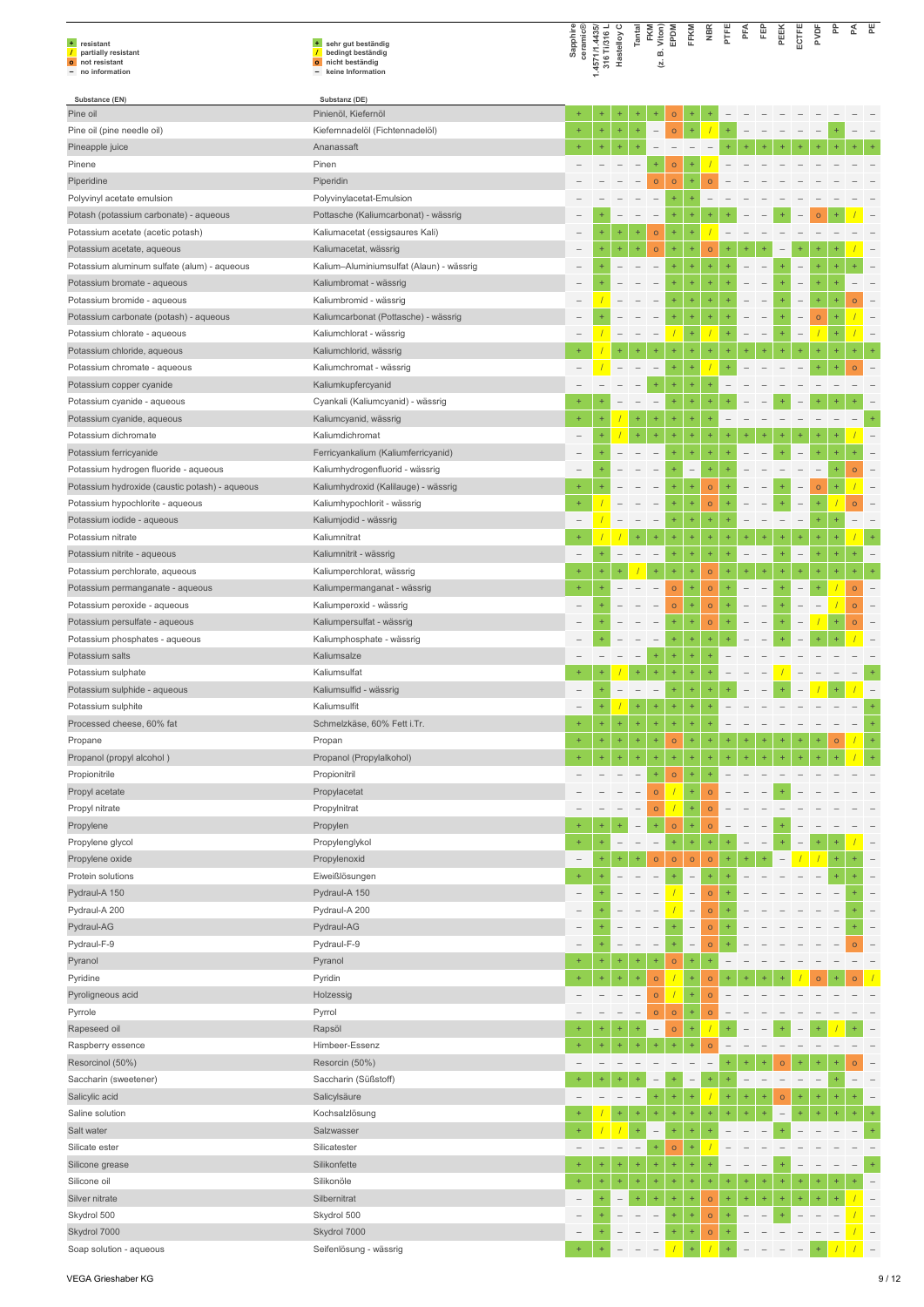|                                                         |                                                        |                      |                                |                   |                                                      | FKM<br>Viton)<br>EPDM    |              | FFKM                     | Йã             |           | £         | 臣         | PEEK      | pypp                                  | 운         | 준              |                                              |
|---------------------------------------------------------|--------------------------------------------------------|----------------------|--------------------------------|-------------------|------------------------------------------------------|--------------------------|--------------|--------------------------|----------------|-----------|-----------|-----------|-----------|---------------------------------------|-----------|----------------|----------------------------------------------|
| + resistant<br>partially resistant<br>$\prime$          | + sehr gut beständig<br>bedingt beständig              | Sapphire<br>ceramic® | 1.4571/1.4435/<br>316 Ti/316 L | Hastelloy         | Tantal                                               | ≃                        |              |                          |                | E         |           |           |           | ECTFE                                 |           |                |                                              |
| o not resistant<br>- no information                     | nicht beständig<br>$\circ$<br>keine Information        |                      |                                |                   |                                                      | 브                        |              |                          |                |           |           |           |           |                                       |           |                |                                              |
|                                                         |                                                        |                      |                                |                   |                                                      |                          |              |                          |                |           |           |           |           |                                       |           |                |                                              |
| Substance (EN)                                          | Substanz (DE)<br>Soda (Natriumcarbonat)                |                      |                                |                   |                                                      |                          |              |                          |                |           |           |           |           |                                       |           |                |                                              |
| Soda (sodium carbonate)<br>Sodium acetate, aqueous      | Natriumacetat, wässrig                                 | $\qquad \qquad -$    |                                |                   |                                                      | $\circ$                  | ÷            | ÷                        | $\circ$        |           |           |           |           |                                       |           |                |                                              |
| Sodium arsenate and sodium arsenite                     | Natriumarsenate und Natriumarsenite                    |                      |                                |                   |                                                      |                          | $\ddot{}$    | ÷                        | ÷              |           |           |           |           |                                       |           |                |                                              |
| Sodium benzoate - aqueous                               | Natriumbenzoat - wässrig                               |                      |                                |                   |                                                      |                          |              | ÷                        | $\ddot{}$      |           |           |           |           |                                       |           |                |                                              |
| Sodium bicarbonate - aqueous                            | Natriumhydrogencarbonat - wässrig                      |                      |                                |                   |                                                      | $\qquad \qquad -$        | ÷            | $\ddot{}$                | ÷              |           |           |           |           | ÷                                     | $\ddot{}$ |                |                                              |
| Sodium bicarbonate (natron)                             | Natriumbicarbonat (Natron)                             |                      |                                |                   |                                                      | ÷                        |              | ÷                        | ÷              |           |           |           |           |                                       | $\ddot{}$ |                | $\ddot{}$                                    |
| Sodium bisulfate - aqueous                              | Natriumbisulfat - wässrig                              | $+$                  |                                |                   |                                                      |                          | $\ddot{}$    | $\ddot{}$                | ÷              | ۰         |           |           |           | $\ddot{}$                             | $\ddot{}$ | ÷              |                                              |
| Sodium bisulphite, aqueous                              | Natriumbisulfit, wässrig                               |                      |                                |                   |                                                      | ÷                        | $\ddot{}$    | $\ddot{}$                | $^{+}$         |           |           |           |           |                                       |           |                |                                              |
| Sodium borate, aqueous (borax)                          | Natriumborat, wässrig (Borax)                          |                      |                                |                   |                                                      |                          |              |                          |                |           |           |           |           |                                       |           |                |                                              |
| Sodium bromate - aqueous                                | Natriumbromat - wässrig                                |                      | $\ddot{}$                      |                   |                                                      |                          | ÷            | ÷                        | $\ddot{}$      |           |           |           |           | ÷                                     |           |                |                                              |
| Sodium bromide - aqueous                                | Natriumbromid - wässrig                                |                      |                                |                   |                                                      | $\qquad \qquad -$        | ÷            | ÷                        | ÷              |           |           |           |           | $\overline{a}$<br>÷                   | $\ddot{}$ | o              |                                              |
| Sodium carbonate, aqueous (soda)                        | Natriumcarbonat, wässrig (Soda)                        | $\ddot{}$            |                                |                   |                                                      | ÷                        |              | ÷                        | ÷              | ÷         |           |           | $\ddot{}$ |                                       |           |                | $\ddot{}$                                    |
| Sodium chlorate - aqueous                               | Natriumchlorat - wässrig                               |                      |                                |                   |                                                      | $\qquad \qquad -$        |              | ÷                        |                |           |           |           | ÷         | $\ddot{}$<br>$\qquad \qquad -$        |           |                | $\overline{\phantom{0}}$                     |
| Sodium chloride (common salt) - aqueous                 | Natriumchlorid (Kochsalz) - wässrig                    | $+$                  |                                |                   |                                                      |                          | $\ddot{}$    | ÷                        | $\ddot{}$      |           |           |           |           | ÷<br>$\overline{\phantom{0}}$         | $\ddot{}$ |                |                                              |
| Sodium chlorite - aqueous                               | Natriumchlorit - wässrig                               |                      |                                |                   |                                                      |                          |              | ÷                        | $\circ$        |           |           |           |           |                                       |           | ö              |                                              |
| Sodium chloroacetate                                    | Natriumchloracetate                                    |                      |                                |                   |                                                      | $\qquad \qquad -$        | ÷            | $\ddot{}$                | ÷              |           |           |           |           |                                       |           |                |                                              |
| Sodium chromate - aqueous                               | Natriumchromat - wässrig                               |                      |                                |                   |                                                      | $\qquad \qquad -$        | +            | $\ddot{}$                |                | ÷         |           |           |           | $\overline{\phantom{0}}$<br>+         | $\ddot{}$ | $\overline{O}$ | $\overline{\phantom{0}}$                     |
| Sodium cyanide, aqueous                                 | Natriumcyanid, wässrig                                 |                      |                                |                   |                                                      | $^{+}$                   | $\ddot{}$    | ÷                        | $\ddot{}$      | $\ddot{}$ |           |           |           | 4                                     |           |                |                                              |
| Sodium dodecyl benzene sulfonate - aqueous              | Natriumdodecylbenzolsulfonat - wässrig                 |                      | $\ddot{}$                      |                   |                                                      | $\qquad \qquad -$        | ÷            | $\overline{\phantom{0}}$ | ÷              |           |           |           |           |                                       |           |                |                                              |
| Sodium fluoride - aqueous                               | Natriumfluorid - wässrig                               |                      |                                |                   |                                                      |                          |              | ÷                        |                |           |           |           |           |                                       |           |                |                                              |
| Sodium glutamate - aqueous                              | Natriumglutamat - wässrig                              |                      | $\ddot{}$                      |                   |                                                      | $\overline{\phantom{m}}$ | $\ddot{}$    | $\ddot{}$                | ÷              |           |           |           |           |                                       |           |                |                                              |
| Sodium hydroxide - aqueous                              | Natriumhydroxid - wässrig                              |                      |                                |                   |                                                      | $\qquad \qquad -$        |              | $\ddot{}$                | $\circ$        |           |           |           |           | $\circ$                               |           |                |                                              |
| Sodium hypochlorite (bleach) (max. 10%/85°C)            | Chlorbleichlauge (max.10%/85°C)                        | $+$                  |                                | $\circ$           |                                                      | $\overline{\phantom{a}}$ | $\ddot{}$    | $\ddot{}$                |                |           |           |           |           |                                       |           |                | $\circ$<br>$\hspace{1.0cm} - \hspace{1.0cm}$ |
| Sodium hypochlorite (chlorine bleach) - aqueous         | Natriumhypochlorit (Chlorbleichlauge) - wässrig        |                      |                                |                   |                                                      |                          | $\ddot{}$    | ÷                        | $\circ$<br>÷   | $\ddot{}$ |           |           |           |                                       |           | $\circ$        |                                              |
| Sodium iodide - aqueous<br>Sodium mercaptobenzothiazole | Natriumjodid - wässrig<br>Natriummercaptobenzthiazol   |                      |                                |                   |                                                      |                          |              |                          |                |           |           |           |           |                                       |           |                |                                              |
| Sodium metaphosphate (calgon)                           | Natriummetaphosphat (Calgon)                           |                      |                                |                   |                                                      | $\ddot{}$                | ÷            | Ŧ                        |                |           |           |           |           |                                       |           |                |                                              |
| Sodium metasilicate                                     | Natriummetasilikat                                     |                      |                                |                   | $\overline{\phantom{a}}$                             | $\ddot{}$                | ÷            | $\ddot{}$                |                |           |           |           |           |                                       |           |                |                                              |
| Sodium nitrate                                          | Natriumnitrat (Natronsalpeter)                         |                      | ÷                              |                   | ÷                                                    | $\overline{\phantom{0}}$ | $\ddot{}$    | ÷                        |                | $\ddot{}$ |           |           |           |                                       |           |                | $\ddot{}$                                    |
| Sodium nitrite - aqueous                                | Natriumnitrit - wässrig                                | $\ddot{}$            |                                |                   |                                                      |                          | ÷            | ÷                        | ÷              |           |           |           |           | ÷                                     |           |                |                                              |
| Sodium pentachlorophenol                                | Natriumpentachlorphenolat                              |                      |                                |                   |                                                      | $\overline{\phantom{0}}$ | ÷            | $\overline{\phantom{0}}$ | $\ddot{}$      | ÷         |           |           |           |                                       | $\ddot{}$ |                |                                              |
| Sodium perborate, aqueous                               | Natriumperborat, wässrig                               |                      |                                |                   |                                                      | $\ddot{}$                | $\ddot{}$    | ÷                        | $\circ$        | ÷         |           |           |           |                                       |           |                |                                              |
| Sodium peroxide                                         | Natriumperoxid                                         |                      |                                |                   |                                                      | $\ddot{}$                | $\ddot{}$    | ÷                        |                | ÷         |           |           |           | ÷                                     |           |                | $\ddot{}$                                    |
| Sodium persulfate - aqueous                             | Natriumpersulfat - wässrig                             |                      |                                |                   |                                                      | $\qquad \qquad -$        |              |                          |                |           |           |           |           |                                       |           | $\overline{O}$ |                                              |
| Sodium phosphate                                        | Natriumphosphat                                        |                      |                                |                   | ÷                                                    | $\pm$                    | $\ddot{}$    | $\ddot{}$                | $\ddot{}$      | ÷         |           | $\ddot{}$ | $\ddot{}$ | $+$<br>$\ddot{}$                      | $+$       |                |                                              |
| Sodium propionate - aqueous                             | Natriumpropionat - wässrig                             |                      | $\ddot{}$                      | $\qquad \qquad -$ | $\overline{\phantom{a}}$                             | $\overline{\phantom{m}}$ | $\ddot{}$    | $\overline{\phantom{a}}$ | $\ddot{}$      | $\ddot{}$ |           |           |           | $\ddot{}$<br>$\overline{\phantom{a}}$ | $\ddot{}$ |                |                                              |
| Sodium pyrosulfite - aqueous                            | Natriumpyrosulfit - wässrig                            |                      |                                |                   |                                                      |                          |              |                          |                |           |           |           |           |                                       |           |                |                                              |
| Sodium salt                                             | Natriumsalze                                           | $\ddot{}$            |                                |                   |                                                      | $^\mathrm{+}$            | ÷            | ÷                        |                |           |           |           |           |                                       |           |                |                                              |
| Sodium silicate (water glass)                           | Natriumsilikat (Wasserglas)                            | $\ddot{}$            |                                |                   |                                                      | $\ddot{}$                | ÷            | ÷                        |                |           |           |           |           |                                       |           |                |                                              |
| Sodium stannate - aqueous                               | Natriumstannat - wässrig                               |                      |                                |                   |                                                      |                          | ÷            | ÷                        |                |           |           |           |           |                                       |           |                |                                              |
| Sodium sulphate, aqueous                                | Natriumsulfat, wässrig                                 | $\ddot{}$            |                                |                   |                                                      |                          | ÷            |                          |                |           |           |           |           |                                       |           |                |                                              |
| Sodium sulphide, aqueous                                | Natriumsulfid, wässrig                                 | $\ddot{}$            |                                |                   |                                                      | $\ddot{}$                | $\ddot{}$    | ÷                        | ÷              |           |           |           |           |                                       |           |                |                                              |
| Sodium sulphite                                         | Natriumsulfit                                          | $\div$               | Ŧ                              |                   |                                                      |                          |              |                          |                |           |           |           |           |                                       |           |                |                                              |
| Sodium tartrate - aqueous                               | Natriumtartrat - wässrig                               |                      |                                |                   |                                                      |                          |              | ÷                        |                |           |           |           |           |                                       |           |                |                                              |
| Sodium thiosulfate - aqueous                            | Natriumthiosulfat - wässrig                            |                      |                                |                   |                                                      |                          |              | ÷                        |                |           |           |           |           |                                       |           |                |                                              |
| Sodium zincate - aqueous                                | Natriumzinkat - wässrig                                |                      | $\ddot{}$                      |                   |                                                      | $\qquad \qquad -$        | $\ddot{}$    | $\overline{\phantom{a}}$ |                |           |           |           |           |                                       |           |                |                                              |
| Soybean oil                                             | Sojaöl                                                 |                      |                                |                   |                                                      | $\ddot{}$                | $\circ$      | $\ddot{}$                |                |           |           |           |           |                                       |           |                |                                              |
| Spindle oil                                             | Spindelöl                                              |                      |                                |                   |                                                      |                          | $\circ$      |                          |                |           |           |           |           |                                       |           |                |                                              |
| Spirits - (dependent on ingredients and flavorings)     | Spirituosen - (abhängig von Inhalts- und Aromastoffen) | $+$                  | ÷                              | $^{+}$            | $\ddot{}$                                            | $\overline{\phantom{0}}$ |              | $\overline{\phantom{0}}$ |                |           |           |           |           |                                       |           |                |                                              |
| Spirits of turpentine                                   | Terpentinöl                                            | $\ddot{}$            | ÷                              | $+$               | $\ddot{}$                                            |                          | $\mathsf{o}$ |                          |                |           |           |           |           |                                       |           |                |                                              |
| Stannoethylmorpholine                                   | Stannoethylmorpholin                                   |                      |                                |                   |                                                      | $\circ$                  |              | ÷                        | $\circ$        |           |           |           |           |                                       |           |                |                                              |
| Starch solution - aqueous                               | Stärkelösung - wässrig                                 |                      |                                |                   |                                                      | $\overline{\phantom{a}}$ | ÷            | $\ddot{}$                |                |           |           |           |           |                                       |           |                |                                              |
| Steam (exceeding 150°C)                                 | Wasserdampf (über 150°C)                               |                      | ÷                              | $\ddot{}$         | $\overline{\phantom{0}}$<br>$\overline{\phantom{a}}$ | $\circ$                  | ÷            | ÷                        | $\circ$        |           |           |           |           |                                       |           |                |                                              |
| Steam (up to 150°C)<br>Stearic acid                     | Wasserdampf (bis 150°C)<br>Stearinsäure                |                      | ÷                              |                   |                                                      | $\circ$<br>$\ddot{}$     |              | ÷                        | $\circ$        | ÷         |           |           |           |                                       |           |                | $\circ$                                      |
| Styrene                                                 | Styrol                                                 | $\ddot{}$            | ÷                              |                   |                                                      | $\circ$                  | $\circ$      | $\ddot{}$                | $\circ$        |           |           |           |           |                                       |           |                |                                              |
| Succinic acid - aqueous                                 | Bernsteinsäure - wässrig                               |                      | ÷                              |                   |                                                      | $\overline{\phantom{0}}$ | $\ddot{}$    | ÷                        | $\ddot{}$      |           |           |           |           |                                       |           |                |                                              |
| Sugar beet juice                                        | Zuckerrübensaft                                        | $+$                  | ÷                              | $\ddot{}$         |                                                      | ÷                        | $\ddot{}$    | $\ddot{}$                | +              | $\ddot{}$ | $\ddot{}$ |           |           |                                       |           |                |                                              |
| Sugar cane solution                                     | Zuckerrohrlösung                                       |                      |                                |                   |                                                      | $\ddot{}$                |              | ÷                        |                |           |           |           |           |                                       |           |                |                                              |
| Sugar solutions                                         | Zuckerlösungen                                         | $+$                  | $\ddot{}$                      |                   |                                                      | $\overline{\phantom{0}}$ | Ŧ            | $\overline{\phantom{a}}$ | $\ddot{}$      |           |           |           |           |                                       |           |                |                                              |
| Sulphur                                                 | Schwefel                                               | $+$                  |                                |                   |                                                      |                          | $\ddot{}$    | ÷                        | $\circ$        |           |           |           |           |                                       |           |                |                                              |
| Sulphur chloride                                        | Schwefelchlorid                                        |                      |                                |                   |                                                      |                          | $\circ$      |                          | $\circ$        |           |           |           |           |                                       |           |                |                                              |
| Sulphur dioxide                                         | Schwefeldioxid                                         |                      |                                |                   | ÷                                                    | $\circ$                  | $\ddot{}$    | $\ddot{}$                | $\circ$        | $\ddot{}$ |           |           |           |                                       |           |                | $\circ$                                      |
| Sulphur hexafluoride (SF6)                              | Schwefelhexafluorid (SF6)                              |                      |                                |                   |                                                      | ÷                        | ÷            | ÷                        |                |           |           |           |           |                                       |           |                |                                              |
| Sulphur lye                                             | Schwefellauge                                          |                      |                                |                   |                                                      | ÷                        |              |                          |                |           |           |           |           |                                       |           |                |                                              |
| Sulphur trioxide, dry                                   | Schwefeltrioxid, trocken                               |                      |                                |                   | $\overline{\phantom{m}}$                             | $\ddot{}$                |              | Ŧ                        | $\circ$        |           |           |           |           |                                       |           |                | $\bullet$                                    |
| Sulphur, molten                                         | Schwefel, geschmolzen                                  |                      |                                |                   |                                                      |                          | $\circ$      | ÷                        | $\circ$        |           |           |           |           |                                       |           |                |                                              |
| Sulphuric acid                                          | Schwefelsäure                                          |                      | $\circ$                        | $\circ$           |                                                      |                          | $\circ$      |                          | $\overline{O}$ |           |           |           |           |                                       |           |                |                                              |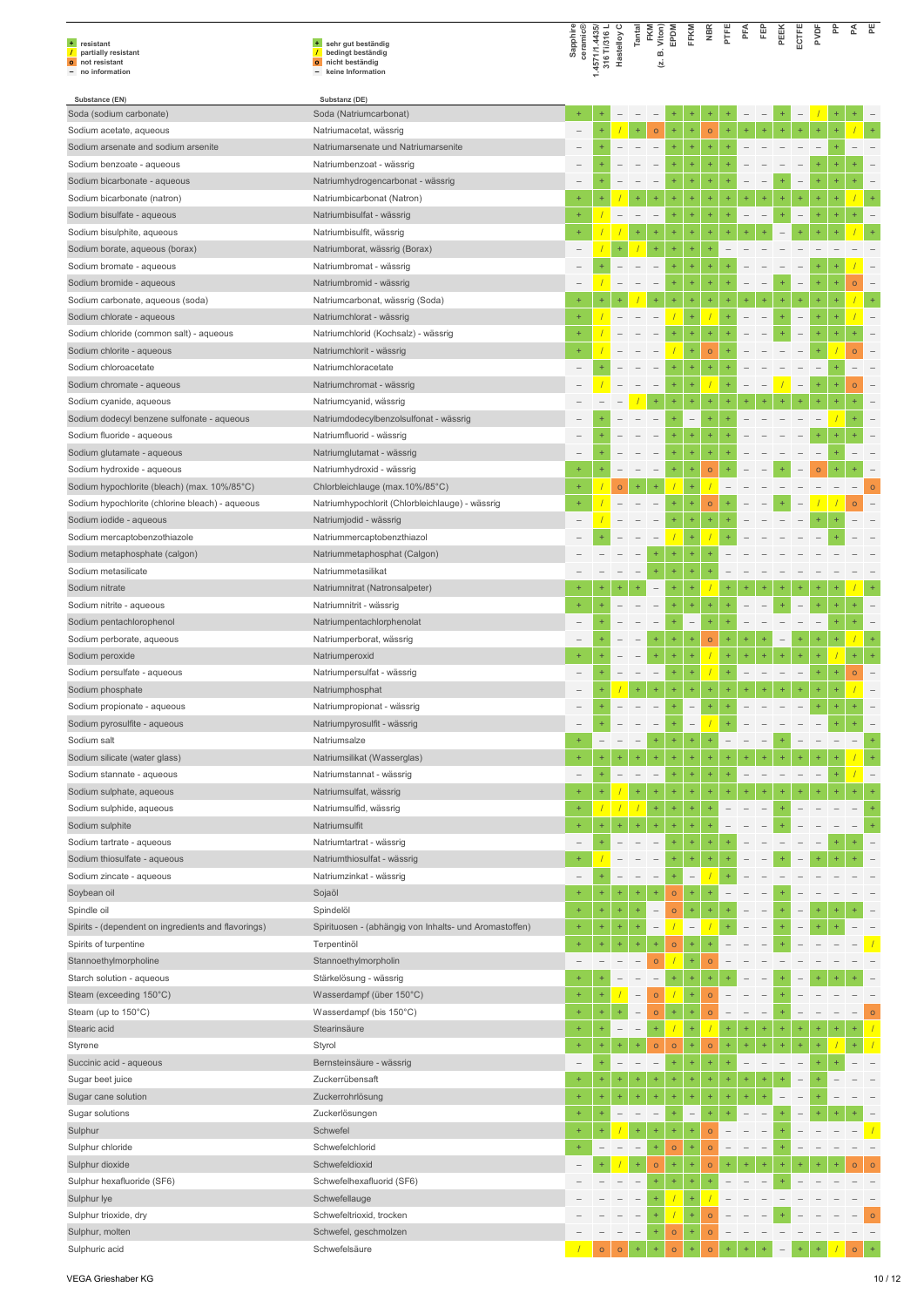| + resistant<br>$\sqrt{ }$<br>partially resistant          | + sehr gut beständig<br>bedingt beständig<br>$\overline{1}$ | Sapphire<br>ceramic®            | 1.4571/1.4435/<br>316 Ti/316 L | Hastelloy C              | Tantal                                | FKM<br>Viton)<br>$\vec{m}$          | EPDM                     | FFKM                     | <b>NBR</b>               | PTFE                     | PFA       | 臣                        | PEEK                     | ECTFE                    | PVDF      | 운         | ₹         | 뿐                        |
|-----------------------------------------------------------|-------------------------------------------------------------|---------------------------------|--------------------------------|--------------------------|---------------------------------------|-------------------------------------|--------------------------|--------------------------|--------------------------|--------------------------|-----------|--------------------------|--------------------------|--------------------------|-----------|-----------|-----------|--------------------------|
| o not resistant<br>- no information                       | o nicht beständig<br>- keine Information                    |                                 |                                |                          |                                       | ΙÄ.                                 |                          |                          |                          |                          |           |                          |                          |                          |           |           |           |                          |
| Substance (EN)                                            | Substanz (DE)                                               |                                 |                                |                          |                                       |                                     |                          |                          |                          |                          |           |                          |                          |                          |           |           |           |                          |
| Sulphuric acid - aqueous (30%)                            | Schwefelsäure - wässrig (30 %)                              |                                 | $\circ$                        |                          |                                       |                                     |                          |                          |                          |                          |           |                          |                          | $\overline{\phantom{0}}$ |           |           | $\circ$   |                          |
| Sulphuric acid - concentrated (96%)                       | Schwefelsäure - konzentriert (96 %)                         |                                 | $\circ$                        |                          |                                       | $\overline{\phantom{a}}$            | $\mathsf{o}$             | ÷                        | $\circ$                  | ÷                        |           |                          | $\circ$                  |                          | Ŧ,        | $\circ$   | $\circ$   |                          |
| Sulphuric acid (max. 6%/85°C)                             | Schwefelsäure (max. 6%/85°C)                                | $\ddot{}$                       |                                |                          | ÷                                     | $\ddot{}$                           | $\mathsf{o}$             | ÷                        |                          |                          |           |                          |                          |                          |           |           |           |                          |
| Sulphuric lime                                            | Schwefelkalk                                                |                                 |                                |                          |                                       | ÷                                   | $\ddot{}$                |                          | $\circ$                  |                          |           |                          |                          |                          |           |           |           | $\ddot{}$                |
| Sulphurous acid                                           | Schweflige Säure                                            | $+$<br>$\overline{\phantom{0}}$ | $\ddot{}$                      | $\overline{\phantom{0}}$ | ÷                                     | $\ddot{}$                           | $\ddot{}$<br>÷           | ÷<br>÷                   | $\circ$                  | ÷                        |           |                          |                          |                          |           |           |           |                          |
| Sulphurous acid - aqueous<br>Table salt (sodium chloride) | Schwefelige Säure - wässrig<br>Kochsalz (Natriumchlorid)    | $\ddot{}$                       |                                |                          |                                       |                                     | ÷                        | ÷                        | $\circ$                  |                          |           |                          |                          |                          |           |           | $\circ$   |                          |
| Tall oil                                                  | Tallöl                                                      | $\ddot{}$                       | $\ddot{}$                      | ÷                        | ÷                                     | $\overline{\phantom{0}}$            |                          | $\overline{\phantom{a}}$ |                          |                          |           |                          |                          |                          |           |           |           |                          |
| Tannic acid                                               | Gerbsäure                                                   | $+$                             | $^{+}$                         | ÷                        | ÷                                     | ÷                                   |                          | ÷                        |                          |                          |           |                          |                          |                          | $\ddot{}$ |           |           |                          |
| Tannin (tannic acid)                                      | Tannin (Gerbsäure)                                          | $\ddot{}$                       | $\ddot{}$                      | ÷                        | ÷                                     | $\overline{a}$                      | $\ddot{}$                | ÷                        |                          |                          |           |                          |                          |                          |           |           |           |                          |
| Tar (bituminous)                                          | Teer (bituminös)                                            | $\ddot{}$                       | $\ddot{}$                      | ÷                        | ÷                                     | $\ddot{}$                           | $\mathsf{o}$             | ÷                        |                          |                          |           |                          |                          |                          |           |           |           |                          |
| Tar oil, carbolineum                                      | Teeröl, Carbolineum                                         | $\ddot{}$                       | $\ddot{}$                      | $^{+}$                   | ÷                                     | $\ddot{}$                           | $\mathsf{o}$             | ÷                        | $\ddot{}$                |                          |           |                          |                          |                          |           |           |           |                          |
| Tartaric acid, aqueous                                    | Weinsäure, wässrig                                          | $+$                             |                                |                          | ÷                                     | $\ddot{}$                           | ÷                        | ÷                        |                          |                          |           |                          |                          |                          |           |           |           |                          |
| Terpineol                                                 | Terpineol                                                   | $\ddot{}$                       | $\ddot{}$                      | ÷                        | ÷                                     | $\ddot{}$                           | $\circ$                  | ÷                        |                          |                          |           |                          |                          |                          |           |           |           |                          |
| Tertiary butyl alcohol                                    | Tertiär-Butyl-Alkohol                                       |                                 | $\ddot{}$                      | $\ddot{}$                | ÷                                     |                                     |                          | Ŧ                        |                          |                          |           |                          |                          |                          |           |           |           |                          |
| Tertiary butyl mercaptan                                  | Tertiär-Butyl-Mercaptan                                     |                                 |                                |                          |                                       | $\ddot{}$                           | $\mathsf{o}$             | $\ddot{}$                | $\circ$                  |                          |           |                          |                          |                          |           |           |           |                          |
| Tetrabromomethane                                         | Tetrabrommethan                                             |                                 |                                |                          |                                       | $^{+}$                              | $\circ$                  | $^{+}$                   | $\circ$                  |                          |           |                          |                          |                          |           |           |           |                          |
| Tetrabutyltitanate                                        | Tetrabutyltitanat                                           |                                 |                                |                          | $\qquad \qquad -$                     | $\ddot{}$                           | $\ddot{}$                | ÷                        |                          |                          |           |                          |                          |                          |           |           |           |                          |
| Tetrachloroethane                                         | Tetrachlorethan                                             |                                 |                                | ÷                        | ÷                                     | $\circ$                             | $\circ$                  | $\pm$                    | $\circ$                  | 4                        |           |                          |                          | $\circ$                  | $\ddot{}$ | $\circ$   | $\ddot{}$ | $\circ$                  |
| Tetrachloroethylene                                       | Tetrachlorethylen                                           | $+$                             | $\ddot{}$                      | $\ddot{}$                | ÷                                     | ÷                                   | $\mathsf{o}$             | ÷                        | $\circ$                  | $\ddot{}$                | $\ddot{}$ | $\ddot{}$                | $\ddot{}$                | $\circ$                  | ÷,        | $\circ$   | $\ddot{}$ | $\circ$                  |
| Tetraethyl lead                                           | Tetraethylblei                                              |                                 |                                |                          |                                       | ÷                                   | $\circ$                  | ÷                        | $\circ$                  | ÷                        | $\ddot{}$ |                          |                          |                          |           |           |           |                          |
| Tetraethyl lead                                           | Bleitetraethyl (Tetraethylblei)                             |                                 | ÷                              |                          |                                       |                                     |                          | ÷                        |                          | ÷                        |           |                          |                          |                          |           |           |           |                          |
| Tetrahydrofuran (THF)                                     | Tetrahydrofuran (THF)                                       |                                 |                                |                          |                                       | $\circ$                             |                          | ÷                        | $\circ$                  | $\ddot{}$                |           |                          |                          |                          |           |           |           | $\circ$                  |
| Tetrahydronaphthalene (tetralin)                          | Tetrahydronaphtalin (Tetralin)                              |                                 |                                |                          |                                       |                                     | $\circ$                  | $\ddot{}$                | $\circ$                  | ÷                        |           |                          |                          |                          |           | $\circ$   | ÷         |                          |
| Thinner                                                   | Verdünnung                                                  | $\ddot{}$                       | $^{+}$                         |                          |                                       |                                     | $\overline{\phantom{a}}$ | $\overline{\phantom{a}}$ | $\overline{\phantom{0}}$ |                          |           |                          |                          |                          |           |           |           |                          |
| Thiophene - pure                                          | Thiophen - rein                                             | $\overline{\phantom{0}}$        | $\ddot{}$                      |                          |                                       |                                     | $\circ$                  | $^{+}$                   | $\circ$                  | ÷                        |           |                          |                          |                          |           |           |           |                          |
| Tin chloride                                              | Zinnchlorid                                                 | $+$                             | $\circ$                        |                          |                                       |                                     |                          | ÷                        | ÷                        |                          |           |                          |                          |                          |           |           |           | $\ddot{}$                |
| Tincture of iodine                                        | Jodtinktur                                                  |                                 |                                |                          |                                       |                                     | $\prime$                 | 7                        |                          |                          |           |                          |                          |                          |           |           | $\circ$   |                          |
| Titanium tetrachloride                                    | Titantetrachlorid                                           |                                 |                                |                          |                                       | $\ddot{}$                           | $\circ$                  | ÷                        |                          |                          |           |                          |                          |                          |           |           |           |                          |
| Toluene                                                   | Toluol                                                      | $+$<br>$\ddot{}$                | $\ddot{}$                      | ÷                        | $\pm$                                 | $\circ$                             | $\circ$                  | $^{\rm +}$               | $\circ$                  | 4                        |           |                          |                          |                          |           |           |           | $\circ$                  |
| Toluene - pure                                            | Toluol - rein                                               |                                 | $\ddot{}$                      | $\ddot{}$                | $\ddot{}$<br>$\overline{\phantom{m}}$ | $\overline{\phantom{0}}$<br>$\circ$ | $\circ$                  | $^{+}$<br>÷              | $\circ$<br>$\circ$       |                          |           |                          |                          |                          |           | $\circ$   |           |                          |
| Toluylene diisocyanate<br>Transformer oil                 | Toluylendiisocyanat<br>Transformatorenöl                    |                                 |                                |                          | ÷                                     | ÷                                   | $\circ$                  | ÷                        |                          |                          |           |                          |                          |                          |           |           |           |                          |
| Triacetin                                                 | Triacetin                                                   |                                 |                                |                          |                                       | $\circ$                             | ÷                        |                          |                          |                          |           |                          |                          |                          |           |           |           |                          |
| Triaryl phosphate                                         | Triarylphosphat                                             |                                 |                                |                          |                                       | $\ddot{}$                           | ÷                        |                          | $\circ$                  |                          |           |                          |                          |                          |           |           |           |                          |
| Tributoxyethylphosphate                                   | Tributoxyethylphosphat                                      |                                 |                                |                          | $\overline{\phantom{m}}$              | $\ddot{}$                           | $\ddot{}$                | ÷                        | $\Omega$                 |                          |           |                          |                          |                          |           |           |           |                          |
| Tributyl mercaptan                                        | Tributylmercaptan                                           |                                 |                                |                          |                                       | ÷                                   | $\circ$                  | ÷                        | $\circ$                  |                          |           |                          |                          |                          |           |           |           |                          |
| Tributyl phosphate                                        | Tributylphosphat                                            |                                 |                                |                          | $\overline{\phantom{a}}$              | $\circ$                             | $\ddot{}$                | $\pm$                    | $\circ$                  | ÷                        |           | $\overline{\phantom{a}}$ | $\ddot{}$                |                          |           |           |           | $\ddot{}$                |
| Trichloroacetic acid                                      | Trichloressigsäure                                          |                                 | $\circ$                        | $\circ$                  | $\overline{\phantom{a}}$              | $\circ$                             | $\overline{1}$           | ÷                        |                          |                          |           | $\ddot{}$                |                          |                          | $\ddot{}$ |           | $\circ$   | $\circ$                  |
| Trichloroethane                                           | Trichlorethan                                               | $\ddot{}$                       | $\ddot{}$                      | $\pm$                    | ÷                                     | $\ddot{}$                           | $\circ$                  | $\ddot{}$                | $\circ$                  | $\overline{\phantom{a}}$ |           | $\overline{\phantom{0}}$ |                          |                          |           |           |           |                          |
| Trichloroethylene (tri)                                   | Trichlorethylen (Tri)                                       | $\ddot{}$                       |                                | $\sqrt{ }$               | $\qquad \qquad -$                     | $\ddot{}$                           | $\circ$                  | $\pm$                    | $\circ$                  | ÷                        |           |                          |                          |                          | $+$       | $\circ$   | ÷         | $\circ$                  |
| Tricresyl phosphate                                       | Trikresylphosphat                                           |                                 | $\ddot{}$                      |                          |                                       |                                     | $\circ$                  | ÷                        | $\circ$                  | ÷                        |           |                          |                          | $\qquad \qquad -$        | $\circ$   |           | $\ddot{}$ | ÷                        |
| Triethanolamine                                           | Triethanolamin                                              |                                 |                                |                          |                                       | $\circ$                             |                          | ÷                        | $\circ$                  | ÷                        |           |                          |                          |                          |           |           |           |                          |
| Trinitrotoluol                                            | Trinitrotoluol                                              |                                 |                                |                          | $\overline{\phantom{a}}$              |                                     | $\circ$                  | $\ddot{}$                | $\circ$                  |                          |           |                          |                          |                          |           |           |           |                          |
| Trioctyl phosphate                                        | Trioctylphosphat                                            |                                 |                                |                          |                                       | $\circ$                             | ÷                        | ÷                        | $\circ$                  |                          |           |                          |                          |                          |           |           |           |                          |
| Tripolyphosphate                                          | Tripolyphosphat                                             |                                 |                                |                          |                                       |                                     | $\ddot{}$                | ÷                        | $\circ$                  |                          |           |                          |                          |                          |           |           |           |                          |
| Uranium hexafluoride                                      | Uranhexafluorid                                             |                                 |                                |                          | $\overline{\phantom{a}}$              | $\overline{\phantom{a}}$            | ÷                        |                          | $\ddot{}$                | ÷                        |           |                          |                          |                          |           |           | $\circ$   |                          |
| Urea, aqueous                                             | Harnstoff, wässrig                                          | $\ddot{}$                       | $\ddot{}$                      |                          | ÷                                     | ÷                                   | ÷                        | ÷                        | $\ddot{}$                | ÷                        | $\ddot{}$ |                          | ÷                        |                          | ÷         |           | ÷         | $\ddot{}$                |
| Urine                                                     | Urin                                                        | $+$                             | $\ddot{}$                      | $\ddot{}$                | $\ddot{}$                             |                                     |                          | $\ddot{}$                | $+$                      | ÷                        |           |                          |                          |                          |           |           |           |                          |
| UV paint                                                  | UV-Lack                                                     | $\overline{\phantom{0}}$        | $\overline{\phantom{0}}$       |                          |                                       |                                     | ÷                        | $\qquad \qquad -$        | $\circ$                  |                          |           |                          |                          |                          |           |           |           |                          |
| Varnishes                                                 | Firnisse                                                    | $\overline{\phantom{0}}$        | $\ddot{}$                      | $\overline{\phantom{0}}$ | $\overline{\phantom{a}}$              | $\qquad \qquad -$                   | $\circ$                  | ÷                        |                          |                          |           |                          |                          |                          |           | $\circ$   |           |                          |
| Vaseline                                                  | Vaseline                                                    | $\ddot{}$                       | $\ddot{}$                      | $+$                      | ÷                                     | $\ddot{}$                           | $\circ$                  | $\ddot{}$                | $\ddot{}$                | ÷                        |           |                          | $\ddot{}$                |                          | $\ddot{}$ | $\ddot{}$ | ÷         | $\circ$                  |
| Vaseline oil                                              | Vaselinöl                                                   | $\ddot{}$                       | $\ddot{}$<br>$\ddot{}$         | $\ddot{}$                | $\ddot{}$                             | $\qquad \qquad -$<br>$\ddot{}$      | $\circ$                  | $^{+}$<br>÷              | $\ddot{}$<br>$+$         | ÷                        |           |                          |                          |                          | $\ddot{}$ | $\ddot{}$ | $\ddot{}$ | ÷                        |
| Vegetable oils                                            | Pflanzliche Öle<br>Essig                                    | $\ddot{}$<br>$\div$             | $\ddot{}$                      | $\ddot{}$<br>$+$         | ÷<br>$\ddot{}$                        | $\circ$                             | $\circ$<br>$\ddot{}$     |                          |                          | ÷                        |           |                          |                          | $+$                      | $\ddot{}$ |           |           | $\ddot{}$                |
| Vinegar<br>Vinyl acetate                                  | Vinylacetat                                                 |                                 |                                |                          |                                       |                                     |                          |                          | $\circ$                  | ÷                        | ÷         |                          |                          |                          |           | $\Omega$  | O         |                          |
| Vinyl acetylene                                           | Vinylacetylen                                               |                                 |                                |                          |                                       |                                     |                          |                          |                          |                          |           |                          |                          |                          |           |           |           |                          |
| Vinyl chloride                                            | Vinylchlorid                                                |                                 |                                |                          |                                       |                                     |                          |                          |                          | ÷                        | ÷         |                          |                          |                          |           | $\circ$   | $\Omega$  |                          |
| Waste water                                               | Abwasser                                                    |                                 |                                |                          | ÷                                     |                                     |                          |                          |                          | $\ddot{}$                | $\ddot{}$ | $\ddot{}$                | $\ddot{}$                | $\overline{\phantom{0}}$ |           |           |           |                          |
| Water                                                     | Wasser                                                      | $\ddot{}$                       | $\ddot{}$                      | $\pm$                    | ÷                                     | $\ddot{}$                           | ÷                        | ÷                        | $\ddot{}$                | Ŧ                        | $\ddot{}$ | $\ddot{}$                | $\ddot{}$                |                          |           |           |           |                          |
| Water glass (sodium silicate)                             | Wasserglas (Natriumsilikat)                                 | $\ddot{}$                       | $\ddot{}$                      | $\ddot{}$                | ÷                                     | $\ddot{}$                           | ÷                        | ÷                        | $\ddot{}$                | $\ddot{}$                | $\ddot{}$ | $\ddot{}$                | $\overline{\phantom{a}}$ | $\ddot{}$                | ÷         |           |           |                          |
| Water, demineralised                                      | Wasser, entmineralisiert                                    | $\ddot{}$                       | $\overline{\phantom{a}}$       |                          | $\overline{\phantom{0}}$              | $\ddot{}$                           | ÷                        | ÷                        | $\overline{\phantom{0}}$ | ÷                        | $\ddot{}$ | $\ddot{}$                |                          |                          | $\ddot{}$ |           |           |                          |
| Water, heavy                                              | Wasser (schwer)                                             | $\ddot{}$                       | $\ddot{}$                      | $\ddot{}$                | $\qquad \qquad -$                     |                                     | ÷                        | ÷                        | $\ddot{}$                | ÷                        |           |                          |                          |                          |           |           |           | $\ddot{}$                |
| Whisky                                                    | Whisky                                                      | $\ddot{}$                       | $\ddot{}$                      | $\pm$                    | ÷,                                    | $\ddot{}$                           | ÷                        | ÷                        |                          |                          |           |                          |                          |                          |           |           |           | ÷                        |
| White spirit                                              | Terpentinersatz                                             | $+$                             | $\ddot{}$                      |                          | $\overline{\phantom{0}}$              |                                     | $\circ$                  | ÷                        |                          |                          |           |                          |                          |                          |           |           |           |                          |
| White spirit, petroleum spirit                            | Terpentinersatz, Testbenzin                                 | $+$                             |                                |                          |                                       |                                     |                          |                          |                          |                          |           |                          |                          |                          |           |           |           |                          |
| Wine (white wine, red wine)                               | Wein (Weißwein, Rotwein)                                    | $\ddot{}$                       | $\ddot{}$                      |                          | ÷                                     | ÷                                   | ÷                        | ÷                        |                          |                          |           |                          | ÷                        |                          |           |           |           | $\pm$                    |
| Wine vinegar (acetic acid)                                | Weinessig (Essigsäure)                                      | $+$                             |                                | $\overline{\phantom{0}}$ |                                       |                                     |                          |                          | $\circ$                  |                          |           |                          |                          |                          |           |           |           | $\overline{\phantom{a}}$ |